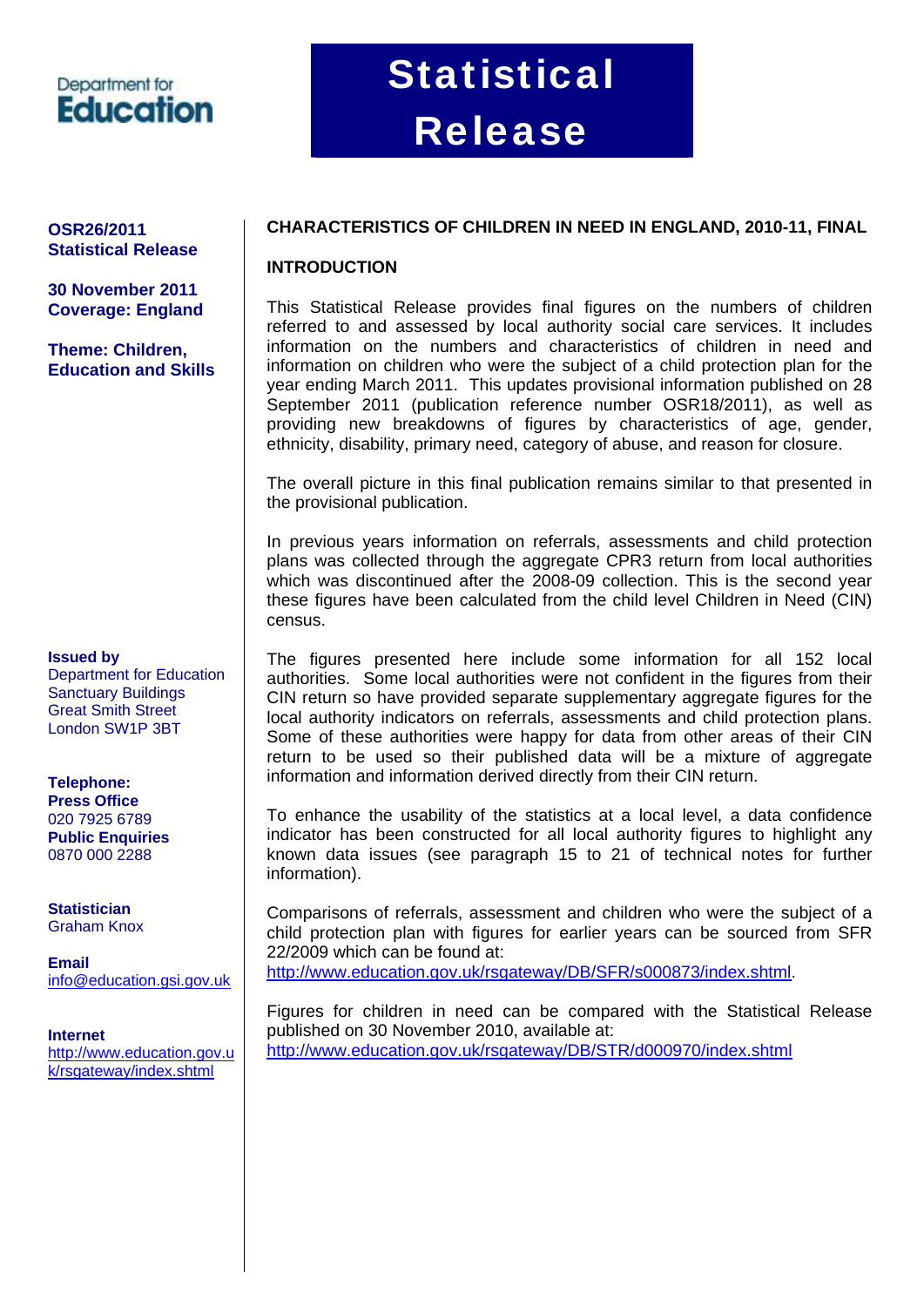#### **KEY POINTS**

#### **Children in Need**

• There were 382,400 children in need at 31 March 2011, which was a rate of 346.2 per 10,000 children. At a local authority level, the rate per 10,000 children varied from 171.3 children in need per 10,000 children in Wiltshire to 1272.4 in Haringey.

**Figure 1: Children in Need at 31 March 2011 by Age and Gender (Table 7)** 



- 
- There were a total of 735,500 episodes of need throughout the year. If a child has more than one episode of need throughout the year, each episode will be counted.
- There were 393,000 episodes of need starting between 1 April 2010 and 31 March 2011 and 359,000 episodes of need that came to an end.
- The most common primary need at initial assessment, for those children in need at 31 March 2011, was 'abuse or neglect' which accounts for 44% of cases, followed by 'family dysfunction' (17%) (see Figure 2).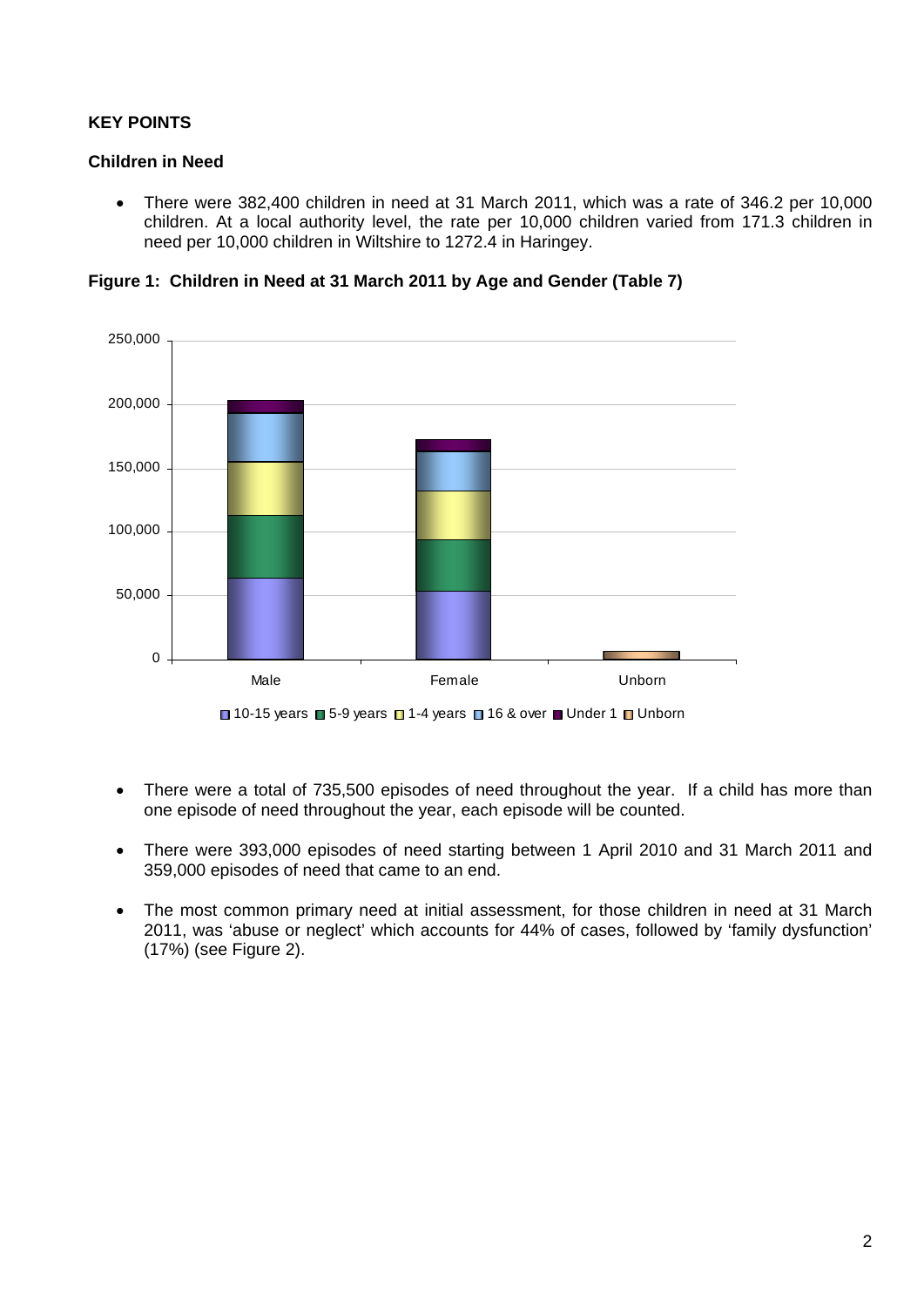

**Figure 2: Children In Need at 31 March 2011 by primary need at initial assessment (Table 11)** 

#### **Referrals and assessments (see paragraph 27 of technical definitions for further information about the different assessment stages)**

- There were 615,000 referrals to children's social care services in the year ending 31 March 2011, which was a rate of 556.8 per 10,000 children aged under 18 years.
- There were 439,800 initial assessments completed in the year ending 31 March 2011, 281,400 (64%) of which were completed within 7 working days and 339,700 (77.2%) were completed within 10 working days.
- The number of initial assessments completed in the year as a percentage of all referrals in the year was 71.5%.
- There were 185,400 core assessments completed in the year ending 31 March 2011, 139,100 (75%) of which were completed within 35 working days.
- The number of children subject to a section 47 enquiry which started in the 2010-11 year was 111,700. Of these, 53,000 (47.5%) were subject to an initial stage child protection conference. 36,700 (69.2%) initial child protection conferences were held within 15 working days of the start of the section 47 enquiry.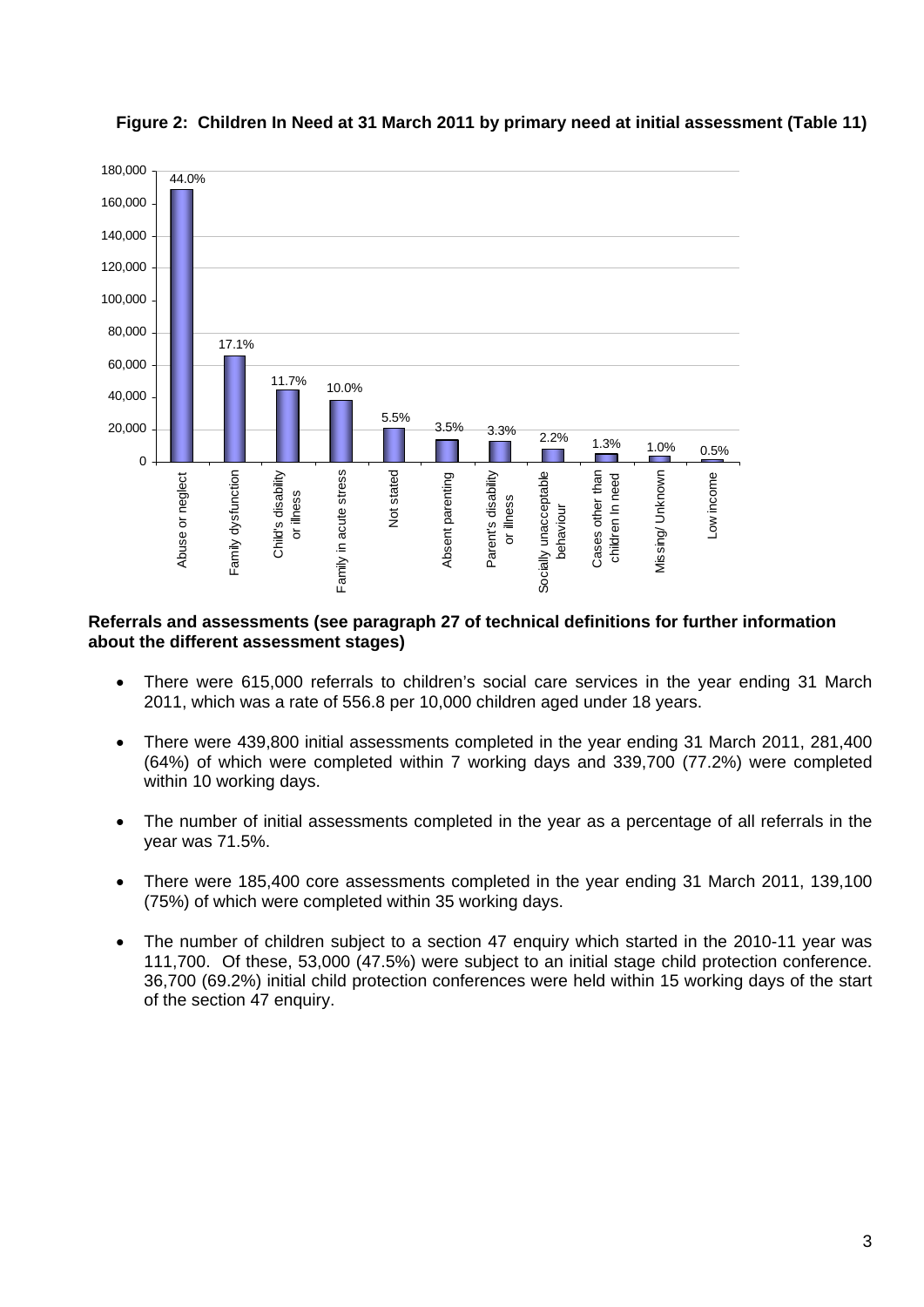#### **Children who were the subject of a child protection plan**

• At 31 March 2011, there were 42,700 children who were the subject of a child protection plan.



**Figure 3: Children who were the subject of a child protection plan at 31 March 2011 by age and gender (Table 21)** 



- In the year ending 31 March 2011, 49,000 children became the subject of a child protection plan. Of these 6,500 (13.3%) became the subject of a plan for the second or subsequent time.
- 45,500 child protection plans came to an end in the year. 2,700 (6.0%) of these plans had lasted for two years or more.
- When a child becomes the subject of a child protection plan, their plan should be reviewed within the first three months and then subsequently at least every six months. Of the 42,700 children who were the subject of a child protection plan at 31 March 2011, 30,200 had been the subject of the plan for three or more months and 29,300 (97.1%) of these had had reviews completed within the required timescales.
- Neglect is the most common initial category of abuse under which children became the subject of a plan, 42.5%. Emotional abuse is the next most common category (27.3%) followed by Physical abuse (13.0%).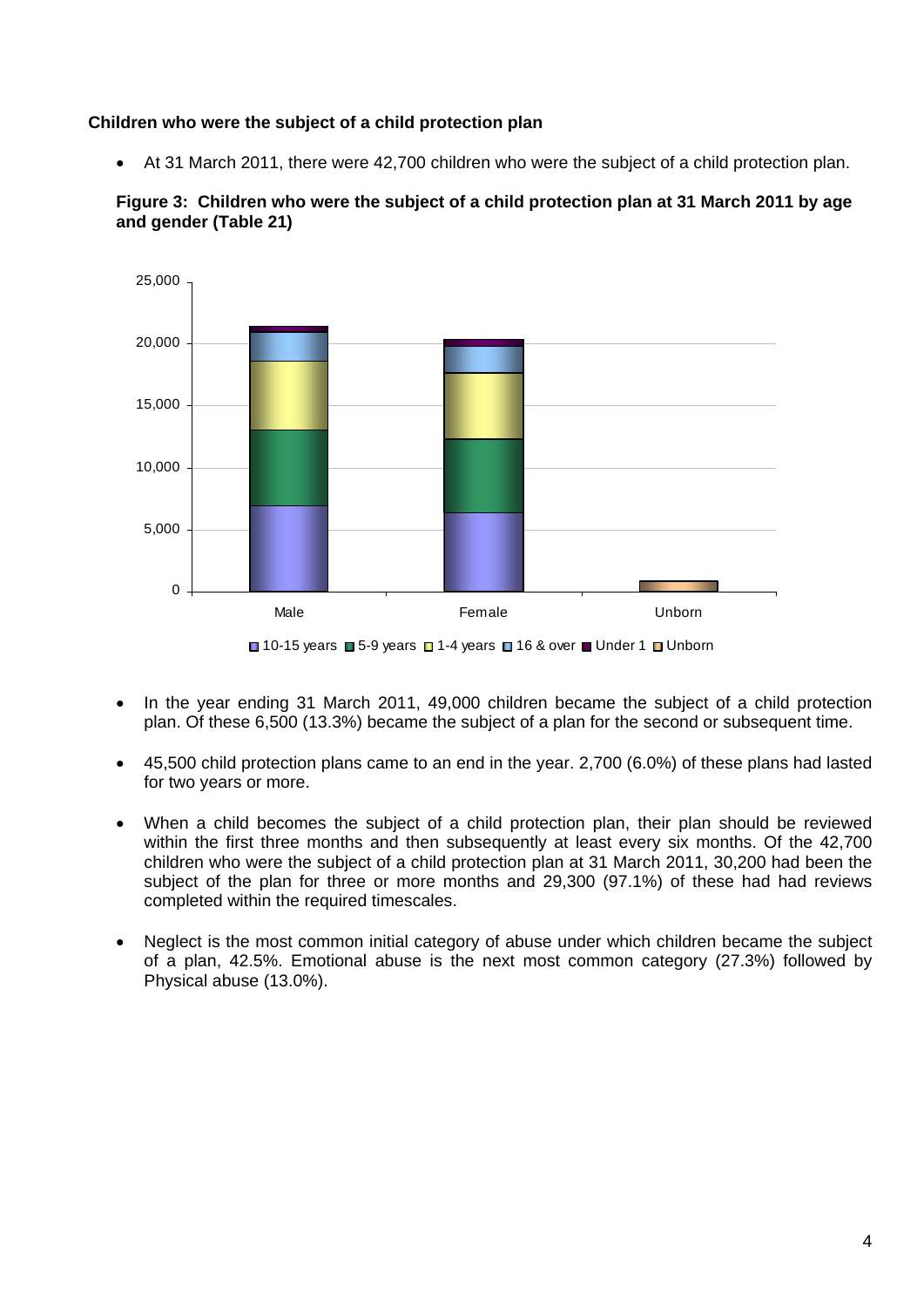

#### **Figure 4: Number of children who became the subject of a child protection plan by initial category of abuse (Table 19)**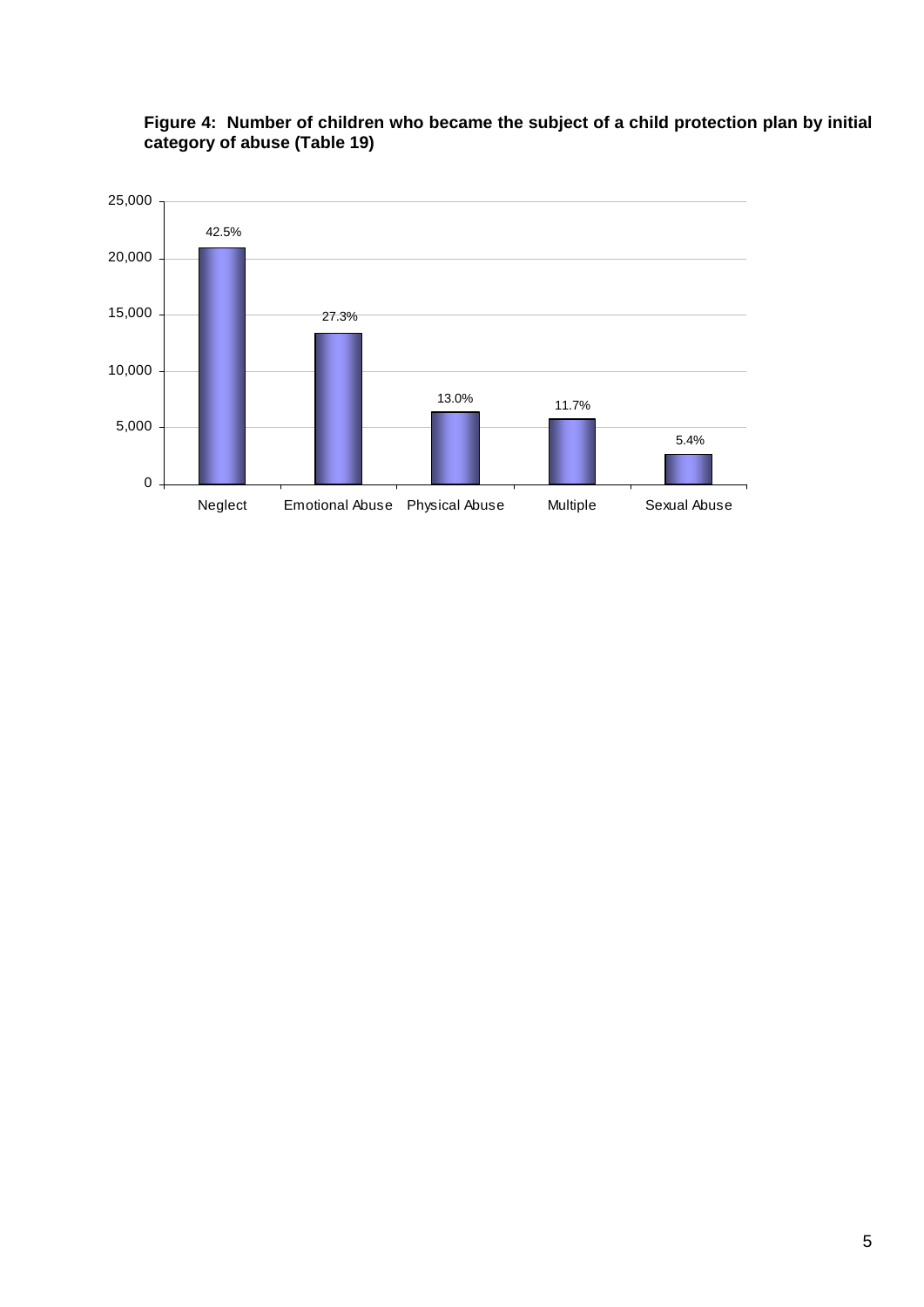#### **TABLES**

The tables in this statistical release are listed below. These figures are all **final**.

All tables listed below can be found in the Excel workbook under the "Additional information" section on the publication website at:

<http://www.education.gov.uk/rsgateway/DB/STR/d001041/index.shtml>

As part of a Government drive for data transparency in official publications and to make data more accessible, supporting underlying data for this publication will be available in the 'Publication's Underlying Data' section from the link above.

#### **National Level tables**

**Table 1**: Referrals and assessments carried out by children's social care services, year ending 31 March, England, 2010 and 2011.

**Table 2** Number of section 47 enquiries and initial child protection conferences carried out by children's social care services, and the number of children who were the subject of a child protection plan, year ending 31 March, England, 2010 and 2011

**Table 3**: Numbers of children in need at 31 March 2011, by gender, age (at 31 March) and primary need at initial assessment, England

**Table 4**: Numbers of children in need at 31 March 2011, by age, gender and ethnicity, England

**Table 5**: Number of children who were the subject of a child protection plan at 31 March 2011, by age, gender and initial category of abuse, England

#### **LA level tables**

**Table 6**: Numbers of children in need. All children in need throughout the year, children starting, ending and at 31 March 2011, and rates per 10,000 children

**Table 7**: Numbers of children in need at 31 March 2011, by gender and age (at 31 March 2011)

**Table 8**: Numbers and percentages of children ceasing to be in need in the year ending 31 March 2011, by reason for case closure

**Table 9**: Numbers of children in need at 31 March 2011, by ethnicity

**Table 10**: Number of children in need at 31 March 2011, by disability

**Table 11**: Numbers of children in need at 31 March 2011, by primary need at initial assessment

**Table 12**: Numbers of children ceasing to be in need in the year ending 31 March 2011, by duration of episode of need

**Table 13**: Numbers of children in need at 31 March 2011, by duration of open case

**Table 14**: Numbers and percentages of referrals and initial assessments completed by children's social care services in 2010-11

**Table 15**: Number and percentage of referrals in 2010-11 within 12 months of a previous referral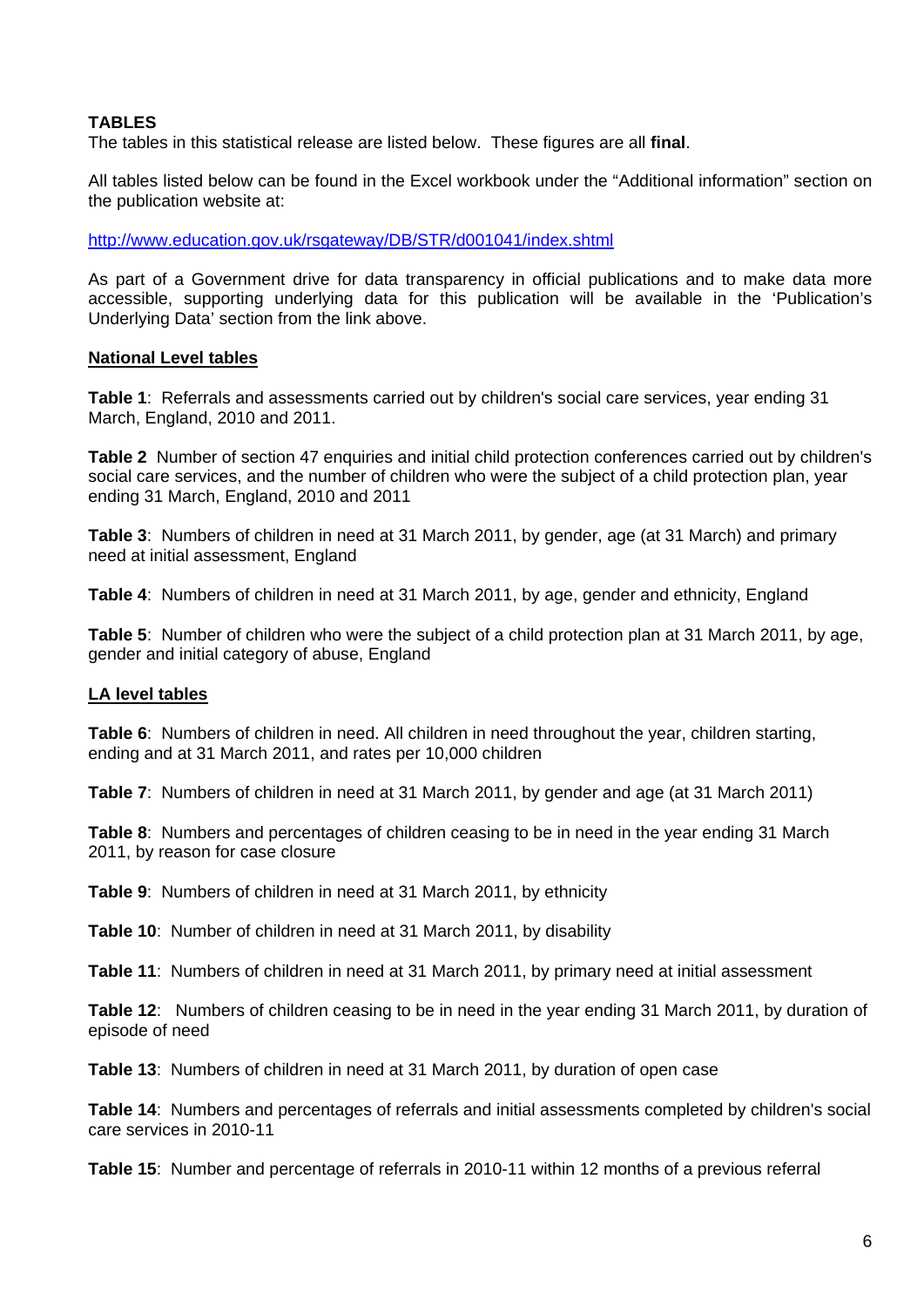**Table 16**: Numbers and percentages of core assessments completed by children's social care services in 2010-11

**Table 17**: Number of children who were subject to section 47 enquiries and initial child protection conferences in 2010-11

**Table 18**: Numbers of children who were the subject of a child protection plan throughout, starting or ending during 2010-11 and at 31 March 2011

**Table 19**: Number of children who became the subject of a child protection plan during the year ending 31 March 2011, by initial and latest category of abuse

**Table 20**: Number of children who were the subject of a child protection plan at 31 March 2011, by initial and latest category of abuse

**Table 21**: Number of children who were the subject of a child protection plan at 31 March 2011, by gender and age (at 31 March 2011)

**Table 22**: Number of children who were the subject of a child protection plan at 31 March 2011, by ethnicity

**Table 23:** Number of children who became the subject of a child protection plan during the year ending 31 March 2011, by age and gender (at 31 March 2011)

**Table 24:** Number of children who became the subject of a child protection plan during 2010-11 by gender, by whether it was for the first or subsequent time

**Table 25:** Number of children who ceased to be the subject of a plan during the year ending 31 March 2011, by length of time as the subject of a plan

**Table 26:** Number of children who were the subject of a child protection plan at 31 March 2011, who had been on a plan for at least three months and had reviews carried out within the required timescales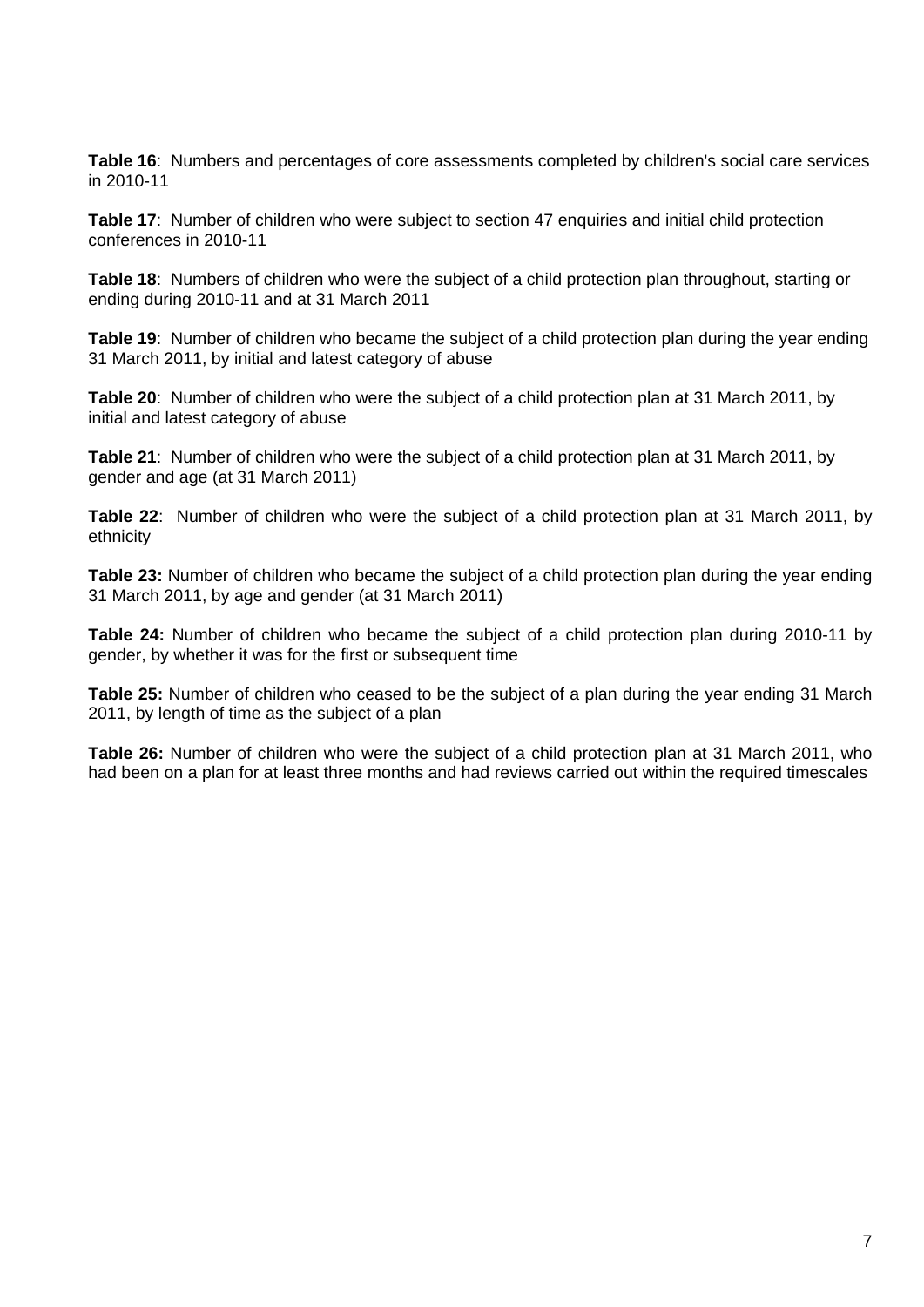#### **TECHNICAL NOTES**

#### **Background**

1. The **2010-11 Children in Need (CIN) census** captured child level information on children referred to and assessed by children's social care services within the 12 month period 1 April 2010 to 31 March 2011. The census includes any child referred to children's social care services within the year and also any cases open at 1 April 2010, for whom local authorities were committed to take an initiative. 'Taking an initiative' means:

- **Active case work**
- **Making regular payments**
- Where funding or ongoing services such as respite care has been agreed;
- Maintaining a child with care and accommodation
- A commitment to review the case at a predetermined date;
- Maintaining a child's name on a register that ensures the child and family receives targeted information or other special consideration

2. The data items collected in 2010-11 included child identifiers and characteristics along with the dates of any referrals, initial or core assessments, section 47 enquiries and child protection plans and reviews. Local authorities submitted data to DfE in summer 2011 and information has been published in this Statistical Release.

3. A large number of local authorities struggled to provide a complete, clean CIN return in the first full census last year (2009-10). On completion of the collection, a review of the CIN census was carried out alongside the Munro review, which resulted in some data items being removed from the 2010-11 collection. Local authorities were no longer asked to return information on:

- Duration and types of services provided to children in need;
- Information on the status of cases open at the end of the year;
- A flag to identify looked after children who had been adopted;
- A flag to identify asylum seeking children and the date they ceased to be asylum seeking; and
- Reasons for missing Unique Pupil Numbers (UPN).

4. Prior to the CIN census (up to and including 2008-09), aggregate information was collected on children referred and assessed by children's social care services through the Child Protection and Referrals 3 (CPR3) return

5. 150 out of 152 local authorities have provided a CIN census return in summer 2011. Newham and Isle of Wight local authorities were unable to make a full child level CIN census return, but did supply some aggregate information which has been included in this publication.

6. The census collected information on the dates of key assessments along with child characteristics and identifiers. For most local authorities we have confidence in the information provided. However, some had difficulty providing the detailed information on assessments that was required for 2010-11.

7. Figures in this Statistical Release represent the final position of the 2010-11 CIN census. A number of local authorities experienced data issues when compiling their CIN return. In order to provide maximum use to users of the statistics we have published local authority level data wherever possible. To supplement this, a data confidence indicator (see paragraph 15 to 21) has been included in all tables (except table 15) to highlight to users of the statistics any known issues with data quality or completeness. For more information on the quality of the re-referrals information in table 15, see paragraph 22.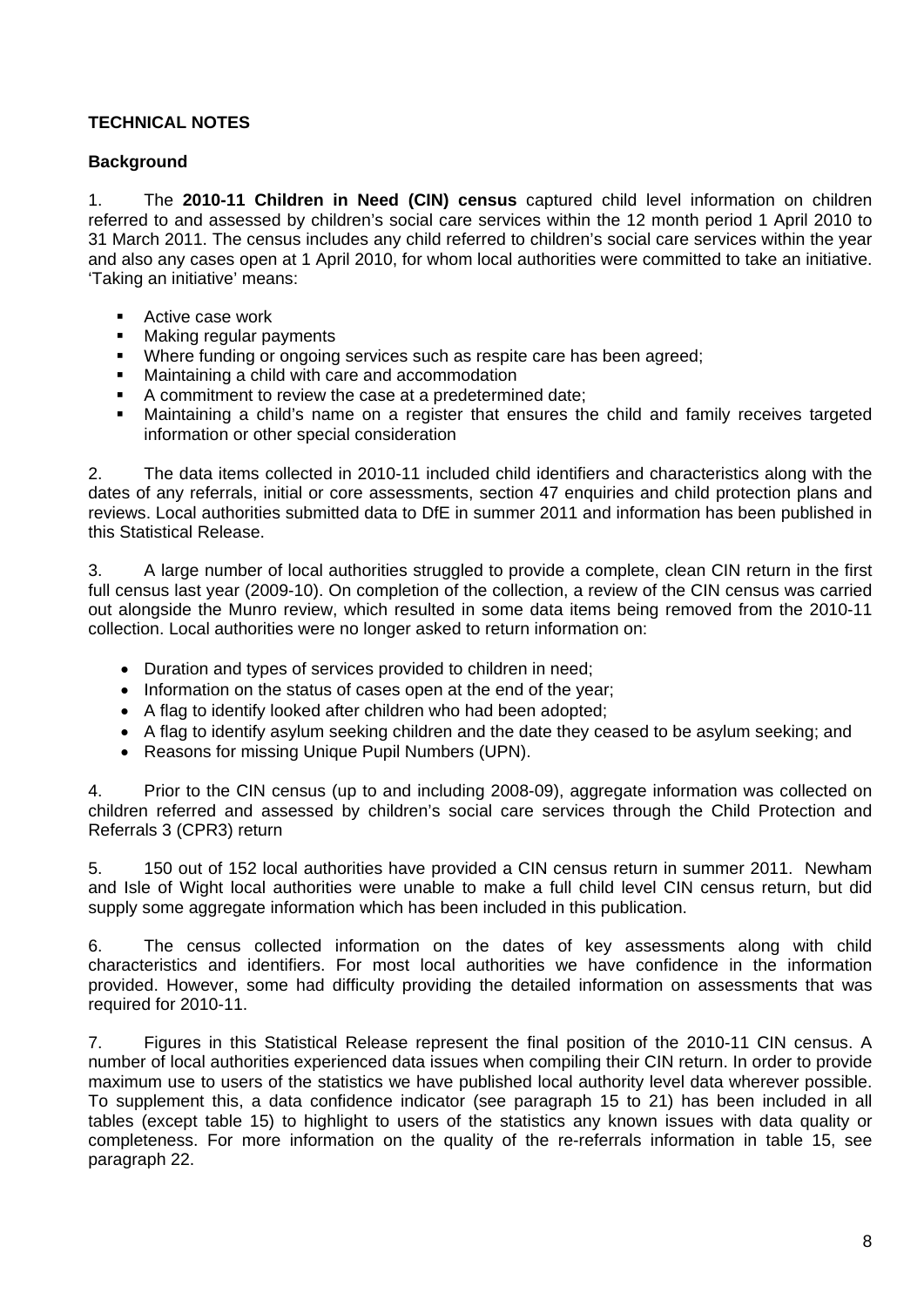8. In a small number of circumstances, some local authorities were not content with the quality of the data for all areas of their return therefore submitted aggregate figures separately. Where this supplementary data has been provided we cannot quality assure the figures as we do not have the underlying data. These LAs are flagged with a data confidence indicator of 'A' in the tables to show them as having provided aggregate data.

9. Of those local authorities who provided supplementary aggregate data, some were content for other areas of their return to be used hence they will be included in those areas of the publication and a data confidence indicator score will accompany this information. Other local authorities were not happy for any other areas of their return to be used so are only included in tables where they have provided aggregate data.

#### **Uses of the data**

10. The purpose of this publication is to provide the latest information on children referred to local authority social care services, children assessed to be in need, and children who were the subject of a child protection plan. Information is used by DfE to provide advice to Ministers for policy monitoring and setting future policies. The main known external users of these statistics are local authorities themselves who use the information to compare with regional and national averages and to benchmark themselves against other authorities. Ofsted are another main user of these statistics and incorporate them into their assessments of each authority's Children's Services. Other users include:

- The Ministry of Justice who use the data, particularly on the number of children on child protection plans, to forecast the number of public law cases likely to enter the courts.
- The NSPCC Consultancy Service to understand numbers of children who are the subject of a Child Protection Plan.
- The NSPCC Information Service do a lot of analysis of these statistics over the year, looking for different things at different times, sometimes overviews and sometimes very specific bits of information, but are always interested in breakdowns by age, gender, category of abuse, ethnicity and disability.
- The Metropolitan Police Service (Child Abuse Investigation Command) for research into child abuse.
- Action for Children group looking into the number of children who were the subject of a child protection plan, by local authority and by category of abuse.
- Other UK government departments for comparison purposes.

#### **Methodology**

11. A key data item collected in the census identifies which referrals resulted in no further action (NFA flag). In 2009-10, the data was inconsistently completed across all local authorities and so numbers of open cases and children in need episodes were derived using the other information provided within the CIN return. The methodology used last year is described in last years' publication (available at: [http://www.education.gov.uk/rsgateway/DB/STR/d000970/index.shtml\)](http://www.education.gov.uk/rsgateway/DB/STR/d000970/index.shtml).

12. There has been an improvement in the completion of the NFA flag in 2010-11 which has allowed methodology for calculating numbers of open cases and numbers of children in need to be revised and improved. The methodology used to calculate figures in table 6 of the publication is in the paragraphs below. Given this improvement in quality this year and the resulting difference in calculating the numbers of children in need, data users are advised to be cautious in comparing numbers of children in need between 2009-10 and 2010-11. In particular, we suspect there may have been an under reporting of the number of Children in Need episodes coming to an end reported in 2009-10 data which in turn suggests that the total figure for children in need at 31 March 2010 was an overestimate.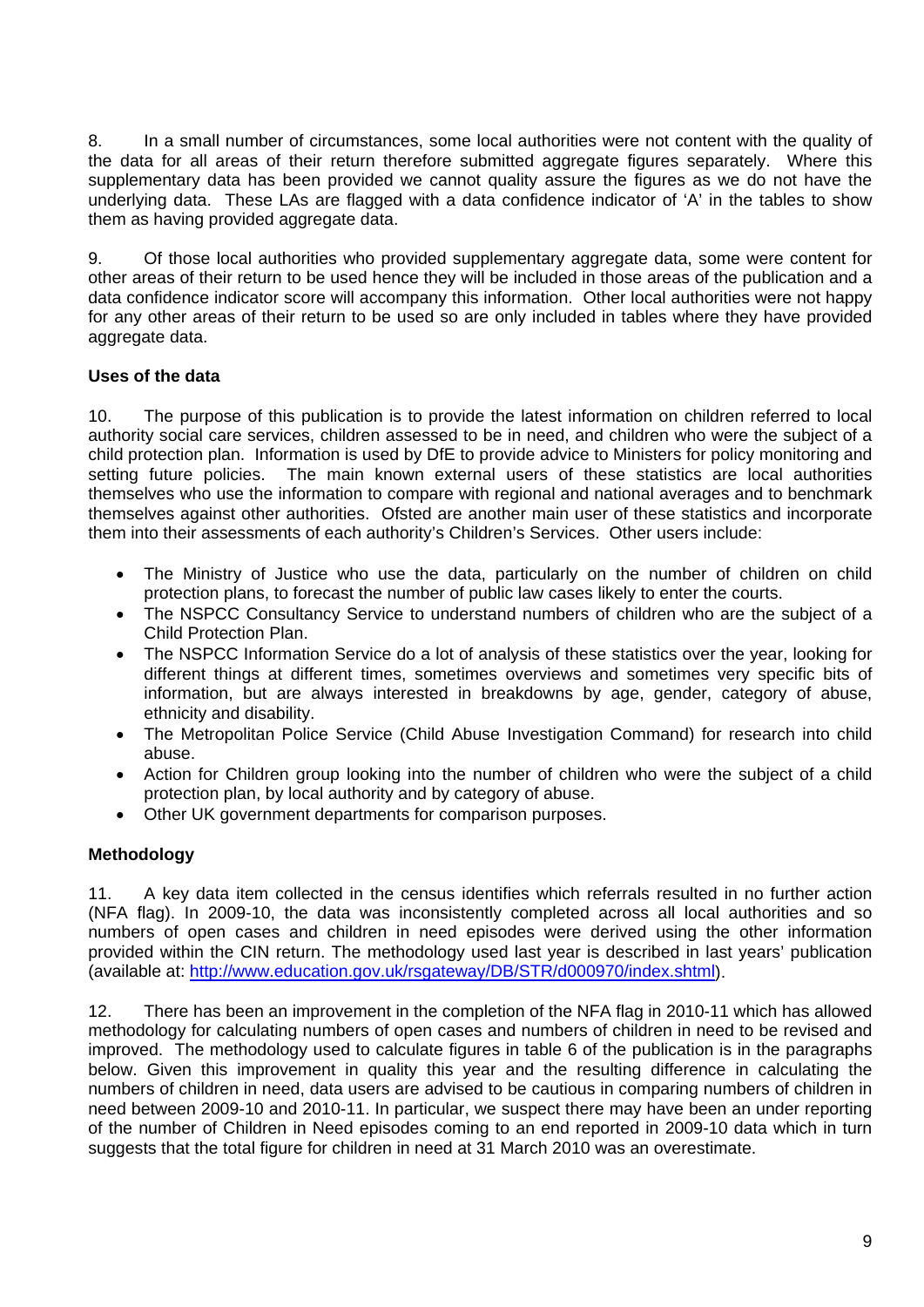13. *Open cases:* We have defined an open case to be where the referral is within the 2010-11 year or earlier, and there is no case closure date, and the case is not a referral in 2010-11 which is flagged as being a referral resulting in no further action.

14. *Children in Need:* We have defined these as referrals excluding cases where:

a. The referral is flagged as being a referral resulting in no further action in 2010-11; or

b. The only activity recorded was an initial assessment with the reason for the closure of the case being that the case was closed after assessment with no further action.

*Children starting an episode of need:* These are Children In Need where the referral is within the 2010-11 year.

*Children ending an episode of need:* These are Children In Need where the case was closed in 2010-11.

*Children in Need throughout the year:* These are defined as Children In Need with an episode of need open at some point within the 2010-11 year.

#### **Data Quality and the Data Confidence Indicator**

15. The number of children subject to a plan at 31 March 2011 does not equate to the number at 31 March 2010 plus the number started in the year minus those ceased. The same applies for the numbers of Children in Need. It is likely this is mainly due to issues with the quality of the 2009-10 data, which was the first full CIN census and LAs were still familiarising themselves with the return. Additionally, the census is a snapshot each year and so this could also partly explain the difference, for example a case which is recorded late in the year may not be included in the 2009-10 census but would be included in 2010-11 data as an ongoing case (and may subsequently be closed). Evidence to support this theory has been provided by LAs at our focus groups. A longer time series of data from the CIN census is required to fully identify these issues.

16. Last year we introduced **data confidence indicators** for each breakdown included in this Statistical Release. Data confidence indicators enable Local Authorities to make more robust comparisons with statistical neighbours and national averages. It also allows those Local Authorities who have invested time and effort in data quality to demonstrate the quality of their information and seek out similar high quality data for benchmarking.

17. Local Authorities where issues were identified that affected a high proportion of records were classified as "1" (i.e. low confidence in the data). Where issues were identified which affected a small number of records they were classified as "2" and where no or few issues were identified they were classified as "3" (i.e. high confidence in the data).

18. We recommend that comparisons are not made between local authorities with the lowest confidence rating ("1"). We have separately identified local authorities who have provided aggregate information with a rating of "A". Those that have not provided us with usable information in any particular area do not have a data confidence indicator for that section.

19. Data confidence indicators were calculated by analysing the child-level data to provide an indication of the quality of each 2010-11 CIN return. This involved analysing three components from the 2010-11 CIN census: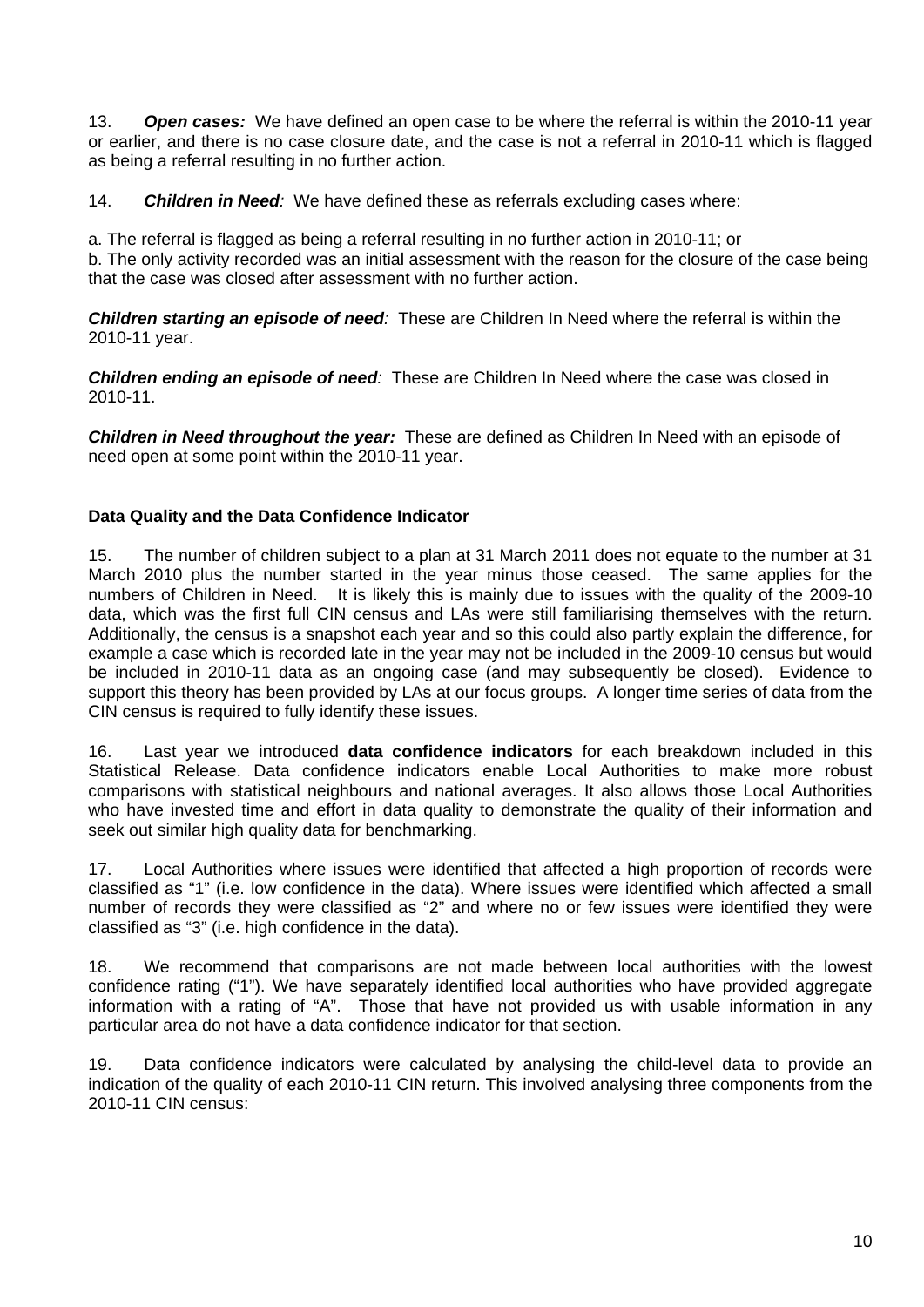**i. Data Quality** - this involved analysing the child-level data to provide an indication of the quality of each 2010-11 CIN return. For the majority of LAs this component determined the overall indicator. Each data quality indicator used a range of measures (for example, identifying the number of duplicate records and identifying overlapping assessments). Each LA received the **minimum score** for their overall "data quality" confidence level based on this range of measures.

**ii. Data Confidence** – this involved examining the notes that each Local Authority made alongside their 2010-11 CIN return. Local Authorities that mentioned issues that had impacted on their data quality or confidence were classified as "2" and if there were no notes that explicitly indicated that there were known issues with the data then they were classified as "3".

**iii. Data Completeness** – this involved comparing reported figures for 2010-11 with those reported in 2009-10 (and with previous year's data where appropriate). A large difference in figures data does not necessarily mean that information provided for 2010-11 is not accurate. However, it means that we are most confident in figures from Local Authorities with the fewest fluctuations in their historic data. Local Authorities with figures that are very different from previous years were classified as "2" and those with few differences as "3".

20. All three components were combined to construct the overall data confidence indicator. As with the assessment of data quality, each Local Authority has received the **minimum score** out of the three parts of the data confidence indicator to indicate the overall confidence level for a specific measure (i.e. a low score in any one of three components above will lead to a low score for the overall data confidence indicator published for each measure).

21. The summary table below outlines how the data confidence indicator for each measure included in the Statistical Release have been constructed.

| Data Confidence Indicator summary table |
|-----------------------------------------|
|-----------------------------------------|

| Data Confidence     | <b>Definition</b>                                                                      |
|---------------------|----------------------------------------------------------------------------------------|
| Indicator           |                                                                                        |
|                     | - No major data quality issues ('3')                                                   |
| 3                   | and                                                                                    |
| (high confidence)   | - No issues raised in the notes ('3')                                                  |
|                     | and                                                                                    |
|                     | - No large differences between 2010-11 return and figures from<br>previous years ('3') |
|                     | - Some data quality issues ('2')                                                       |
| 2                   | or                                                                                     |
| (medium confidence) | - Large differences between 2010-11 return and figures from                            |
|                     | previous years ('2')                                                                   |
|                     | or                                                                                     |
|                     | - Issues raised in the notes ('2')                                                     |
|                     | - Major data quality issues ('1')                                                      |
| (low confidence)    |                                                                                        |
|                     | - LAs that have indicated that they are not confident with the child-                  |
| Aggregate           | level figures provided through the CIN census and have submitted                       |
|                     | supplementary data in aggregate form                                                   |
| $\sqrt{2}$          | - LAs that have not provided us with a return or have indicated that                   |
|                     | they do not want us to use their figures.                                              |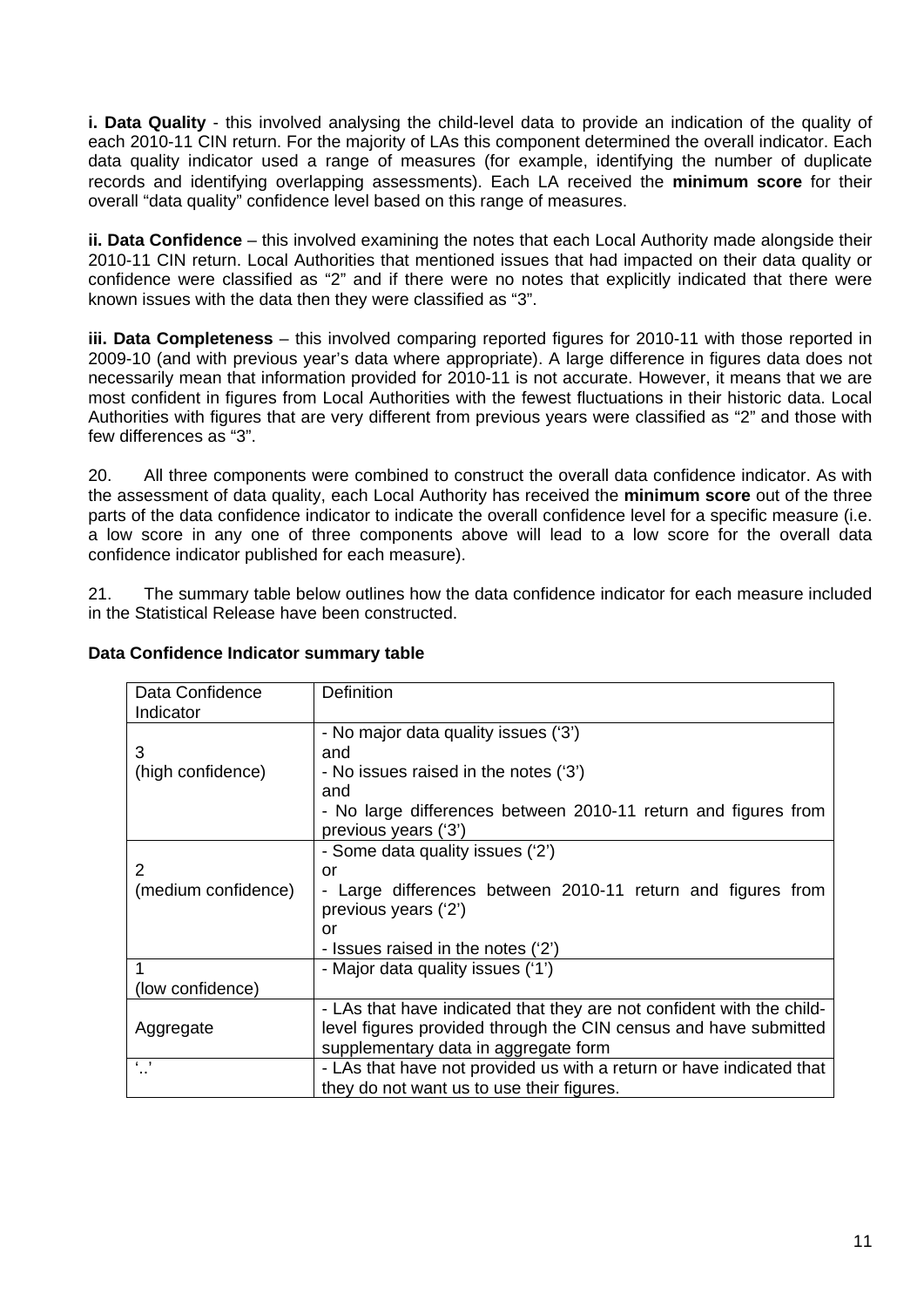#### **Referrals within 12 months of a previous referral (Table 15)**

22. Figures are presented here for the first time on the number and percentage of referrals in 2010- 11 which have occurred within 12 months of a previous referral. The figures are based on data returned by the local authority in both their 2009-10 and 2010-11 CIN census returns. Each 2010-11 referral is counted in the re-referral figure if there has been another referral for the child within the previous 12 months. As 2010-11 is only the second full year of the census, this is the first opportunity to calculate these figures and so for some local authorities there may be some consistency issues between their two CIN returns. As such, these figures should be interpreted with some caution.

#### **England Estimates**

23. To account for the data missing from local authorities who were not happy for their provisional data to be included in this publication, headline national total figures have been estimated. Estimates of Children in Need at 31 March 2011, throughout the year and number starting and ending an episode of need and numbers who were the subject of a child protection plan were estimated by applying the 2010-11 national rate for the number of children in need per 10,000 children to the 2010- 11 population estimate for the Authority.

24. Where further breakdowns of the key figures (described above) are provided, e.g. Children In Need at 31 March by ethnicity, the national totals for these breakdowns (e.g. ethnicity) are derived by applying the grossing factor used to arrive at the national total in the table (e.g. Children In Need at 31 March) to the known totals in each category (e.g. ethnicity).

#### **Definitions**

25. The full Guidance Notes and Frequently Asked Questions relating to the CIN census can be viewed on the DfE website at:

[http://www.education.gov.uk/researchandstatistics/statisticalreturns/cincensus/a0063843/cin-for-2010-](http://www.education.gov.uk/researchandstatistics/statisticalreturns/cincensus/a0063843/cin-for-2010-11-specification-and-guidance) [11-specification-and-guidance.](http://www.education.gov.uk/researchandstatistics/statisticalreturns/cincensus/a0063843/cin-for-2010-11-specification-and-guidance)

26. The CIN review resulted in late changes to the planned 2010-11 census and as a result the guidance and FAQs reflect the planned 2010-11 census and were not amended to remove the data items which were no longer required (for example, the information on services provided and the status of open cases). Further information on the review can be found at:

[http://www.education.gov.uk/researchandstatistics/statisticalreturns/cincensus/.](http://www.education.gov.uk/researchandstatistics/statisticalreturns/cincensus/)

27. The definitions of the key aspects of the referral, assessment and registration process are shown below.

**a. Referral** A referral is defined for the purposes of the CIN census as 'a request for services to be provided by children's social care services.' This is in respect of a case where the child is not previously known to the council, or where the case was previously open but is now closed. A referral cannot be received on an already open case. A referral can be made by a professional from one of many different agencies (typically in the health and education sectors) but the term as used here is a broad one which encompasses referrals from any source, including self-referrals.

**b. Referrals leading to no further action**. On receipt of a referral the local authority has one working day to decide what further work needs to be done. If more investigation is needed then an initial assessment will be carried out. However, it may be that the referral can be resolved by providing some information, or referring to another agency or in some cases, no further action at all is needed.

**c. Initial assessment** An initial assessment is defined as a brief assessment of any child who has been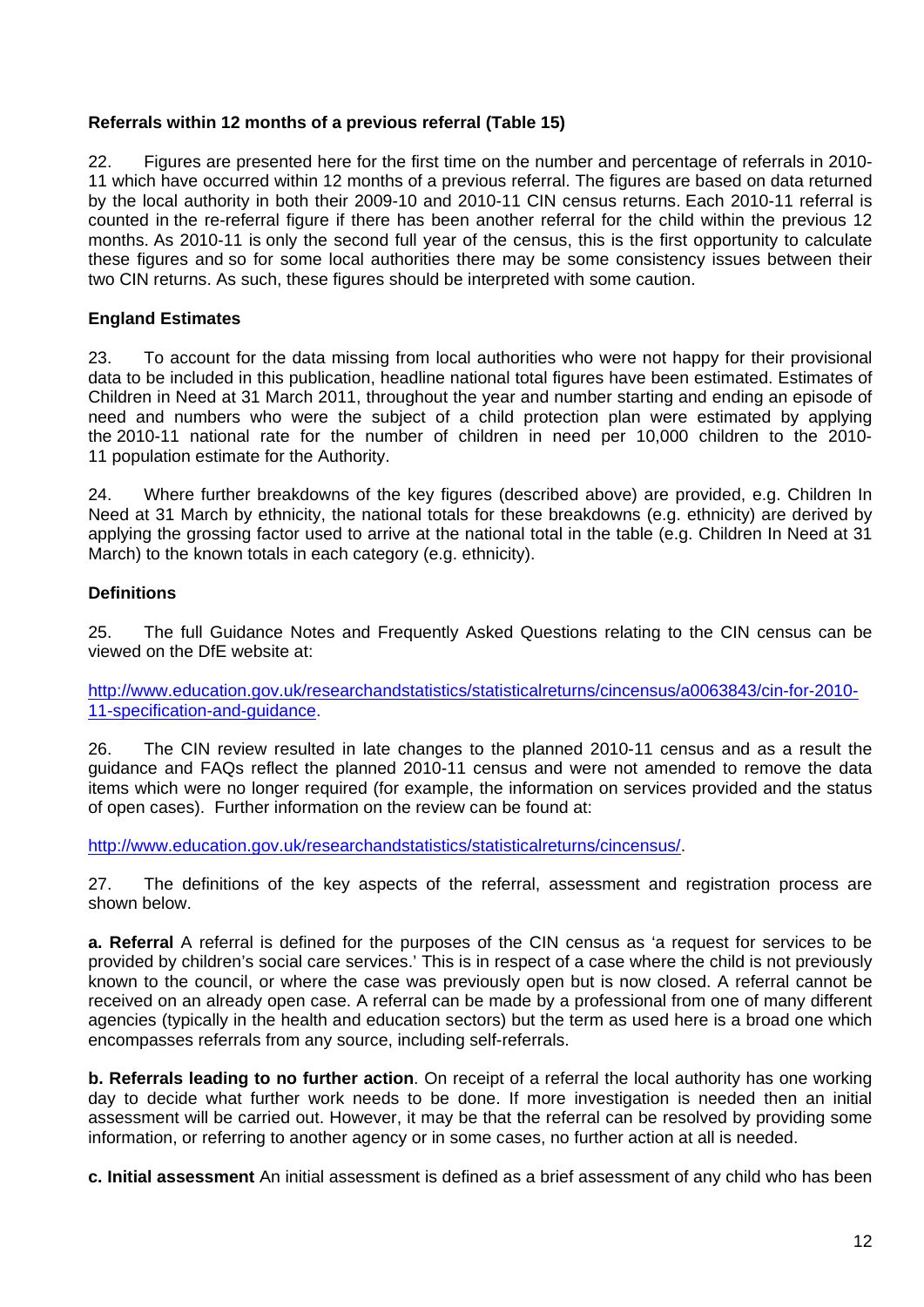referred to children's social care services with a request that services be provided. An initial assessment is deemed to have started either at the point of referral to a social care services department, or when new information on an open case indicates that an initial assessment should be repeated. The expected timescale for the completion of an initial assessment in 2009-10 was a maximum of 7 working days. Initial assessments may lead to three types of outcome:

i. no further action;

ii. the immediate provision of services;

 iii. a more detailed type of assessment (known as a 'core assessment') being carried out. This may be carried out even where there is immediate provision of services.

**d. Core assessment** A core assessment is defined as an in-depth assessment which addresses the central or most important aspects of the child's needs. There are several junctures at which a core assessment may start, depending on the child's circumstances, and the existence of child protection concerns ('risk of significant harm') is not a pre-requisite. The expected timescale for the completion of a core assessment is a maximum of 35 working days, recognising that where specialist assessments are required they may not take place within this timescale.

**e. Initial Child Protection conferences and child protection plans** Where concerns about a child's welfare are substantiated and the agencies most involved judge that a child may continue to suffer, or be at risk of suffering significant harm, the social care services department should convene an initial child protection conference. The purpose of the conference is to draw together the information that has been obtained and to make judgements on whether the child is at continuing risk of significant harm and whether he or she therefore requires a child protection plan to be put in place. It is set out in the inter-agency guidance "Working Together to Safeguard Children" that an initial child protection conference should take place within 15 working days of the strategy discussion which decided whether s.47 enquiries should be initiated. The conference will result in a decision on whether the child will become the subject of a plan or not.

**f. Child protection plan reviews** Once a child becomes the subject of a child protection plan, their plan should be reviewed within the first 3 months and then at intervals of not more than 6 months.

**g. Children who cease to be the subject of a plan** A child will cease to be the subject of a plan if:

i. it is judged that the child is no longer at continuing risk of significant harm requiring safeguarding by means of a child protection plan (e.g. the risk of harm has been reduced by action taken through the child protection plan; the child and family's circumstances have changed; or re-assessment of the child and family indicates that a child protection plan is not necessary). Under these circumstances, only a child protection review conference can decide that the child being the subject of a plan is no longer necessary;

ii. the child and family have moved permanently to another local authority area. In such cases, the receiving local authority should convene a child protection conference within 15 working days of being notified of the move, only after which event may a child cease to be the subject of a plan in respect of the original local authority's plan;

iii. the child has reached 18 years of age, has died or has permanently left the UK.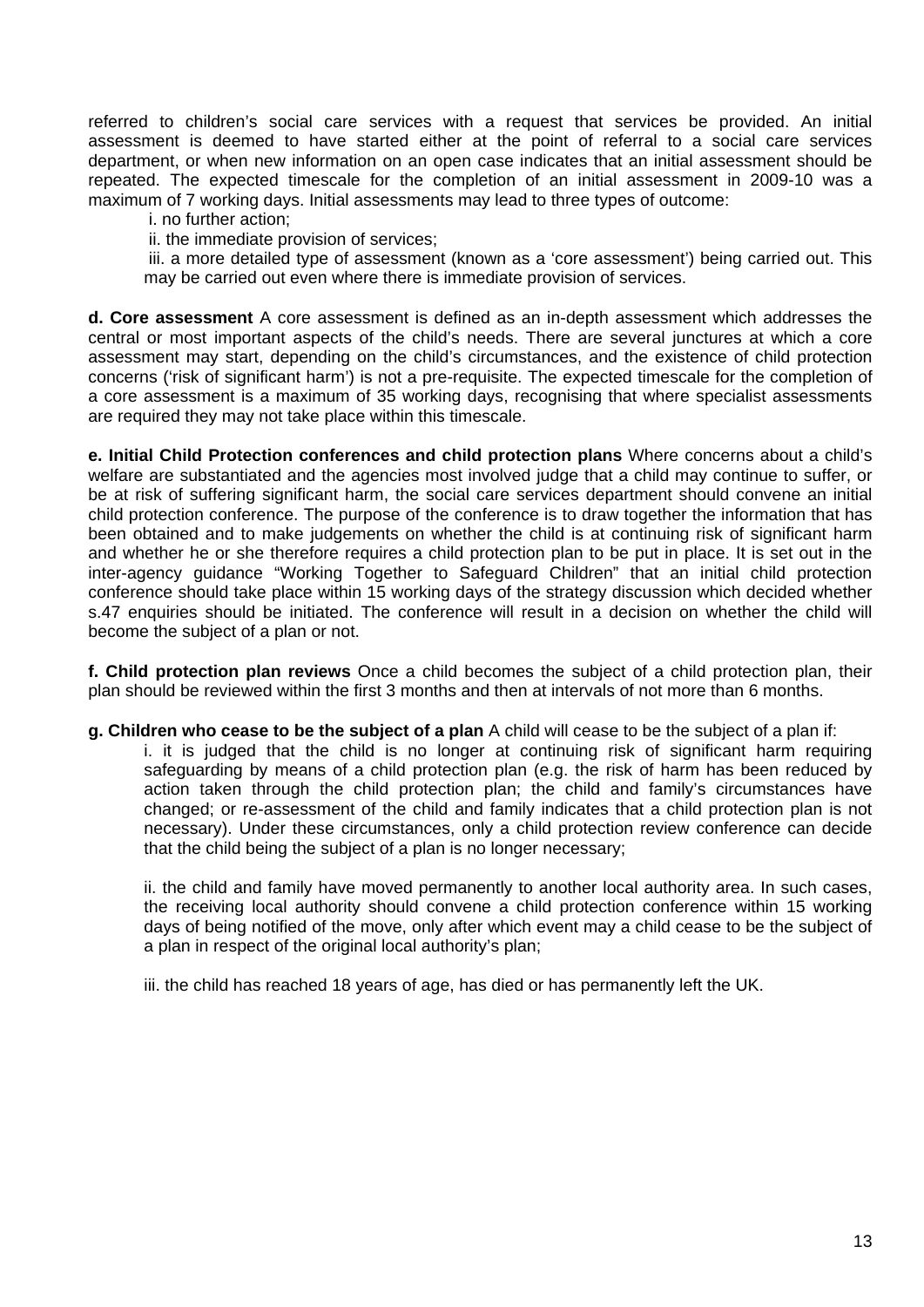#### **Confidentiality**

28. In order to ensure confidentiality of all Children in Need, the following suppression conventions have been used in this statistical release:

- Any numbers between 1 and 5 inclusive have been suppressed and have been replaced by a 'x'. To protect suppressed numbers, secondary suppression may be needed in some cases.
- Where there is a percentage reported and the difference between the numerator and denominator is between 1 and 5, the numerator and the denominator have been suppressed and replaced by a 'x'.
- England and Regional estimates rounded to the nearest 10 or 100.
- Where any number is shown as zero (0), the original figure submitted was zero.
- Where data were not submitted by a local authority '..' has been used.

29. As part of a Government drive for data transparency in official publications, supporting data for this publication will be released on the DfE Research and Statistics Gateway at: <http://www.education.gov.uk/rsgateway/DB/STR/d001025/index.shtml>. Figures are suppressed to preserve confidentiality.

#### **Related Publications**

30. Related publications on children and young people can be found at:

#### England:

The results of the 2009-10 CIN census can be found at: <http://www.education.gov.uk/rsgateway/DB/STR/d000959/index.shtml>.

Figures on referrals, assessments and children who were the subject of a child protection plan for 2008- 09 and earlier can be found at:

[http://www.education.gov.uk/rsgateway/DB/SFR/s000873/index.shtml.](http://www.education.gov.uk/rsgateway/DB/SFR/s000873/index.shtml)

Statistics on 'Children Looked After by local authorities in England (including adoption and care leavers) - year ending 31 March 2011' are published on 28 September 2011 and are available at: [http://www.education.gov.uk/rsgateway/DB/SFR/s001026/index.shtml.](http://www.education.gov.uk/rsgateway/DB/SFR/s001026/index.shtml)

#### Scotland:

Child Protection Statistics for Scotland are available at: <http://www.scotland.gov.uk/Topics/Statistics/Browse/Children/PubChildProtection>

#### Wales:

Latest information can be found at: <http://wales.gov.uk/topics/statistics/theme/health/social-servicesLoca/?lang=en>

#### Northern Ireland:

Children Order Statistical Tables for Northern Ireland are available on their website at: [http://www.dhsspsni.gov.uk/index/stats\\_research/stats-cib-3/statistics\\_and\\_research-cib](http://www.dhsspsni.gov.uk/index/stats_research/stats-cib-3/statistics_and_research-cib-pub/children_statistics/stats-cib-children_order.htm)[pub/children\\_statistics/stats-cib-children\\_order.htm](http://www.dhsspsni.gov.uk/index/stats_research/stats-cib-3/statistics_and_research-cib-pub/children_statistics/stats-cib-children_order.htm)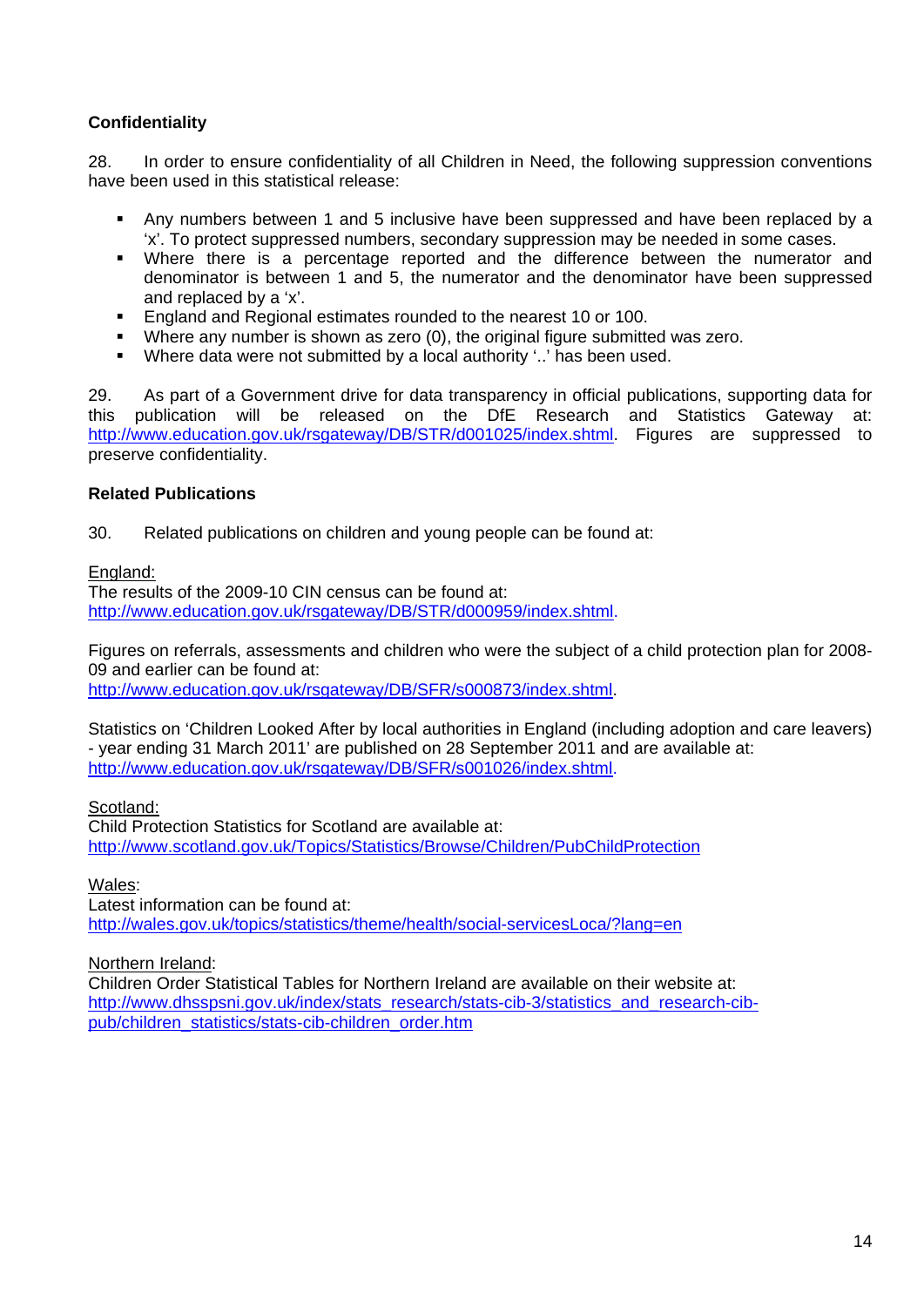#### **User consultation**

31. A data usage focus group has been set up to consult on the format and content of the publication of statistics on children in need. The first user consultation requested feedback on the tables in the 2009-10 publication. If you would like to be involved in future consultations, please contact us using the details in the next section.

#### **Queries**

32. Enquiries about the figures contained in this release, or comments and suggestions on the future content of this publication should be addressed to:

Children and Early Years Data Unit Department for Education Mowden Hall Staindrop Road **Darlington** DL3 9BG Telephone Number: 01325 735 419 Email: Alison.Butler@education.gsi.gov.uk

33. Press enquiries should be made to the Department's Press Office at:

Press Office Newsdesk Department for Education Sanctuary Buildings Great Smith Street LONDON SW1P 3BT Telephone Number: 0207 925789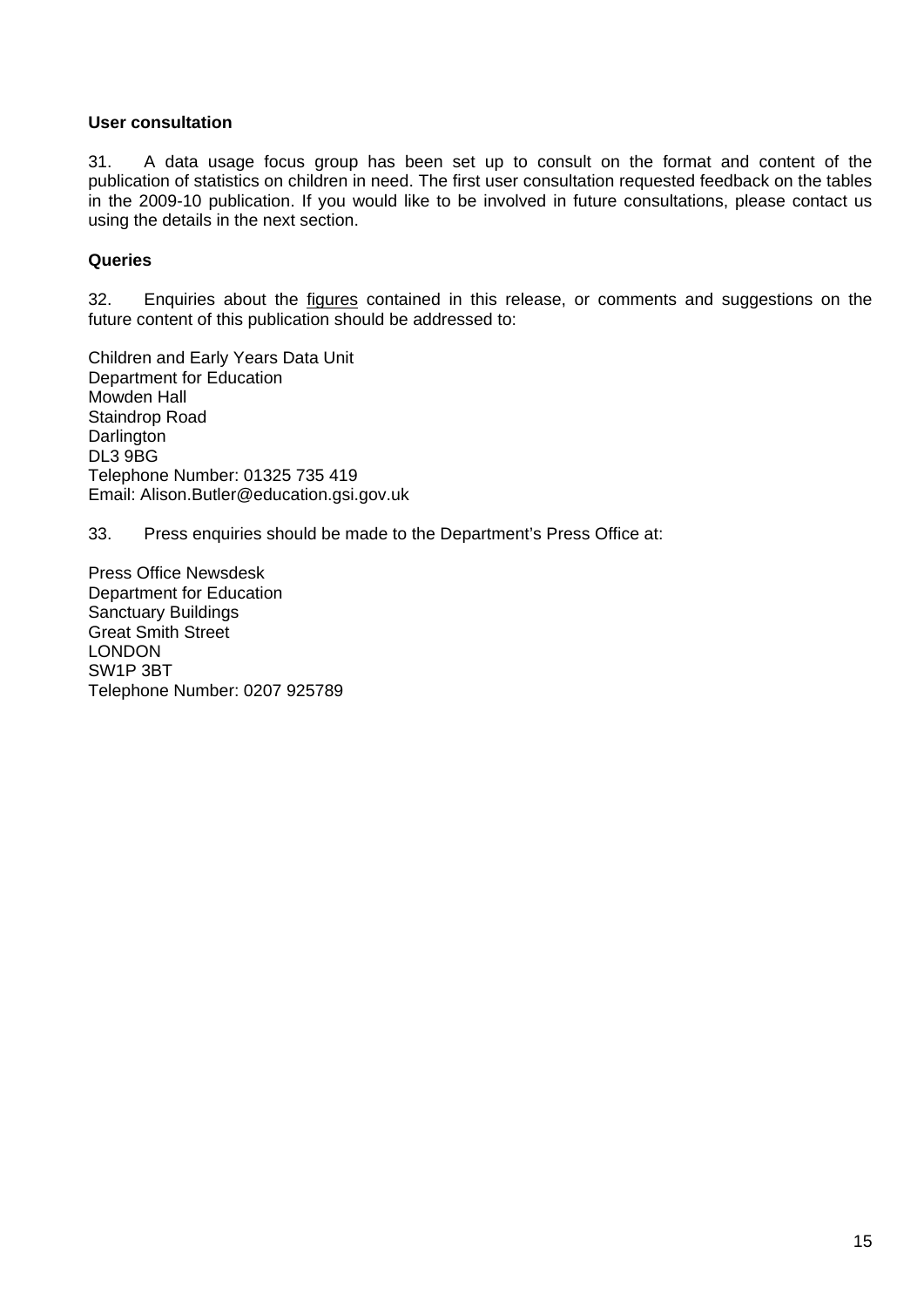#### **Table 1: Referrals and assessments carried out by children's social care services, year ending 31 March England**

|                                                                            | 2009/10 | 2010/11 |
|----------------------------------------------------------------------------|---------|---------|
| Numbers of Children in Need <sup>1</sup>                                   |         |         |
|                                                                            |         |         |
| Number of children starting an episode of need                             | 377,600 | 393,000 |
| Number of children in need throughout the year                             | 694.000 | 735.500 |
| Number of children ending an episode of need                               | 318,200 | 359,000 |
| Number of children in need at 31 March                                     | 375,900 | 382,400 |
| Rate per 10,000 children aged under 18 years                               | 341.3   | 346.2   |
| Referrals and assessments completed                                        |         |         |
| Number of referrals <sup>3</sup>                                           | 603,700 | 615,000 |
| Rate per 10,000 children aged under 18 years                               | 548.2   | 556.8   |
| Number of initial assessments completed <sup>4</sup>                       | 395,300 | 439,800 |
| Rate per 10,000 children aged under 18 years                               | 359.0   | 398.2   |
| Initial assessments completed as a percentage of referrals <sup>5</sup>    | 65.5    | 71.5    |
| Number of initial assessments completed within 7 working days <sup>5</sup> | 266,100 | 281,400 |
| Percentage of initial assessments completed within 7 working days          | 67.3    | 64.0    |
| Number of initial assessments completed within 10 working days             | 298,300 | 339,700 |
| Percentage of initial assessments completed within 10 working days         | 75.5    | 77.2    |
| Number of core assessments completed                                       | 142,100 | 185,400 |
| Number of core assessments completed within 35 working days                | 102,900 | 139,100 |
| Percentage of core assessments completed within 35 working days            | 72.4    | 75.0    |

*Source: 2009-10 and 2010-11 Children in Need census*

1. Figures have been calculated by DfE based upon all information provided in the CIN return. Further details on the methodology can be found in the publication technical notes, paragraphs 11 to 14. A child in need is one who has been referred to children's social care services, and who has been assessed, usually through an initial assessment, to be in need of social care services. A child can have more than one episode of need throughout the year but episodes should not overlap. If a child has more than one episode, then each is counted in the figures.

2. Based on the population aged 0 - 17 years, estimated at mid-2010. Source: Population Estimates Unit, ONS: Crown Copyright. The population estimates are included in the underlying data for this publication.

3. If a child has more than one referral in the year then each instance is counted.

4. An initial assessment is defined as a brief assessment of each child referred to children's social care with a request for services to be provided. If a child was the subject o more than one initial assessment during the reporting year, each assessment should be coded separately.

5. Statutory guidance stated that for 2009-10, an initial assessment should be completed within 7 working days.

6. 'Working Together To Safeguard Children' guidance has changed the timescale to complete an initial assessment to 10 working days from April 2010.

7. If a child has more than one core assessment in the year then each instance is recorded.

8. A core assessment should be completed within 35 working days.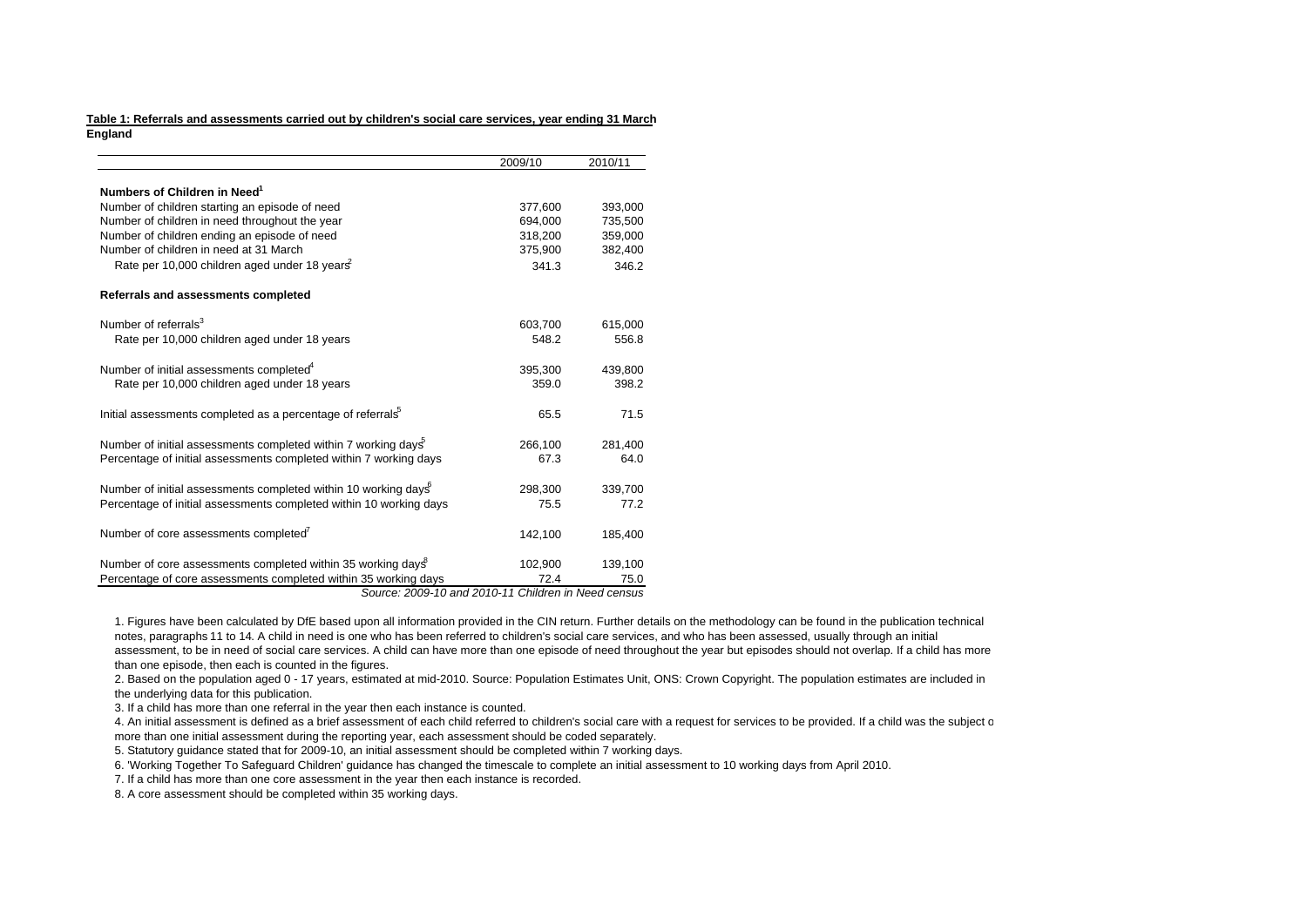#### **Year ending 31 March England** Table 2: Number<sup>1</sup> of section 47 enquiries<sup>2</sup> and initial child protection conferences carried out and the number of children who **were the subject of a child protection plan**

|                                                                                                                                    | $2009 - 10^{3}$ | 2010-11 |
|------------------------------------------------------------------------------------------------------------------------------------|-----------------|---------|
| Section 47 enquiries and initial child protection conferences                                                                      |                 |         |
| Number of Children subject to s.47 enquiries which started during the year ending 31                                               | 89,300          | 111,700 |
| March <sup>4</sup><br>Rate per 10,000 children                                                                                     | 81.1            | 101.1   |
|                                                                                                                                    |                 |         |
| Number of Children who were the subject of an initial child protection conference which<br>started during the year ending 31 March | 43.900          | 53.000  |
| Rate per 10,000 children                                                                                                           | 39.9            | 48.0    |
| Of which:                                                                                                                          |                 |         |
| Number of children who were the subject of an initial child protection conference which                                            |                 |         |
| was held within 15 working days of the start of the s.47 enquiries which led to the<br>conference                                  | 29,100          | 36,700  |
| Percentage                                                                                                                         | 66.2            | 69.2    |
| Children who were the subject of a child protection plan                                                                           |                 |         |
| Children who were the subject of a plan at the end of March <sup>5</sup>                                                           | 39,100          | 42,700  |
| Of which:                                                                                                                          |                 |         |
| Number who had been the subject of a plan for 3 or more months <sup>6</sup>                                                        | 28,400          | 30,200  |
| Number who had had reviews carried out within the requried timescales <sup>6</sup>                                                 | 27,500          | 29,300  |
| Percentage who had had reviews carried out within the requried timescales                                                          | 96.8            | 97.1    |
| Children who became the subject of a plan throughout 2010-11                                                                       | 44,300          | 49,000  |
| Of which:                                                                                                                          |                 |         |
| Number who became the subject of a plan for the second or subsequent time                                                          | 6,000           | 6,500   |
| Percentage who became the subject of a plan for the second or subsequent time                                                      | 13.4            | 13.3    |
| Children who ceased the subject of a plan throughout 2010-11<br>Of which:                                                          | 37.900          | 45,500  |
| Number who were the subject of a plan for 2 or more years <sup>7</sup>                                                             | 2,300           | 2.700   |
| Percentage who were the subject of a plan for 2 or more years                                                                      | 5.9             | 6.0     |

*Source: 2009-10 and 2010-11 Children in Need census*

1. All numbers in this table include unborn children.

2. Refers to enquiries conducted under the provisions of section 47 of the Children Act 1989.

3. England estimates for 2009-10 revised to take into account missing LAs so that data are on comparable basis with 2010-11.

4. If a child was the subject of section 47 enquiries on more than one occasion during the year, each occasion is recorded separately.

5. If a child is the subject of more than one child protection plan during the year, each will be counted.

6. Statutory guidance states that a child should have a review of their child protection plan within the first three months of being the subject of the plan, and then subsequently at intervals of not more than 6 months.

7. Durations are calculated from the date of the latest plan within the same LA.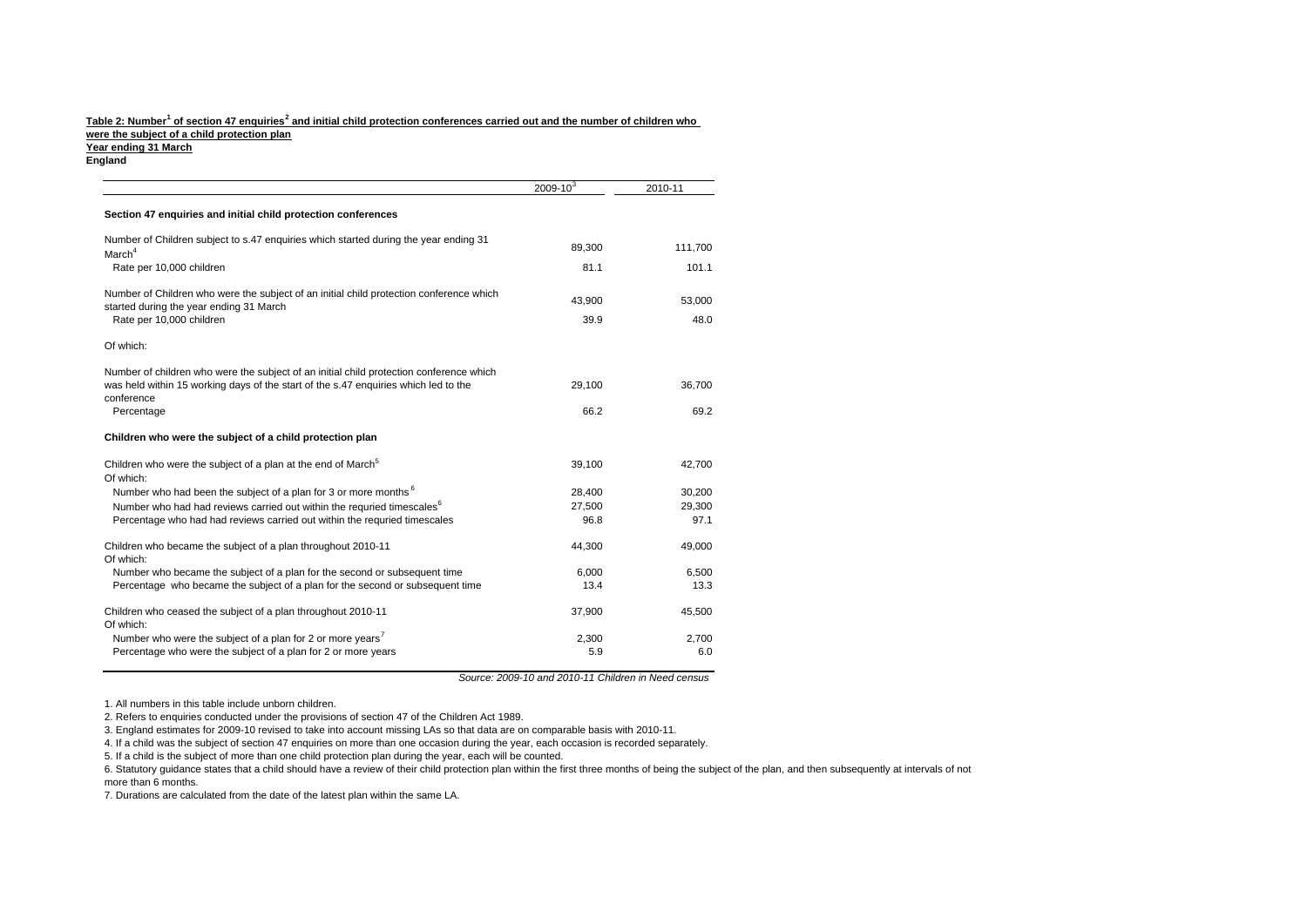<u>Table 6: Numbers of children in need</u><br>All children in need throughout the year, children starting, ending and at 31 March 2011, and rates per 10,000 childr<br>By Local Authority in England

|                                                        |                    |                                            | Numbers of children in need |                                           |                       | Data<br>Confidence                                   | Data                                      | Data                                               | Data                                 |
|--------------------------------------------------------|--------------------|--------------------------------------------|-----------------------------|-------------------------------------------|-----------------------|------------------------------------------------------|-------------------------------------------|----------------------------------------------------|--------------------------------------|
|                                                        |                    | Children starting an<br>episode of need in | Children ending ar          | episode of need in Children in need at 31 | Rate per 10,000       | Indicator <sup>4</sup> -<br><b>CIN</b><br>throughout | Confidence<br>Indicator -<br>CIN starting | Confidence<br>Indicator -<br>CIN ending            | Confidence<br>Indicator<br>CIN at 31 |
| <b>Local Authority</b>                                 | Throughout 2010-11 | 2010-11                                    | 2010-11                     | March 2011                                | children <sup>3</sup> | 2010-11                                              | in 2010-11                                | in 2010-11                                         | March 2011                           |
| England <sup>6</sup>                                   | 735,500            | 393,000                                    | 359,000                     | 382,400                                   | 346.2                 |                                                      |                                           |                                                    |                                      |
| North East <sup>5</sup>                                | 43,100             | 23,100                                     | 20,000                      | 23,200                                    | 443.8                 |                                                      |                                           |                                                    |                                      |
| 841 Darlington                                         | 1,059              | 686                                        | 227                         | 832                                       | 381.2                 | 2                                                    | 3                                         | $\overline{2}$                                     | $\overline{\mathbf{c}}$              |
| 840 Durham<br>390 Gateshead                            | 7,371<br>2,066     | 4,832<br>982                               | 3,440<br>820                | 3,931<br>1,246                            | 389.8<br>325.0        | 3<br>3                                               | 3<br>3                                    | 3<br>3                                             | 3<br>3                               |
| 805 Hartlepool                                         | 1,522              | 717                                        | 639                         | 883                                       | 431.4                 | 3                                                    | 3                                         | 3                                                  | 3                                    |
| 806 Middlesbrough                                      | 3,458              | 1,338                                      | 1,142                       | 2,316                                     | 734.9                 | 3                                                    | 3                                         | 3                                                  | 3                                    |
| 391 Newcastle upon Tyne<br>392 North Tyneside          | 4,615<br>2,969     | 2,191<br>1,561                             | 1,985<br>1,331              | 2,630<br>1,638                            | 504.4<br>413.0        | 3<br>3                                               | 3<br>3                                    | 3<br>3                                             | 3<br>3                               |
| 929 Northumberland                                     | 6,643              | 3,444                                      | 3,628                       | 3,015                                     | 501.7                 | 3                                                    | 3                                         | 3                                                  | 3                                    |
| 807 Redcar and Cleveland                               | 2,647              | 1,547                                      | 1,420                       | 1,227                                     | 432.5                 | $\overline{2}$                                       | 3                                         | $\boldsymbol{2}$                                   | $\overline{2}$                       |
| 393 South Tyneside<br>808 Stockton-on-Tees             | 2,336<br>3,127     | 1,178<br>1,277                             | 1,180<br>1,306              | 1,156<br>1,821                            | 382.0<br>430.0        | 3<br>3                                               | 3<br>3                                    | 3<br>3                                             | 3<br>3                               |
| 394 Sunderland                                         | 5,327              | 3,307                                      | 2,854                       | 2,473                                     | 440.5                 | 3                                                    | 3                                         | 3                                                  | 3                                    |
| North West <sup>5</sup>                                | 102,500            | 55,500                                     | 51,700                      | 50,800                                    | 344.8                 |                                                      |                                           |                                                    |                                      |
| 889 Blackburn with Darwen                              | 3,495              | 2,019                                      | 1,742                       | 1,753                                     | 457.8                 | 3                                                    | 3                                         | 3                                                  | 3                                    |
| 890 Blackpool                                          | 2,338              | 1,137                                      | 962                         | 1,376                                     | 470.8                 | 3                                                    | 3                                         | 3                                                  | 3                                    |
| 350 Bolton<br>351 Bury                                 | 3,864<br>4,526     | 1,901<br>2,635                             | 1,617<br>2,059              | 2,247<br>2,467                            | 358.7<br>587.5        | $\overline{2}$<br>$\overline{2}$                     | 3<br>3                                    | $\overline{\mathbf{c}}$<br>$\overline{\mathbf{c}}$ | $\overline{2}$<br>$\overline{2}$     |
| 895 Cheshire East                                      | 4,407              | 2,344                                      | 2,104                       | 2,303                                     | 307.8                 | 3                                                    | 3                                         | 3                                                  | 3                                    |
| 896 Cheshire West and Chester<br>909 Cumbria           | 4,534<br>4,036     | 2,534<br>1,699                             | 2,487<br>1,562              | 2,047<br>2,474                            | 303.8<br>256.5        | 3<br>3                                               | 3<br>3                                    | 3<br>3                                             | 3<br>3                               |
| 876 Halton                                             | 1,877              | 1,028                                      | 979                         | 898                                       | 328.9                 | 3                                                    | 3                                         | 3                                                  | 3                                    |
| 340 Knowsley                                           | 3,770              | 2,560                                      | 2,314                       | 1,456                                     | 433.3                 | 3                                                    | 3                                         | 3                                                  | 3                                    |
| 888 Lancashire<br>341 Liverpool                        | 13,404<br>9,625    | 7,300<br>5,085                             | 8,018<br>5,216              | 5,386<br>4,409                            | 220.1<br>519.1        | 3<br>3                                               | 3<br>3                                    | 3<br>3                                             | 3<br>3                               |
| 352 Manchester                                         | 7,793              | 4,857                                      | 3,345                       | 4,448                                     | 456.5                 | 1                                                    | 3                                         | $\mathbf{1}$                                       | $\mathbf{1}$                         |
| 353 Oldham                                             | 3,432<br>4,996     | 1,829                                      | 1,816<br>2,998              | 1,616                                     | 294.8<br>405.9        | 3<br>3                                               | 3<br>3                                    | 3<br>3                                             | 3<br>3                               |
| 354 Rochdale<br>355 Salford                            | 2,350              | 3,021<br>1,307                             | 933                         | 1,998<br>1,417                            | 301.5                 | 3                                                    | 3                                         | 3                                                  | 3                                    |
| 343 Sefton                                             | 3,870              | 1,974                                      | 1,857                       | 2,013                                     | 368.2                 | 3                                                    | 3                                         | 3                                                  | 3                                    |
| 342 St Helens<br>356 Stockport                         | 3,224<br>2,130     | 1,713<br>852                               | 1,643<br>705                | 1,581<br>1,425                            | 419.7<br>237.8        | 3<br>3                                               | 3<br>3                                    | 3<br>3                                             | 3<br>3                               |
| 357 Tameside                                           | 3,777              | 2,134                                      | 2,099                       | 1,678                                     | 349.2                 | 3                                                    | 3                                         | 3                                                  | 3                                    |
| 358 Trafford                                           | 2,304              | 1,077                                      | 1,065                       | 1,239                                     | 255.2                 | $\overline{2}$                                       | 3                                         | $\overline{\mathbf{c}}$                            | $\overline{2}$                       |
| 877 Warrington<br>359 Wigan                            | 2,218<br>4,802     | 827<br>2,523                               | 1,151<br>2,235              | 1,067<br>2,567                            | 247.8<br>389.3        | 3<br>3                                               | 3<br>3                                    | 3<br>3                                             | 3<br>3                               |
| 344 Wirral                                             | 5,772              | 3,154                                      | 2,799                       | 2,973                                     | 445.1                 | 3                                                    | 3                                         | 3                                                  | 3                                    |
| Yorkshire & The Humber                                 | 75,100             | 39,700                                     | 36,600                      | 38,500                                    | 348.7                 |                                                      |                                           |                                                    |                                      |
| 370 Barnsley                                           | 2,652              | 1,374                                      | 1,338                       | 1,314                                     | 271.7                 | 3                                                    | 3                                         | 3                                                  | 3                                    |
| 380 Bradford                                           | 6,690              | 2,844                                      | 3,033                       | 3,657                                     | 282.3                 | 3                                                    | 3                                         | 3                                                  | 3                                    |
| 381 Calderdale<br>371 Doncaster                        | 2,558              | 1,079<br>4,657                             | 1,101<br>4,233              | 1,457<br>2,487                            | 319.0<br>395.5        | 3<br>1                                               | 3<br>3                                    | 3<br>-1                                            | 3<br>$\mathbf{1}$                    |
| 811 East Riding of Yorkshire                           | 6,720<br>4,494     | 2,550                                      | 2,225                       | 2,269                                     | 349.4                 | 3                                                    | 3                                         | 3                                                  | 3                                    |
| 810 Kingston upon Hull, City of                        | 4,200              | 1,882                                      | 1,304                       | 2,896                                     | 542.5                 | 3                                                    | 3                                         | 3                                                  | 3                                    |
| 382 Kirklees<br>383 Leeds                              | 5,296<br>10,817    | 2,348<br>5,355                             | 2,279<br>4,615              | 3,017<br>6,202                            | 320.2<br>407.4        | 3<br>3                                               | 3<br>3                                    | 3<br>3                                             | 3<br>3                               |
| 812 North East Lincolnshire                            | 2,873              | 1,412                                      | 1,261                       | 1,612                                     | 470.5                 | 3                                                    | 3                                         | 3                                                  | 3                                    |
| 813 North Lincolnshire                                 | 1,789              | 890                                        | 970                         | 819                                       | 240.1                 | 3                                                    | 3                                         | 3                                                  | 3                                    |
| 815 North Yorkshire<br>372 Rotherham                   | 6,041<br>6,476     | 3,278<br>4,228                             | 3,164<br>4,011              | 2,877<br>2,465                            | 239.5<br>443.9        | 3<br>3                                               | 3<br>3                                    | 3<br>3                                             | 3<br>3                               |
| 373 Sheffield                                          | 7,403              | 3,993                                      | 3,816                       | 3,587                                     | 338.3                 | 3                                                    | 3                                         | 3                                                  | 3                                    |
| 384 Wakefield<br>816 York                              | 5,194<br>1,911     | 3,011<br>810                               | 2,588<br>665                | 2,606                                     | 382.1<br>356.2        | 3<br>3                                               | 3<br>3                                    | 3<br>3                                             | 3<br>3                               |
| East Midlands <sup>5</sup>                             |                    |                                            |                             | 1,246                                     |                       |                                                      |                                           |                                                    |                                      |
|                                                        | 60,300             | 34,500                                     | 31,500                      | 33,100                                    | 356.0                 |                                                      |                                           |                                                    |                                      |
| 831 Derby<br>830 Derbyshire                            | 5,128<br>9,902     | 2,692<br>5,579                             | 2,662<br>5,663              | 2,466<br>4,239                            | 464.1<br>271.2        | 3<br>3                                               | 3<br>3                                    | 3<br>3                                             | 3<br>3                               |
| 856 Leicester                                          | 6,626              | 4,045                                      | 3,686                       | 2,940                                     | 416.6                 | $\boldsymbol{2}$                                     | 3                                         | $\boldsymbol{2}$                                   | $\overline{\mathbf{c}}$              |
| 855 Leicestershire®                                    | 5,470              | 3,628                                      |                             | 5,470                                     | 414.2                 | $\boldsymbol{2}$                                     | 2                                         | $\ddotsc$                                          | $\overline{\mathbf{c}}$              |
| 925 Lincolnshire<br>928 Northamptonshire               | 8,139<br>8,165     | 4,937<br>3,770                             | 4,762<br>1,884              | 3,377<br>6,281                            | 242.4<br>406.9        | 3<br>3                                               | 3<br>3                                    | 3<br>3                                             | 3<br>3                               |
| 892 Nottingham                                         | 6,727              | 5,025                                      | 5,090                       | 1,637                                     | 290.5                 | 3                                                    | 3                                         | 3                                                  | 3                                    |
| 891 Nottinghamshire<br>857 Rutland                     | 9,596<br>573       | 4,509<br>342                               | 3,085<br>394                | 6,511<br>179                              | 410.7<br>196.4        | $\boldsymbol{2}$                                     | 3                                         | $\sqrt{2}$                                         | 3<br>$\overline{\mathbf{c}}$         |
| West Midlands <sup>5</sup>                             |                    |                                            |                             |                                           | 336.5                 |                                                      |                                           |                                                    |                                      |
| 330 Birmingham                                         | 76,300<br>18,058   | 38,700<br>10,193                           | 36,100<br>10,697            | 40,200<br>7,361                           | 289.2                 | $\overline{2}$                                       | 3                                         | $\overline{\mathbf{c}}$                            | $\overline{2}$                       |
| 331 Coventry                                           | 4,934              | 2,081                                      | 2,242                       | 2,692                                     | 394.4                 | 3                                                    | 3                                         | 3                                                  | 3                                    |
| 332 Dudley                                             | 5,165              | 2,514                                      | 2,417                       | 2,748                                     | 419.3                 | 3                                                    | 3                                         | 3                                                  | 3                                    |
| 884 Herefordshire<br>333 Sandwell                      | 1,491<br>5,296     | 1,040<br>2,242                             | 637<br>2,322                | 854<br>2,974                              | 242.9<br>427.8        | 3<br>3                                               | 3<br>3                                    | 3<br>3                                             | 3<br>3                               |
| 893 Shropshire                                         | 2,196              | 806                                        | 342                         | 1,854                                     | 309.7                 | 3                                                    | 3                                         | 3                                                  | 3                                    |
| 334 Solihull                                           | 2,164              | 785                                        | 647                         | 1,517                                     | 338.0                 | $\overline{\mathbf{c}}$                              | $\overline{\mathbf{c}}$                   | 3                                                  | $\overline{2}$                       |
| 860 Staffordshire<br>861 Stoke-on-Trent                | 9,614<br>3,846     | 4,639<br>1,969                             | 3,530<br>1,115              | 6,084<br>2,731                            | 362.0<br>528.3        | 3<br>3                                               | 3<br>3                                    | 3<br>3                                             | 3<br>3                               |
| 894 Telford and Wrekin                                 | 2,091              | 983                                        | 932                         | 1,159                                     | 307.8                 | 3                                                    | 3                                         | 3                                                  | 3                                    |
| 335 Walsall<br>937 Warwickshire                        | 3,737<br>8,060     | 1,371<br>4,921                             | 1,280<br>4,869              | 2,457<br>3,191                            | 405.5<br>286.9        | 3<br>$\overline{\mathbf{c}}$                         | 3<br>3                                    | 3<br>$\overline{2}$                                | 3<br>$\overline{2}$                  |
| 336 Wolverhampton                                      | 4,820              | 3,133                                      | 2,928                       | 1,892                                     | 358.9                 | 3                                                    | 3                                         | 3                                                  | 3                                    |
| 885 Worcestershire                                     | 4,782              | 2,044                                      | 2,097                       | 2,685                                     | 233.7                 | 3                                                    | 3                                         | 3                                                  | 3                                    |
| East of England <sup>5</sup>                           | 73,000             | 39,700                                     | 35,500                      | 37,900                                    | 304.5                 |                                                      |                                           |                                                    |                                      |
| 822 Bedford Borough                                    | 2,296              | 1,190                                      | 1,074                       | 1,222                                     | 343.0                 | 3                                                    | 3                                         | 3                                                  | 3                                    |
| 823 Central Bedfordshire                               | 2,914<br>4,974     | 1,582<br>4,416                             | 1,497<br>1,092              | 1,417<br>3,882                            | 251.2<br>306.8        | 3<br>$\overline{2}$                                  | 3<br>3                                    | $\mathbf{3}$<br>$\overline{2}$                     | 3<br>$\overline{2}$                  |
| 873 Cambridgeshire<br>881 Essex                        | 18,254             | 9,765                                      | 9,006                       | 9,248                                     | 309.4                 | 3                                                    | 3                                         | 3                                                  | 3                                    |
| 919 Hertfordshire                                      | 13,424             | 7,408                                      | 8,045                       | 5,379                                     | 215.6                 | 3                                                    | 3                                         | 3                                                  | 3                                    |
| 821 Luton <sup>6</sup><br>926 Norfolk                  |                    |                                            |                             | 1,976                                     | 401.6<br>310.0        | $\ddotsc$<br>3                                       | $\ddotsc$<br>3                            | $\ddotsc$<br>$\mathsf 3$                           | Α<br>3                               |
| 874 Peterborough                                       | 12,371<br>2,394    | 7,367<br>795                               | 7,313<br>1,020              | 5,058<br>1,374                            | 337.3                 | 3                                                    | 3                                         | 3                                                  | 3                                    |
| 882 Southend-on-Sea                                    | 2,490              | 1,063                                      | 1,065                       | 1,425                                     | 401.8                 | 3                                                    | 3                                         | 3                                                  | 3                                    |
| 935 Suffolk<br>883 Thurrock                            | 7,212<br>3,411     | 2,884<br>1,482                             | 1,530<br>2,219              | 5,682<br>1,192                            | 378.5<br>318.9        | $\boldsymbol{2}$<br>3                                | 3<br>3                                    | $\boldsymbol{2}$<br>3                              | $\overline{\mathbf{c}}$<br>3         |
| London <sup>5</sup>                                    | 126,300            | 62,500                                     | 56,100                      | 71,100                                    | 419.6                 |                                                      |                                           |                                                    |                                      |
| Inner London                                           | 56,600             | 26,700                                     | 24,000                      | 33,400                                    | 544.2                 |                                                      |                                           |                                                    |                                      |
| 202 Camden                                             | 4,084              | 1,772                                      | 1,992                       | 2,092                                     | 525.7                 | 3                                                    | 3                                         | 3                                                  | 3                                    |
| 201 City of London                                     | 75                 | 21                                         | 19                          | 56                                        | 580.9                 | 3                                                    | 3                                         | 3                                                  | 3                                    |
| 204 Hackney <sup>6</sup><br>205 Hammersmith and Fulham | 2,579              | $\ddot{\phantom{a}}$<br>1,014              | $\ddot{\phantom{a}}$<br>988 | 1,591                                     | 498.3                 | 3                                                    | <br>3                                     | $\ddot{\phantom{a}}$<br>3                          | 3                                    |
|                                                        |                    |                                            |                             |                                           |                       |                                                      |                                           |                                                    |                                      |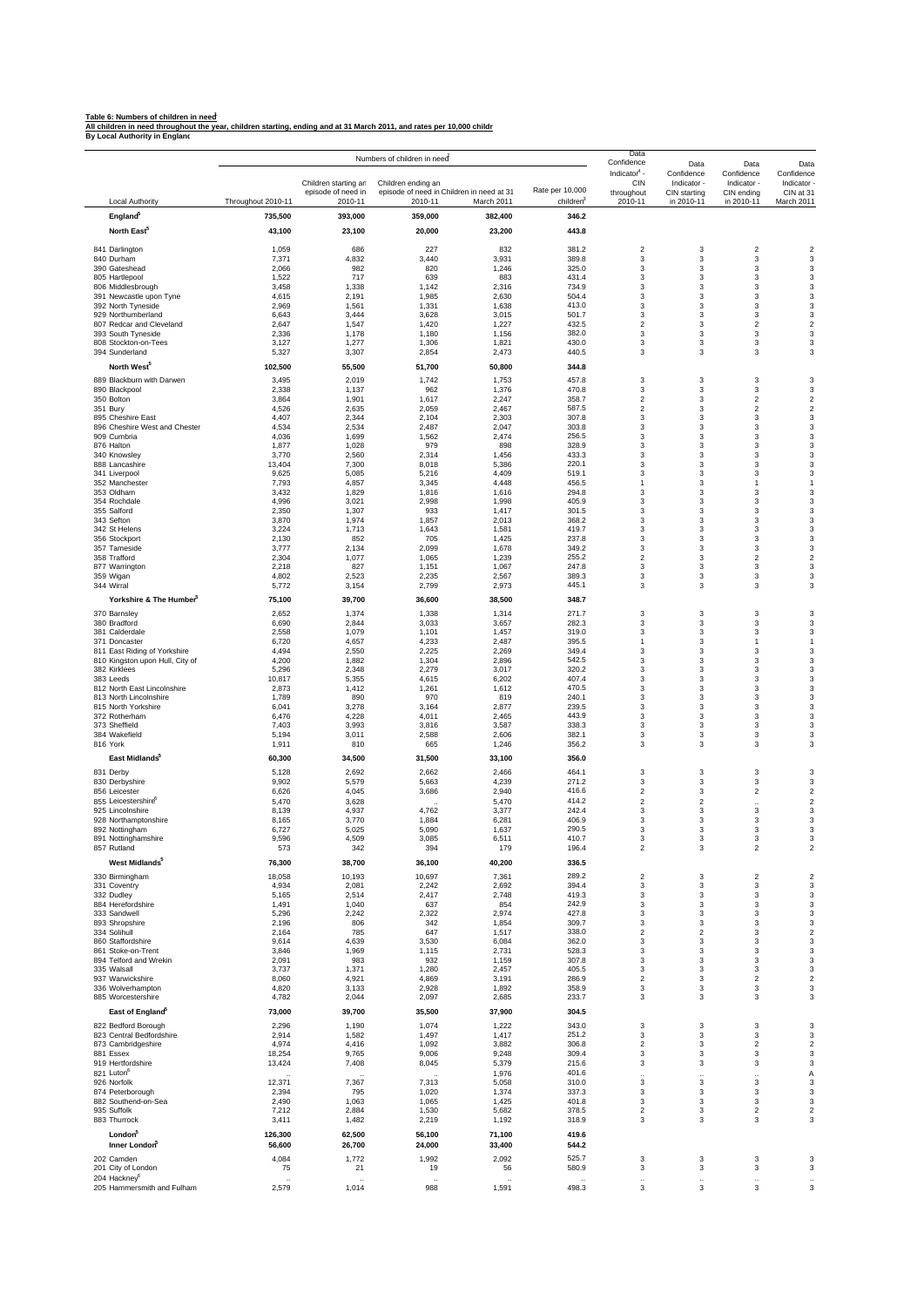| 309 Haringey                                  | 7,127           | 2,509                | 879                  | 6,248          | 1,272.4              | 3                       | 3                    | 3                                       | 3                         |
|-----------------------------------------------|-----------------|----------------------|----------------------|----------------|----------------------|-------------------------|----------------------|-----------------------------------------|---------------------------|
| 206 Islington                                 | 4,167           | 2,350                | 2,389                | 1,778          | 518.4                | 3                       | 3                    | 3                                       | 3                         |
| 207 Kensington and Chelsea                    | 2,536           | 1,318                | 1,480                | 1,056          | 348.1                | 3                       | 3                    | 3                                       | 3                         |
| 208 Lambeth                                   | 5,551           | 2,748                | 2,242                | 3,309          | 607.4                | 3                       | 3                    | 3                                       | 3                         |
| 209 Lewisham                                  | 5,313           | 2,918                | 2,885                | 2,428          | 407.9                | 3                       | 3                    | 3                                       | 3                         |
| 316 Newham <sup>6</sup>                       |                 |                      |                      | 3,064          | 461.8<br>601.2       |                         |                      |                                         | A                         |
| 210 Southwark                                 | 5,662           | 2,047                | 2,333                | 3,329          | 508.3                | 3<br>3                  | 3                    | 3                                       | 3                         |
| 211 Tower Hamlets<br>212 Wandsworth           | 4,174<br>3,312  | 2,266<br>1,771       | 1,551<br>1,524       | 2,623<br>1,788 | 343.7                | 3                       | 3<br>3               | 3<br>3                                  | 3<br>3                    |
| 213 Westminster                               | 4,126           | 1,725                | 1,860                | 2,266          | 622.1                | 3                       | 3                    | 3                                       | 3                         |
| Outer London                                  | 69,700          | 35,800               | 32,100               | 37,700         | 348.8                |                         |                      |                                         |                           |
|                                               | 3,678           |                      |                      | 1,833          | 370.1                | 3                       | 3                    | 3                                       | 3                         |
| 301 Barking and Dagenham<br>302 Barnet        | 4,903           | 1,963<br>2,948       | 1,845<br>2,985       | 1,918          | 242.8                | 3                       | 3                    | 3                                       | 3                         |
| 303 Bexley                                    | 2,960           | 1,967                | 1,078                | 1,882          | 361.7                | 3                       | 3                    | 3                                       | 3                         |
| 304 Brent                                     | 4,190           | 2,792                | 1,891                | 2,299          | 394.4                | 3                       | 3                    | 3                                       | 3                         |
| 305 Bromley                                   | 4.218           | 2.332                | 1,576                | 2.642          | 384.5                | 3                       | 3                    | 3                                       | 3                         |
| 306 Croydon                                   | 6,313           | 2,021                | 1,697                | 4,616          | 569.3                | 3                       | 3                    | 3                                       | 3                         |
| 307 Ealing                                    | 4,093           | 1,947                | 1,838                | 2,255          | 329.3                | 3                       | 3                    | 3                                       | 3                         |
| 308 Enfield                                   | 4,314           | 2,521                | 2,483                | 1,831          | 254.1                | 3                       | 3                    | 3                                       | 3                         |
| 203 Greenwich                                 | 4,644           | 2,048                | 1,476                | 3,168          | 586.6                | 3                       | 3                    | 3                                       | 3                         |
| 310 Harrow                                    | 1,636           | 750                  | 565                  | 1,071          | 211.4                | 3                       | 3                    | 3                                       | 3                         |
| 311 Havering                                  |                 |                      |                      |                |                      | ٠.                      | $\ddot{\phantom{0}}$ |                                         | $\ddot{\phantom{0}}$      |
| 312 Hillingdon                                | 4,370           | 2,110                | 2,223                | 2,147          | 352.8                | 3                       | 3                    | 3                                       | 3                         |
| 313 Hounslow                                  | 4,193           | 2,279                | 2,117                | 2,076          | 402.6                | 3                       | 3                    | 3                                       | 3                         |
| 314 Kingston upon Thames                      | 1,698           | 725                  | 829                  | 869            | 256.0                | 3                       | 3                    | 3                                       | 3                         |
| 315 Merton                                    | 2.400           | 1.412                | 1.162                | 1.238          | 288.3                | 3                       | 3                    | 3                                       | 3                         |
| 317 Redbridge<br>318 Richmond upon Thames     | 5,517<br>1,470  | 2,852<br>513         | 3,331<br>623         | 2,186<br>847   | 331.5<br>202.7       | 3<br>$\overline{2}$     | 3<br>3               | 3<br>$\overline{2}$                     | 3<br>$\mathbf 2$          |
| 319 Sutton                                    | 2,065           | 839                  | 916                  | 1,149          | 262.2                | 3                       | 3                    | 3                                       | 3                         |
| 320 Waltham Forest <sup>6</sup>               |                 | $\ddot{\phantom{0}}$ | à,                   |                | $\ddot{\phantom{0}}$ |                         | $\ddotsc$            |                                         | $\ddot{\phantom{0}}$      |
|                                               |                 |                      |                      |                |                      |                         |                      |                                         |                           |
| South East <sup>5</sup>                       | 111,100         | 62,900               | 57,200               | 53,800         | 294.8                |                         |                      |                                         |                           |
| 867 Bracknell Forest                          | 1,403           | 849                  | 763                  | 640            | 235.4                | $\overline{\mathbf{c}}$ | 3                    | 2                                       | $\overline{2}$            |
| 846 Brighton and Hove                         | 5,934<br>5,961  | 3,520<br>3,590       | 3.616                | 2.318<br>2.327 | 493.8<br>201.9       | $\overline{2}$<br>3     | 3<br>3               | $\overline{c}$<br>3                     | $\overline{2}$<br>3       |
| 825 Buckinghamshire<br>845 East Sussex        | 15,366          | 11,429               | 3,634<br>11,088      | 4,278          | 411.9                | 1                       | 3                    | 1                                       | 1                         |
| 850 Hampshire                                 | 10,814          | 5,399                | 3,717                | 7,097          | 257.7                | 3                       | 3                    | 3                                       | 3                         |
| 921 Isle of Wight <sup>6</sup>                |                 |                      |                      |                |                      |                         |                      |                                         |                           |
| 886 Kent                                      | 20,890          | 10,690               | 8,762                | 12,128         | 387.6                | 3                       | 3                    | 3                                       | $\ddot{\phantom{a}}$<br>3 |
| 887 Medway                                    | 4,125           | 2,444                | 2,471                | 1,654          | 281.6                | 3                       | 3                    | 3                                       | 3                         |
| 826 Milton Keynes                             | 2,383           | 1,012                | 1,061                | 1,322          | 225.4                | 3                       | 3                    | 3                                       | 3                         |
| 931 Oxfordshire                               | 5,760           | 2,460                | 2,829                | 2,931          | 211.6                | 3                       | 3                    | 3                                       | 3                         |
| 851 Portsmouth                                | 2.824           | 1,575                | 1.416                | 1.408          | 365.3                | 3                       | 3                    | 3                                       | 3                         |
| 870 Reading                                   | 3,639           | 2,268                | 2,326                | 1,313          | 425.4                | 3                       | 3                    | 3                                       | 3                         |
| 871 Slough                                    | 2,249           | 1,125                | 1,188                | 1,061          | 334.4                | 3                       | 3                    | 3                                       | 3                         |
| 852 Southampton                               | 4,551           | 2,496                | 2,670                | 1,881          | 434.3                | 3                       | 3                    | 3                                       | 3                         |
| 936 Surrey                                    | 9,018           | 4,938                | 4,189                | 4,829          | 196.2                | 3                       | 3                    | 3                                       | 3                         |
| 869 West Berkshire                            | 1,781           | 1,004                | 884                  | 897            | 244.1                | 3                       | 3                    | 3                                       | 3                         |
| 938 West Sussex<br>868 Windsor and Maidenhead | 10,299<br>1,267 | 6,143<br>463         | 4,827<br>528         | 5,472<br>739   | 331.3<br>217.5       | 3<br>3                  | 3<br>3               | $\overline{\mathbf{c}}$<br>3            | 3<br>3                    |
| 872 Wokingham                                 | 1,053           | 585                  | 425                  | 628            | 173.7                | 3                       | 3                    | 3                                       | 3                         |
| South West <sup>5</sup>                       | 67,700          | 36,400               | 34,400               | 33,800         | 320.0                |                         |                      |                                         |                           |
| 800 Bath and North East Somerset              | 2.127           | 1,345                | 1.176                | 951            | 277.8                | 3                       | 3                    | 3                                       | 3                         |
| 837 Bournemouth                               | 2,352           | 766                  | 782                  | 1,570          | 531.1                | 3                       | 3                    | 3                                       | 3                         |
| 801 Bristol, City of                          | 5,529           | 2,165                | 2,086                | 3,443          | 422.7                | 3                       | 3                    | 3                                       | 3                         |
| 908 Cornwall                                  | 5,421           | 2,837                | 2,180                | 3,241          | 312.0                | 3                       | 3                    | 3                                       | 3                         |
| 878 Devon                                     | 10,317          | 5,970                | 5,991                | 4,326          | 302.3                | 3                       | 3                    | 3                                       | 3                         |
| 835 Dorset                                    | 5,325           | 3,127                | 3,141                | 2,184          | 272.8                | 3                       | 3                    | 3                                       | 3                         |
| 916 Gloucestershire                           | 7,782           |                      | $\ddot{\phantom{0}}$ | 4,219          | 340.4                | Α                       | $\ddot{\phantom{a}}$ |                                         | Α                         |
| 420 Isles Of Scilly                           | 27              | 10                   | 16                   | 11             | 280.6                | 3                       | 3                    | 3                                       | 3                         |
| 802 North Somerset                            | 3,880           | 2,341                | 2,502                | 1,378          | 319.7                | 3                       | 3                    | 3                                       | 3                         |
| 879 Plymouth                                  | 4,373           | 2,438                | 2,597                | 1,776          | 356.9                | 3                       | 3                    | 3                                       | 3                         |
| 836 Poole                                     | 2.043           | 922                  | 963                  | 1,080          | 380.4                | 3                       | 3                    | 3                                       | 3                         |
| 933 Somerset                                  | 7,430           | 4,110                | 4,072                | 3,358          | 304.8<br>318.9       | 3<br>3                  | 3<br>3               | 3<br>3                                  | 3<br>3                    |
| 803 South Gloucestershire<br>866 Swindon      | 2,347<br>2,794  | 1,034<br>1,821       | 566<br>1,576         | 1,781<br>1,218 | 274.9                | $\overline{2}$          | 3                    | $\mathfrak{p}$                          | $\overline{2}$            |
| 880 Torbay                                    | 2,540           | 1,483                | 1,050                | 1,490          | 586.8                | 3                       | 3                    | 3                                       | 3                         |
| 865 Wiltshire                                 | 3,390           | 1,602                | 1,646                | 1,744          | 171.3                | 3                       | 3                    | 3                                       | 3                         |
|                                               |                 |                      |                      |                |                      |                         |                      | Source: 2010-11 Children in Need census |                           |

1. Data based upon Local Authorities who submitted data at 31st August 2011.<br>2. Figures have been calculated by DfE based upon all information provided in the CIN return. Further details on the methodology can be found in

figures.

3. Based on the population aged 0 - 17 years, estimated at mid-2010. Source: Population Estimates Unit, ONS: Crown Copyright. The population estimates are included in the underlying<br>4. The data confidence indicator gives a

6. These LAs made a CIN return in 2010-11 but did not agree to have this element of their return published due to serious data quality concerns. Newham and Waltham Forest did not<br>make a CIN return in 2010-11.

x Any number between 1 and 5 inclusive has been suppressed and replaced by x.<br>.. No data available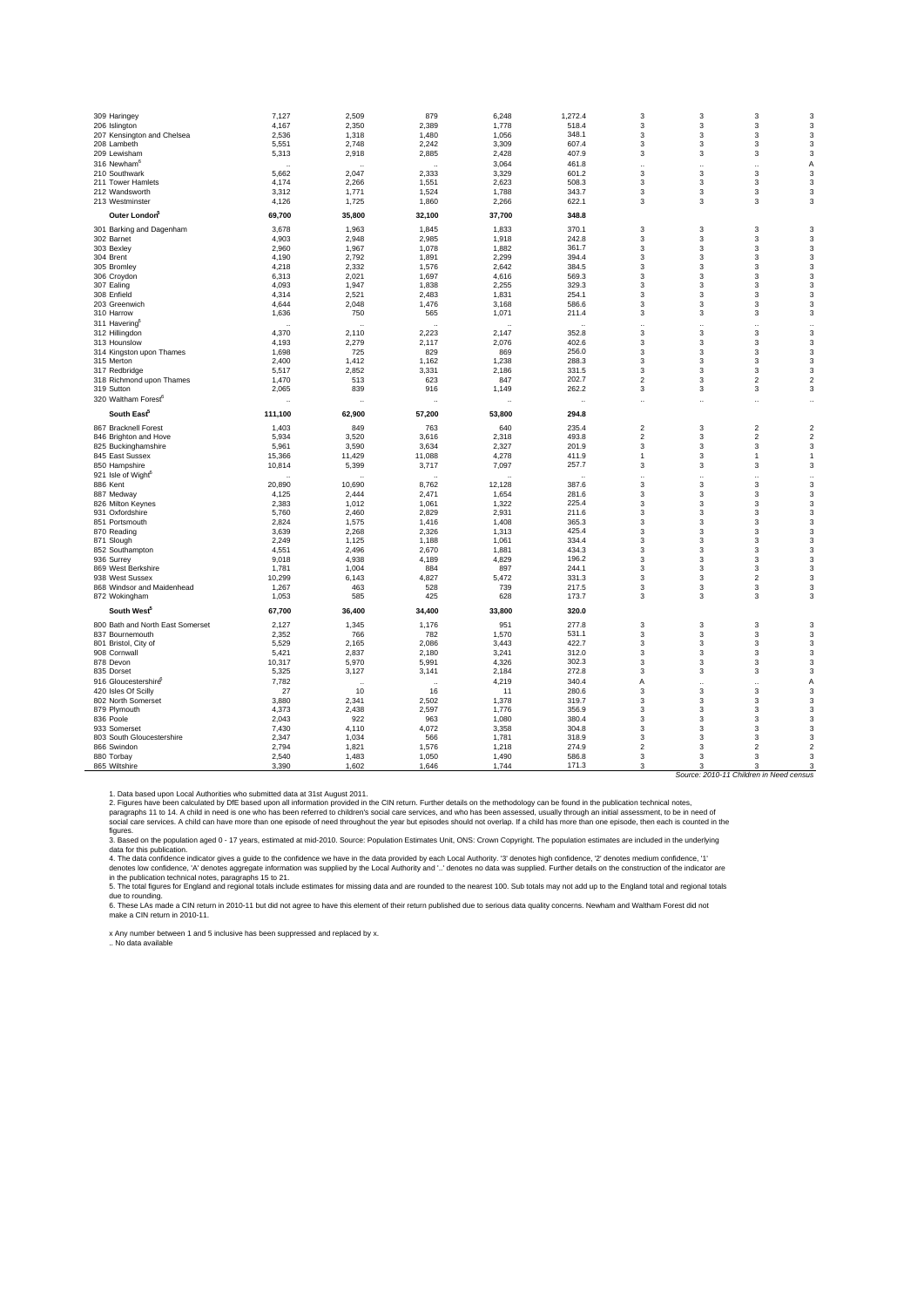## <u>Table 14: Numbers' and percentages of referrals<sup>2</sup> and initial assessments<sup>3</sup> completed by children's social care services<br>Year ending 31 March 2011<sup>4</sup><br>By Local Authority in England</u>

| Local Authority<br>England <sup>8</sup>               | Number                             | aged under      |                 | children               | of total<br>referrals in the |                                    |                    |                 |                    | Data<br>Indicator $7 -$<br>Confidence <sub>IAs</sub><br>Indicator <sup>7</sup> - completed | completed<br>within 7            | Confidence<br>Indicator <sup>7</sup> -                                             |
|-------------------------------------------------------|------------------------------------|-----------------|-----------------|------------------------|------------------------------|------------------------------------|--------------------|-----------------|--------------------|--------------------------------------------------------------------------------------------|----------------------------------|------------------------------------------------------------------------------------|
|                                                       |                                    | 18 years        | Numbers         | aged under<br>18 years | year                         |                                    | Numbers Percentage |                 | Numbers Percentage | in the year<br>referrals                                                                   | working<br>days                  | IAs as a %<br>of referrals                                                         |
|                                                       | 615,000                            | 556.8           | 439,800         | 398.2                  | 71.5                         | 281,400                            | 64.0               | 339,700         | 77.2               |                                                                                            |                                  |                                                                                    |
| North East <sup>8</sup>                               | 30,800                             | 590.4           | 23,400          | 448.2                  | 75.9                         | 16,100                             | 68.7               | 18,700          | 79.8               |                                                                                            |                                  |                                                                                    |
| 841 Darlington                                        | 1,223                              | 560.3           | 1,134           | 519.5                  | 92.7                         | 735                                | 64.8               | 803             | 70.8               | 3                                                                                          | 3                                | 3<br>3                                                                             |
| 840 Durham <sup>9</sup>                               | 6,356                              | 630.2<br>353.7  | 3,909           | 387.6                  | 61.5<br>86.9                 | 2,904<br>933                       | 74.3<br>79.2       | 3,230           | 82.6<br>88.5       | Α<br>3                                                                                     | 3<br>3                           | 3<br>Α<br>3<br>3                                                                   |
| 390 Gateshead<br>805 Hartlepool                       | 1,356<br>846                       | 413.3           | 1,178<br>806    | 307.3<br>393.8         | 95.3                         | 610                                | 75.7               | 1,043<br>692    | 85.9               | 3                                                                                          | 3                                | $\overline{\mathbf{3}}$<br>3                                                       |
| 806 Middlesbrough<br>391 Newcastle upon Tyne          | 2,326<br>2,867                     | 738.0<br>549.9  | 1,969<br>2,715  | 624.8<br>520.7         | 84.6<br>94.7                 | 1,163<br>2,260                     | 59.1<br>83.2       | 1,534<br>2,518  | 77.9<br>92.7       | 3<br>3                                                                                     | 3<br>$\overline{c}$              | 3<br>3<br>$\overline{2}$<br>$\overline{c}$                                         |
| 392 North Tyneside                                    | 1,719                              | 433.4           | 1,326           | 334.4                  | 77.1                         | 1,150                              | 86.7               | 1,201           | 90.6               | 3                                                                                          | 3                                | 3<br>3                                                                             |
| 929 Northumberland<br>807 Redcar and Cleveland        | 4,385<br>2,401                     | 729.6<br>846.2  | 2,632<br>1,457  | 437.9<br>513.5         | 60.0<br>60.7                 | 1,490<br>896                       | 56.6<br>61.5       | 2,077<br>1,049  | 78.9<br>72.0       | 3<br>3                                                                                     | $\overline{c}$<br>$\mathbf{3}$   | $\overline{\mathbf{c}}$<br>$\overline{\mathbf{c}}$<br>3<br>3                       |
| 393 South Tyneside                                    | 1,220                              | 403.1           | 710             | 234.6                  | 58.2                         | 608                                | 85.6               | 650             | 91.5               | 3                                                                                          | 3                                | 3<br>3                                                                             |
| 808 Stockton-on-Tees<br>394 Sunderland                | 2,511<br>3,611                     | 593.0<br>643.2  | 2,384<br>3,177  | 563.0<br>565.9         | 94.9<br>88.0                 | 741<br>2,583                       | 31.1<br>81.3       | 1,072<br>2,794  | 45.0<br>87.9       | 3<br>3                                                                                     | 3<br>3                           | 3<br>3<br>3<br>3                                                                   |
| North West <sup>8</sup>                               | 91,400                             | 620.2           | 70,600          | 479.1                  | 77.3                         | 51,200                             | 72.5               | 59,500          | 84.2               |                                                                                            |                                  |                                                                                    |
| 889 Blackburn with Darwen                             | 2,041                              | 533.0           | 1,949           | 509.0                  | 95.5                         | 1,607                              | 82.4               | 1,735           | 89.0               | 3                                                                                          | 3                                | 3<br>3                                                                             |
| 890 Blackpool<br>350 Bolton                           | 3,337<br>4,108                     | 1141.9<br>655.7 | 2,992<br>3,597  | 1023.8<br>574.2        | 89.7<br>87.6                 | 2,634<br>1,528                     | 88.0<br>42.5       | 2,849<br>3,357  | 95.2<br>93.3       | 3<br>3                                                                                     | $\overline{\mathbf{c}}$<br>3     | $\overline{\mathbf{c}}$<br>$\overline{\mathbf{c}}$<br>3<br>1                       |
| 351 Bury                                              | 2,647                              | 630.3           | 1,662           | 395.8                  | 62.8                         | 803                                | 48.3               | 1,012           | 60.9               | $\overline{\mathbf{c}}$                                                                    | $\overline{2}$                   | $\overline{2}$<br>$\overline{\mathbf{c}}$                                          |
| 895 Cheshire East<br>896 Cheshire West and Chester    | 2,785<br>3,080                     | 372.3<br>457.2  | 2,191<br>2,474  | 292.9<br>367.2         | 78.7<br>80.3                 | 1,077<br>2,012                     | 49.2<br>81.3       | 1,344<br>2,140  | 61.3<br>86.5       | $\overline{\mathbf{c}}$<br>$\overline{\mathbf{c}}$                                         | $\overline{2}$<br>3              | $\overline{\mathbf{c}}$<br>$\overline{2}$<br>$\overline{\mathbf{c}}$<br>3          |
| 909 Cumbria                                           | 3,131                              | 324.6           | 2,555           | 264.9                  | 81.6                         | 2,359                              | 92.3               | 2,472           | 96.8               | 3                                                                                          | 3                                | 3<br>3                                                                             |
| 876 Halton<br>340 Knowsley                            | 1,395<br>3,035                     | 510.9<br>903.2  | 1,327<br>2,535  | 486.0<br>754.4         | 95.1<br>83.5                 | 1,048<br>2,045                     | 79.0<br>80.7       | 1,175<br>2,249  | 88.5<br>88.7       | 3<br>3                                                                                     | 3<br>3                           | 3<br>3<br>3<br>3                                                                   |
| 888 Lancashire9,10                                    | 16,242                             | 663.9           | 10,069          | 411.6                  | 65.0                         | 5,241                              | 52.1               |                 |                    | A                                                                                          | $\overline{A}$                   | $\overline{A}$<br>А                                                                |
| 341 Liverpool<br>352 Manchester                       | 6,702<br>10,072                    | 789.0<br>1033.6 | 6,132<br>7,587  | 721.9<br>778.6         | 91.5<br>75.3                 | 5,876<br>5,668                     | 95.8<br>74.7       | 5,876<br>6,208  | 95.8<br>81.8       | 3<br>3                                                                                     | $\mathbf{1}$<br>3                | $\mathbf{1}$<br>$\mathbf{1}$<br>3<br>3                                             |
| 353 Oldham                                            | 2,599                              | 474.1           | 2,467           | 450.1                  | 94.9                         | 2,390                              | 96.9               | 2,425           | 98.3               | 3                                                                                          | 3                                | 3<br>3                                                                             |
| 354 Rochdale<br>355 Salford                           | 3,717<br>4,600                     | 755.1<br>978.9  | 2,683<br>3,099  | 545.0<br>659.5         | 72.2<br>67.4                 | 2,253<br>1,351                     | 84.0<br>43.6       | 2,360<br>1,819  | 88.0<br>58.7       | $\overline{\mathbf{c}}$<br>3                                                               | $\overline{2}$<br>3              | $\overline{\mathbf{c}}$<br>$\overline{2}$<br>3<br>3                                |
| 343 Sefton                                            | 2,561                              | 468.4           | 2,410           | 440.8                  | 94.1                         | 1,409                              | 58.5               | 1,672           | 69.4               | 3                                                                                          | 3                                | 3<br>3                                                                             |
| 342 St Helens<br>356 Stockport                        | 1,973<br>3,037                     | 523.8<br>506.9  | 1,747<br>1,677  | 463.8<br>279.9         | 88.6<br>55.2                 | 1,405<br>1,251                     | 80.4<br>74.6       | 1,523<br>1,393  | 87.2<br>83.1       | 3<br>3                                                                                     | 3<br>$\mathbf{3}$                | 3<br>3<br>3<br>3                                                                   |
| 357 Tameside                                          | 3,433                              | 714.5           | 3,023           | 629.1                  | 88.1                         | 2,793                              | 92.4               | 2,915           | 96.4               | 3                                                                                          | 3                                | 3<br>3                                                                             |
| 358 Trafford<br>877 Warrington                        | 2,474<br>2,325                     | 509.5<br>539.9  | 1,307<br>1,315  | 269.2<br>305.4         | 52.8<br>56.6                 | 840<br>1,166                       | 64.3<br>88.7       | 983<br>1,240    | 75.2<br>94.3       | $\overline{\mathbf{c}}$<br>$\overline{\mathbf{c}}$                                         | $\overline{2}$<br>3              | $\overline{\mathbf{c}}$<br>$\overline{\mathbf{c}}$<br>$\overline{\mathbf{c}}$<br>3 |
| 359 Wigan<br>344 Wirral                               | 2,797<br>3,351                     | 424.2<br>501.6  | 2,828<br>3,014  | 428.9<br>451.2         | 101.1<br>89.9                | 2,504<br>1,945                     | 88.5<br>64.5       | 2,625<br>2,312  | 92.8<br>76.7       | 3<br>3                                                                                     | $\overline{2}$<br>3              | $\overline{2}$<br>$\overline{\mathbf{c}}$<br>3<br>3                                |
| Yorkshire and The Humber <sup>8</sup>                 | 69,200                             | 626.5           | 47,200          | 427.3                  | 68.2                         | 34,500                             | 73.2               | 38,800          | 82.1               |                                                                                            |                                  |                                                                                    |
| 370 Barnsley                                          | 2,681                              | 554.4           | 1,699           | 351.4                  | 63.4                         | 1,123                              | 66.1               | 1,426           | 83.9               | 3                                                                                          | 3                                | 3<br>3                                                                             |
| 380 Bradford                                          | 5,777                              | 446.0           | 4,176           | 322.4                  | 72.3                         | 3,825                              | 91.6               | 3,920           | 93.9               | 3                                                                                          | $\mathbf{3}$                     | $\overline{\mathbf{3}}$<br>3                                                       |
| 381 Calderdale<br>371 Doncaster                       | 1,750<br>4,673                     | 383.2<br>743.1  | 1,693<br>4,370  | 370.7<br>694.9         | 96.7<br>93.5                 | 1,077<br>3,085                     | 63.6<br>70.6       | 1,208<br>3,387  | 71.4<br>77.5       | 3<br>3                                                                                     | $\overline{2}$<br>3              | $\overline{2}$<br>$\overline{2}$<br>3<br>3                                         |
| 811 East Riding of Yorkshire                          | 2,550                              | 392.7           | 1,772           | 272.9                  | 69.5                         | 912                                | 51.5               | 1,381           | 77.9               | 3                                                                                          | $\overline{c}$                   | $\overline{\mathbf{c}}$<br>$\overline{\mathbf{c}}$                                 |
| 810 Kingston upon Hull, City of<br>382 Kirklees       | 6,704<br>4,228                     | 1255.8<br>448.7 | 2,325<br>1,852  | 435.5<br>196.5         | 34.7<br>43.8                 | 1,524<br>975                       | 65.6<br>52.6       | 1,683<br>1,361  | 72.4<br>73.5       | 3<br>3                                                                                     | 3<br>$\overline{c}$              | 3<br>3<br>$\overline{\mathbf{c}}$<br>$\overline{c}$                                |
| 383 Leeds                                             | 12,945                             | 850.3           | 9,058           | 595.0                  | 70.0                         | 7,236                              | 79.9               | 7,644           | 84.4               | 3                                                                                          | 3                                | 3<br>3                                                                             |
| 812 North East Lincolnshire<br>813 North Lincolnshire | 1,756<br>2,481                     | 512.5<br>727.2  | 1,466<br>1,614  | 427.9<br>473.1         | 83.5<br>65.0                 | 1,350<br>1,444                     | 92.1<br>89.5       | 1,415<br>1,585  | 96.5<br>98.2       | 3<br>3                                                                                     | 3<br>$\mathbf{3}$                | 3<br>3<br>3<br>3                                                                   |
| 815 North Yorkshire                                   | 5,582                              | 464.6           | 3,376           | 281.0                  | 60.5                         | 2,332                              | 69.1               | 2,596           | 76.9               | 3                                                                                          | 3                                | 3<br>3                                                                             |
| 372 Rotherham<br>373 Sheffield                        | 4,730<br>7,381                     | 851.7<br>696.2  | 4,343<br>6,223  | 782.0<br>586.9         | 91.8<br>84.3                 | 3,579<br>4,249                     | 82.4<br>68.3       | 3,767<br>5,218  | 86.7<br>83.9       | 3<br>3                                                                                     | 3<br>$\overline{\mathbf{c}}$     | 3<br>3<br>$\overline{\mathbf{c}}$<br>$\overline{\mathbf{c}}$                       |
| 384 Wakefield<br>816 York                             | 4,634<br>1,325                     | 679.4<br>378.8  | 2,174<br>1,051  | 318.7<br>300.4         | 46.9<br>79.3                 | 1,056<br>758                       | 48.6<br>72.1       | 1,341<br>818    | 61.7<br>77.8       | 3<br>3                                                                                     | 2<br>3                           | $\overline{\mathbf{c}}$<br>$\overline{\mathbf{c}}$<br>3<br>3                       |
| East Midlands <sup>8</sup>                            | 52,100                             | 560.1           | 36,900          | 396.4                  | 70.8                         | 21,400                             | 58.1               | 26,600          | 72.1               |                                                                                            |                                  |                                                                                    |
| 831 Derby                                             | 3,842                              | 723.0           | 2,046           | 385.0                  | 53.2                         | 1,172                              | 57.3               | 1,317           | 64.4               | 3                                                                                          | 3<br>3                           | 3<br>3                                                                             |
| 830 Derbyshire<br>856 Leicester                       | 8,280<br>7,536                     | 529.8<br>1068.0 | 7,021<br>4,484  | 449.2<br>635.5         | 84.8<br>59.5                 | 4,696<br>2,775                     | 66.9<br>61.9       | 5,433<br>3,253  | 77.4<br>72.5       | 3<br>3                                                                                     | 3                                | 3<br>3<br>3<br>3                                                                   |
| 855 Leicestershire                                    | 4,261                              | 322.7           | 2,624           | 198.7                  | 61.6                         | 1,018                              | 38.8               | 1,091           | 41.6               | $\overline{\mathbf{c}}$                                                                    | $\overline{c}$                   | $\overline{2}$<br>$\overline{c}$                                                   |
| 925 Lincolnshire<br>928 Northamptonshire              | 5,435<br>6,783                     | 390.1<br>439.5  | 5,099<br>3,318  | 366.0<br>215.0         | 93.8<br>48.9                 | 3,150<br>2,309                     | 61.8<br>69.6       | 4,349<br>2,482  | 85.3<br>74.8       | 3<br>$\mathfrak{p}$                                                                        | $\overline{2}$<br>$\mathfrak{p}$ | $\overline{\mathbf{2}}$<br>$\overline{\mathbf{c}}$<br>2<br>$\overline{2}$          |
| 892 Nottingham<br>891 Nottinghamshire                 | 6.294<br>9,298                     | 1116.9<br>586.6 | 4,914<br>7,175  | 872.0<br>452.6         | 78.1<br>77.2                 | 2,725<br>3,406                     | 55.4<br>47.5       | 3,796<br>4,709  | 77.2<br>65.6       | $\mathsf 3$<br>3                                                                           | $\overline{c}$<br>3              | $\overline{\mathbf{c}}$<br>$\overline{\mathbf{c}}$<br>3<br>3                       |
| 857 Rutland                                           | 344                                | 377.5           | 172             | 188.8                  | 50.0                         | 148                                | 86.0               | 152             | 88.4               | 3                                                                                          | 3                                | 3<br>3                                                                             |
| West Midlands <sup>8</sup>                            | 74,300                             | 621.6           | 48,400          | 405.1                  | 65.2                         | 27,600                             | 57.1               | 35,100          | 72.5               |                                                                                            |                                  |                                                                                    |
| 330 Birmingham<br>331 Coventry                        | 28,177<br>3,655                    | 1107.1<br>535.4 | 14,657<br>3,102 | 575.9<br>454.4         | 52.0<br>84.9                 | 6,649<br>2,100                     | 45.4<br>67.7       | 11,037<br>2,376 | 75.3<br>76.6       | $\overline{\mathbf{c}}$<br>3                                                               | $\overline{2}$<br>3              | $\overline{2}$<br>$\overline{\mathbf{2}}$<br>3<br>3                                |
| 332 Dudley                                            | 3,635                              | 554.6           | 2,108           | 321.6                  | 58.0                         | 1,293                              | 61.3               | 1,423           | 67.5               | 3                                                                                          | 3                                | 3<br>3                                                                             |
| 884 Herefordshire<br>333 Sandwell                     | 1,461<br>3,677                     | 415.5<br>528.9  | 1,308<br>2,376  | 372.0<br>341.8         | 89.5<br>64.6                 | 612<br>1,350                       | 46.8<br>56.8       | 767<br>1,533    | 58.6<br>64.5       | 2<br>3                                                                                     | 3<br>3                           | 3<br>$\overline{\mathbf{c}}$<br>3<br>3                                             |
| 893 Shropshire                                        | 1,173                              | 195.9           | 1,147           | 191.6                  | 97.8                         | 713                                | 62.2               | 871             | 75.9               | 3                                                                                          | 3                                | 3<br>3                                                                             |
| 334 Solihull<br>860 Staffordshire                     | 3,267<br>8,452                     | 727.9<br>502.9  | 1,775<br>6,068  | 395.5<br>361.0         | 54.3<br>71.8                 | 892<br>3,848                       | 50.2<br>63.4       | 1,052<br>4,256  | 59.3<br>70.1       | 3<br>3                                                                                     | 3<br>$\overline{2}$              | 3<br>3<br>$\overline{\mathbf{c}}$<br>$\overline{c}$                                |
| 861 Stoke-on-Trent                                    | 3,539                              | 684.6           | 3,246           | 627.9                  | 91.7                         | 2,411                              | 74.3               | 2,791           | 86.0               | 3                                                                                          | $\mathbf{3}$                     | 3<br>3                                                                             |
| 894 Telford and Wrekin<br>335 Walsall                 | 1,311<br>3,388                     | 348.2<br>559.2  | 991<br>2,279    | 263.2<br>376.2         | 75.6<br>67.3                 | 517<br>1,333                       | 52.2<br>58.5       | 563<br>1,561    | 56.8<br>68.5       | 3<br>3                                                                                     | $\overline{c}$<br>3              | $\overline{2}$<br>$\overline{c}$<br>3<br>3                                         |
| 937 Warwickshire<br>336 Wolverhampton                 | 6,101<br>3,567                     | 548.6<br>676.6  | 3,902<br>2,768  | 350.8<br>525.0         | 64.0<br>77.6                 | 2,484<br>2,115                     | 63.7<br>76.4       | 2,889<br>2,316  | 74.0<br>83.7       | 3<br>3                                                                                     | 2<br>3                           | 2<br>$\overline{\mathbf{c}}$<br>3<br>3                                             |
| 885 Worcestershire                                    | 2,855                              | 248.5           | 2,668           | 232.2                  | 93.4                         | 1,330                              | 49.8               | 1,667           | 62.5               | 3                                                                                          | 3                                | 3<br>3                                                                             |
| East of England <sup>8</sup>                          | 56,600                             | 455.1           | 43,400          | 348.9                  | 76.7                         | 29,500                             | 68.1               | 33,000          | 76.2               |                                                                                            |                                  |                                                                                    |
| 822 Bedford Borough<br>823 Central Bedfordshire       | 1,225<br>2,792                     | 343.8<br>495.0  | 1,105<br>1,564  | 310.1<br>277.3         | 90.2<br>56.0                 | 951<br>1,500                       | 86.1<br>95.9       | 1,013<br>1,535  | 91.7<br>98.1       | 3<br>3                                                                                     | 3<br>$\mathbf{3}$                | 3<br>3<br>3<br>3                                                                   |
| 873 Cambridgeshire <sup>9</sup>                       | 6,369                              | 503.3           | 3,733           | 295.0                  | 58.6                         | 2,380                              | 63.8               | 2,735           | 73.3               | $\overline{\mathbf{c}}$                                                                    | Α                                | Α<br>A                                                                             |
| 881 Essex<br>919 Hertfordshire                        | 17,610<br>8,810                    | 589.1<br>353.2  | 14,782<br>6,616 | 494.5<br>265.2         | 83.9<br>75.1                 | 10,402<br>5,374                    | 70.4<br>81.2       | 11,714<br>5,688 | 79.2<br>86.0       | 3<br>$\overline{\mathbf{c}}$                                                               | $\mathbf{3}$<br>3                | 3<br>3<br>3<br>$\overline{\mathbf{2}}$                                             |
| 821 Luton                                             | 3,880                              | 788.6           | 2,663           | 541.3                  | 68.6                         | 1,188                              | 44.6               | 1,603           | 60.2               | Α                                                                                          | Α                                | Α<br>Α                                                                             |
| 926 Norfolk<br>874 Peterborough                       | 7,576<br>1,660                     | 464.3<br>407.5  | 5,300<br>1,345  | 324.8<br>330.2         | 70.0<br>81.0                 | 1,580<br>1,002                     | 29.8<br>74.5       | 2,104<br>1,075  | 39.7<br>79.9       | 3<br>2                                                                                     | $\overline{2}$<br>3              | $\overline{c}$<br>$\overline{\mathbf{c}}$<br>3<br>$\overline{\mathbf{c}}$          |
| 882 Southend-on-Sea                                   | 1,950                              | 549.9           | 1,610           | 454.0                  | 82.6                         | 1,293                              | 80.3               | 1,461           | 90.7               | 3                                                                                          | 3                                | 3<br>3                                                                             |
| 935 Suffolk<br>883 Thurrock                           | 3,147<br>1,555                     | 209.6<br>416.0  | 3,120<br>1,527  | 207.8<br>408.5         | 99.1<br>98.2                 | 2,729<br>1,123                     | 87.5<br>73.5       | 2,898<br>1,211  | 92.9<br>79.3       | $\overline{2}$<br>3                                                                        | 3<br>3                           | 3<br>$\overline{\mathbf{c}}$<br>3<br>3                                             |
| London <sup>8</sup>                                   | 89,200                             | 525.9           | 65,000          | 383.2                  | 72.9                         | 40,700                             | 62.6               | 51,700          | 79.6               |                                                                                            |                                  |                                                                                    |
| Inner London <sup>®</sup>                             | 37,100                             | 604.7           | 28,800          | 468.3                  | 77.4                         | 19,800                             | 68.7               | 24,000          | 83.3               |                                                                                            |                                  |                                                                                    |
| 202 Camden<br>201 City of London                      | 2,357<br>$\boldsymbol{\mathsf{x}}$ | 592.3<br>311.2  | 1,730<br>x      | 434.7<br>269.7         | 73.4<br>86.7                 | 1,548<br>$\boldsymbol{\mathsf{x}}$ | 89.5<br>96.2       | 1,631<br>x      | 94.3<br>96.2       | 3<br>3                                                                                     | 3<br>3                           | 3<br>3<br>3<br>$\ensuremath{\mathsf{3}}$                                           |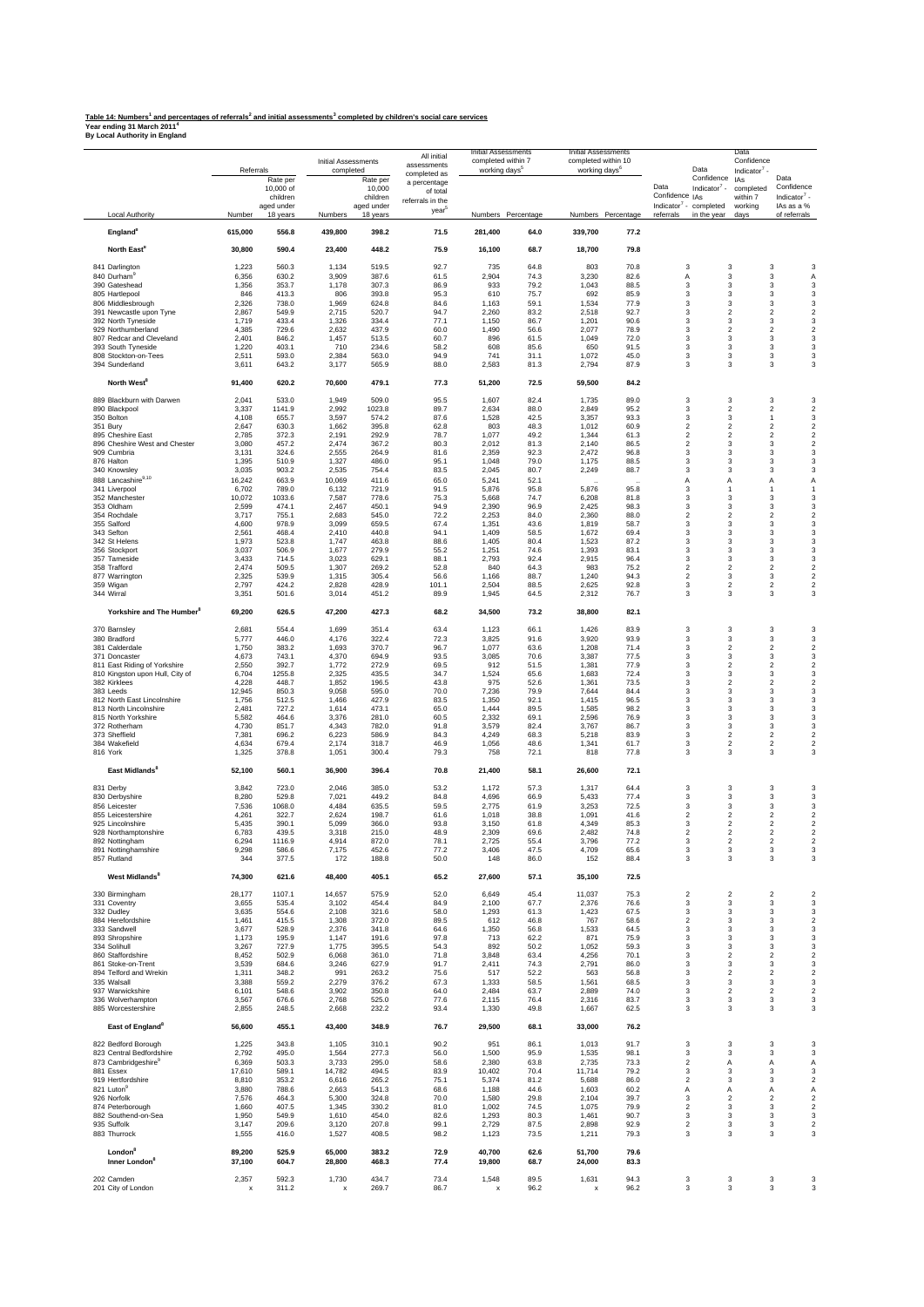| 204 Hackney $^{9,10}$                     | 3,360                     | 644.7           | 2.400                     | 460.5          | 71.4         | 1.595        | 66.5         |              |              | A                       | A                               | Α                                | $\overline{A}$                            |
|-------------------------------------------|---------------------------|-----------------|---------------------------|----------------|--------------|--------------|--------------|--------------|--------------|-------------------------|---------------------------------|----------------------------------|-------------------------------------------|
| 205 Hammersmith and Fulham                | 1.855                     | 581.0           | 1.584                     | 496.1          | 85.4         | 1.193        | 75.3         | 1.410        | 89.0         | 3                       | $\overline{2}$                  | $\overline{2}$                   | $\overline{2}$                            |
| 309 Haringey                              | 2,699                     | 549.6           | 2,093                     | 426.2          | 77.6         | 649          | 31.0         | 1,388        | 66.3         | $\mathbf{1}$            | $\overline{\mathbf{2}}$         | $\boldsymbol{2}$                 | $\overline{1}$                            |
| 206 Islington                             | 2.404                     | 700.9           | 2,146                     | 625.7          | 89.3         | 1,776        | 82.8         | 2,038        | 95.0         | 3                       | 3                               | $\mathbf{1}$                     | 3                                         |
|                                           | 1,908                     | 628.9           | 1,501                     | 494.7          | 78.7         | 1,321        | 88.0         | 1,461        | 97.3         | 3                       | 3                               | 3                                | 3                                         |
| 207 Kensington and Chelsea<br>208 Lambeth | 4,491                     | 824.3           | 4,034                     | 740.4          | 89.8         | 2,787        | 69.1         | 3,190        | 79.1         | 3                       | 3                               | 3                                | 3                                         |
| 209 Lewisham                              | 3,020                     | 507.4           | 2,512                     | 422.0          | 83.2         |              | 85.2         | 2,239        | 89.1         | 3                       | 3                               | 3                                | $\mathbf{3}$                              |
|                                           |                           |                 |                           |                |              | 2,139        |              |              |              |                         |                                 |                                  |                                           |
| 316 Newham <sup>9,10</sup>                | 4,064                     | 612.6           | 2,916                     | 439.5          | 71.8         | 1,625        | 55.7         |              |              | А                       | Α                               | Α                                | Α                                         |
| 210 Southwark                             | 4,319                     | 780.0           | 3,196                     | 577.2          | 74.0         | 2,315        | 72.4         | 2,571        | 80.4         | 3                       | $\overline{2}$                  | $\overline{2}$                   | $\overline{2}$                            |
| 211 Tower Hamlets                         | 2,343                     | 454.1           | 1,411                     | 273.5          | 60.2         | 1,019        | 72.2         | 1,201        | 85.1         | 3                       | 3                               | 3                                | 3                                         |
| 212 Wandsworth                            | 1,848                     | 355.3           | 1,669                     | 320.9          | 90.3         | 1,130        | 67.7         | 1,381        | 82.7         | 3                       | 3                               | 3                                | $\mathbf{3}$                              |
| 213 Westminster                           | 2,451                     | 672.9           | 1,548                     | 425.0          | 63.2         | 649          | 41.9         | 1,334        | 86.2         | 3                       | 3                               | 3                                | 3                                         |
| Outer London <sup>®</sup>                 | 52,000                    | 481.1           | 36,200                    | 334.9          | 69.6         | 20,900       | 57.7         | 27,700       | 76.5         |                         |                                 |                                  |                                           |
| 301 Barking and Dagenham                  | 2,704                     | 546.0           | 1,779                     | 359.2          | 65.8         | 830          | 46.7         | 1,224        | 68.8         | 3                       | $\overline{2}$                  | $\boldsymbol{2}$                 | $\overline{2}$                            |
| 302 Barnet                                | 3,505                     | 443.7           | 3.205                     | 405.8          | 91.4         | 1,762        | 55.0         | 2,181        | 68.0         | 3                       | 3                               | 3                                | 3                                         |
| 303 Bexley                                | 2,998                     | 576.2           | 1,928                     | 370.5          | 64.3         | 1,377        | 71.4         | 1,580        | 82.0         | 3                       | 3                               | 3                                | $\mathsf 3$                               |
| 304 Brent                                 | 3,406                     | 584.3           | 1,714                     | 294.0          | 50.3         | 514          | 85.5         | 1,466        | 85.5         | 3                       | 1                               | $\mathbf{1}$                     | $\mathbf{1}$                              |
| 305 Bromley                               | 2,679                     | 389.9           | 2,410                     | 350.8          | 90.0         | 946          | 39.2         | 1,318        | 54.7         | 3                       | 3                               | 3                                | 3                                         |
| 306 Croydon                               | 4,030                     | 497.1           | 2,288                     | 282.2          | 56.8         | 914          | 40.0         | 1,552        | 67.8         | $\overline{2}$          | 3                               | 3                                | $\overline{2}$                            |
| 307 Ealing                                | 3,914                     | 571.5           | 3,274                     | 478.1          | 83.6         | 1,916        | 58.5         | 2,912        | 88.9         | $\mathsf 3$             | 3                               | $\mathsf 3$                      | $\mathbf 3$                               |
| 308 Enfield                               | 2,630                     | 364.9           | 2.354                     | 326.6          | 89.5         | 2.055        | 87.3         | 2,156        | 91.6         | 3                       | $\mathfrak{p}$                  | $\overline{2}$                   | $\overline{2}$                            |
| 203 Greenwich                             | 2.948                     | 545.8           | 2.326                     | 430.7          | 78.9         | 978          | 42.0         | 1,665        | 71.6         | 3                       | 3                               | 3                                | 3                                         |
| 310 Harrow                                | 1,493                     | 294.7           | 751                       | 148.2          | 50.3         | 428          | 57.0         | 642          | 85.5         | 3                       | 3                               | 3                                | 3                                         |
| 311 Havering <sup>9,10</sup>              | 3,675                     | 721.6           | 1,298                     | 254.8          | 35.3         | 963          | 74.2         |              |              | A                       | $\overline{A}$                  | Α                                | Α                                         |
|                                           | 2,814                     | 462.4           | 2,498                     | 410.5          | 88.8         | 1,883        | 75.4         | 2,111        | 84.5         | 3                       | 3                               | 3                                | 3                                         |
| 312 Hillingdon<br>313 Hounslow            | 2.530                     | 490.7           | 1.367                     | 265.1          | 54.0         | 829          | 60.6         | 936          | 68.5         | 3                       | 3                               | 3                                | 3                                         |
|                                           |                           |                 |                           |                |              |              |              |              |              |                         |                                 |                                  |                                           |
| 314 Kingston upon Thames                  | 1,013                     | 298.5           | 899                       | 264.9          | 88.8         | 661          | 73.5         | 747          | 83.1         | 3                       | 3                               | 3                                | 3                                         |
| 315 Merton                                | 1,864                     | 434.1           | 1,203                     | 280.1          | 64.5         | 645          | 61.8         | 743          | 61.8         | 3                       | 3                               | 3                                | 3                                         |
| 317 Redbridge                             | 4,019                     | 609.4           | 3,087                     | 468.1          | 76.8         | 1,913        | 62.0         | 2,192        | 71.0         | $\overline{\mathbf{c}}$ | 3                               | 3                                | $\boldsymbol{2}$                          |
| 318 Richmond upon Thames                  | 817                       | 195.5           | 467                       | 111.7          | 57.2         | 392          | 83.9         | 432          | 92.5         | 3                       | 3                               | 3                                | 3                                         |
| 319 Sutton                                | 1,480                     | 337.8           | 1,027                     | 234.4          | 69.4         | 710          | 69.1         | 810          | 78.9         | $\boldsymbol{2}$        | $\overline{2}$                  | $\boldsymbol{2}$                 | $\overline{c}$                            |
| 320 Waltham Forest <sup>9</sup>           | 3,494                     | 630.8           | 2,330                     | 420.6          | 66.7         | 1,188        | 51.0         | 2,042        | 87.6         | A                       | A                               | Α                                | Α                                         |
| South East <sup>8</sup>                   | 98,400                    | 538.6           | 64,400                    | 352.5          | 65.5         | 37,100       | 57.6         | 45,600       | 70.8         |                         |                                 |                                  |                                           |
| 867 Bracknell Forest                      | 1,308                     | 481.0           | 925                       | 340.2          | 70.7         | 743          | 80.3         | 840          | 90.8         | 3                       | 3                               | 3                                | 3                                         |
|                                           | 4,483                     | 954.9           | 3,416                     | 727.6          | 76.2         | 1,601        | 46.9         | 2,069        | 60.6         | 3                       | 3                               | 3                                | 3                                         |
| 846 Brighton and Hove                     |                           |                 |                           |                |              |              |              |              |              |                         |                                 |                                  |                                           |
| 825 Buckinghamshire                       | 3,708                     | 321.7           | 3,432                     | 297.7          | 92.6         | 2,311        | 67.3         | 2,545        | 74.2         | 3                       | 3                               | 3                                | 3                                         |
| 845 East Sussex                           | 15,191                    | 1462.6          | 6,526                     | 628.3          | 43.0         | 2,869        | 44.0         | 3,720        | 57.0         | $\mathbf 2$             | 3                               | 3                                | $\overline{c}$                            |
| 850 Hampshire                             | 10,040                    | 364.5           | 7,977                     | 289.6          | 79.4         | 3,491        | 43.8         | 5,262        | 66.0         | 3                       | $\overline{2}$                  | $\overline{c}$                   | $\sqrt{2}$                                |
| 921 Isle of Wight <sup>9,10</sup>         | 1,579                     | 601.3           | 949                       | 361.4          | 60.1         | 358          | 37.7         |              |              | A                       | Α                               | Α                                | Α                                         |
| 886 Kent                                  | 22,616                    | 722.8           | 12,881                    | 411.7          | 57.0         | 6,950        | 54.0         | 8,644        | 67.1         | 3                       | $\mathfrak{p}$                  | $\boldsymbol{2}$                 | $\overline{\mathbf{c}}$                   |
| 887 Medway                                | 3,372                     | 574.1           | 2,267                     | 386.0          | 67.2         | 659          | 29.1         | 1,765        | 77.9         | 3                       | 3                               | $\mathsf 3$                      | $\mathbf 3$                               |
| 826 Milton Keynes                         | 3,035                     | 517.5           | 1,326                     | 226.1          | 43.7         | 1,099        | 82.9         | 1,168        | 88.1         | 3                       | 3                               | 3                                | 3                                         |
| 931 Oxfordshire                           | 5,394                     | 389.5           | 3,394                     | 245.1          | 62.9         | 2,715        | 80.0         | 2,854        | 84.1         | 3                       | 3                               | $\mathsf 3$                      | $\mathsf 3$                               |
| 851 Portsmouth                            | 2,990                     | 775.7           | 1,712                     | 444.1          | 57.3         | 1,520        | 88.8         | 1,584        | 92.5         | 3                       | $\overline{\mathbf{2}}$         | $\boldsymbol{2}$                 | $\boldsymbol{2}$                          |
| 870 Reading                               | 2,355                     | 762.9           | 2,176                     | 704.9          | 92.4         | 1,419        | 65.2         | 1,541        | 70.8         | 3                       | 3                               | 3                                | 3                                         |
| 871 Slough                                | 1,898                     | 598.2           | 1,730                     | 545.2          | 91.2         | 1,207        | 69.8         | 1,383        | 79.9         | 3                       | 3                               | 3                                | 3                                         |
| 852 Southampton                           | 3,175                     | 733.0           | 2,397                     | 553.4          | 75.5         | 1,695        | 70.7         | 2,090        | 87.2         | 3                       | 3                               | 3                                | 3                                         |
| 936 Surrey                                | 7,967                     | 323.7           | 4,507                     | 183.1          | 56.6         | 3,278        | 72.7         | 3,479        | 77.2         | 3                       | 3                               | 3                                | 3                                         |
| 869 West Berkshire                        | 1,087                     | 295.9           | 872                       | 237.3          | 80.2         | 697          | 79.9         | 765          | 87.7         | 3                       | 3                               | 3                                | 3                                         |
| 938 West Sussex                           | 6,286                     | 380.6           | 6,300                     | 381.4          | 100.2        | 3,165        | 50.2         | 3,688        | 58.5         | 3                       | 1                               | $\mathbf{1}$                     | $\overline{1}$                            |
| 868 Windsor and Maidenhead                | 795                       | 234.0           | 593                       | 174.5          | 74.6         | 390          | 65.8         | 495          | 83.5         | 3                       | 3                               | 3                                | 3                                         |
| 872 Wokingham                             | 1,079                     | 298.4           | 1,006                     | 278.2          | 93.2         | 926          | 92.0         | 963          | 95.7         | 3                       | 3                               | 3                                | 3                                         |
| South West <sup>8</sup>                   | 53,200                    | 503.6           | 40,600                    | 385.0          | 76.4         | 23,300       | 57.4         | 30,800       | 75.9         |                         |                                 |                                  |                                           |
|                                           |                           |                 |                           |                |              |              |              |              |              |                         |                                 |                                  |                                           |
| 800 Bath and North East Somerset          | 1,406                     | 410.6           | 1,039                     | 303.5          | 73.9         | 652          | 62.8         | 846          | 81.4         | 3                       | $\overline{\mathbf{c}}$         | $\boldsymbol{2}$                 | $\overline{2}$                            |
| 837 Bournemouth                           | 1,266                     | 428.3           | 1,015                     | 343.4          | 80.2         | 916          | 90.2         | 966          | 95.2         | 3                       | 3                               | 3                                | 3                                         |
| 801 Bristol, City of                      | 5,713                     | 701.4           | 3,400                     | 417.5          | 59.5         | 2,510        | 73.8         | 2,788        | 82.0         | 3                       | 3                               | 3                                | 3                                         |
| 908 Cornwall                              | 5,530                     | 532.4           | 4,085                     | 393.3          | 73.9         | 2,132        | 52.2         | 3,306        | 80.9         | 3                       | 2                               | $\boldsymbol{2}$                 | $\overline{\mathbf{c}}$                   |
| 878 Devon                                 | 6,897                     | 481.9           | 5,755                     | 402.1          | 83.4         | 2,167        | 72.4         | 4,164        | 72.4         | 3                       | 3                               | 3                                | $\mathbf{3}$                              |
| 835 Dorset                                | 3,127                     | 390.6           | 2,823                     | 352.6          | 90.3         | 1,927        | 68.3         | 2,246        | 79.6         | 3                       | 3                               | 3                                | $\mathbf{3}$                              |
| 916 Gloucestershire $^{9,10}$             | 5,263                     | 424.6           | 5,219                     | 421.0          | 99.2         | 2,763        | 52.9         |              |              | А                       | Α                               | Α                                | Α                                         |
| 420 Isles Of Scilly                       | $\boldsymbol{\mathsf{x}}$ | 280.6           | $\boldsymbol{\mathsf{x}}$ | 178.6          | 63.6         | x            | 71.4         | X            | 71.4         | 3                       | 3                               | 3                                | 3                                         |
| 802 North Somerset                        | 2,873                     | 666.5           | 2,111                     | 489.7          | 73.5         | 1,459        | 69.1         | 1,549        | 73.4         | $\overline{2}$          | 2                               | $\boldsymbol{2}$                 | $\overline{\mathbf{c}}$                   |
| 879 Plymouth                              | 3,193                     | 641.6           | 2,489                     | 500.2          | 78.0         | 1,811        | 72.8         | 1,943        | 78.1         | 3                       | 3                               | 3                                | 3                                         |
| 836 Poole                                 | 1.174                     | 413.5           | 855                       | 301.2          | 72.8         | 435          | 50.9         | 540          | 63.2         | 3                       | 3                               | 3                                | 3                                         |
| 933 Somerset                              | 5,597                     | 508.0           | 4,358                     | 395.5          | 77.9         | 2,947        | 67.6         | 3,328        | 76.4         | 3                       | 3                               | 3                                | 3                                         |
| 803 South Gloucestershire                 | 2,939                     | 526.2           | 1,833                     | 328.2          | 62.4         | 433          | 68.1         | 1,248        | 68.1         | 3                       | 3                               | 3                                | 3                                         |
| 866 Swindon                               | 1,855                     | 418.6           | 1,180                     | 266.3          | 63.6         | 745          | 63.1         | 826          | 70.0         | 3                       | $\overline{\mathbf{2}}$         | $\boldsymbol{2}$                 | $\overline{c}$                            |
| 880 Torbay                                |                           |                 |                           |                |              |              |              |              |              |                         |                                 |                                  |                                           |
|                                           |                           |                 |                           |                |              |              |              |              |              |                         |                                 |                                  |                                           |
| 865 Wiltshire                             | 3,031<br>3,275            | 1193.6<br>321.6 | 1,616<br>2,848            | 636.4<br>279.7 | 53.3<br>87.0 | 614<br>1,790 | 38.0<br>62.8 | 958<br>2,080 | 59.3<br>73.0 | $\overline{2}$<br>3     | $\mathcal{P}$<br>$\mathfrak{p}$ | $\overline{2}$<br>$\mathfrak{p}$ | $\overline{c}$<br>$\overline{\mathbf{c}}$ |

1. May include unborn children.

2. If a child has more than one referral in the year then each instance is counted.

3. An initial assessment is defined as a brief assessment of each child referred to children's social care with a request for services to be provided. If a child was the subject of<br>more than one initial assessment during t

5. Formerly NI 59. Statutory guidance states that for 2009-10, an initial assessment should be completed within 7 working days.

6. 'Working Together To Safeguard Children' guidance has changed the timescale to complete an initial assessment to 10 working days from April 2010.

9. These LAs had difficulty returning accurate child level records so provided supplementary aggregate information.<br>10. Child level data not available for these LAs. 7. The data confidence indicator gives a guide to the confidence we have in the data provided by each Local Authority. '3' denotes high confidence, '2' denotes medium confidence, '1' denotes low<br>technical notes, paragraphs

x Any number between 1 and 5 inclusive has been suppressed and replaced by x.<br>.. No data available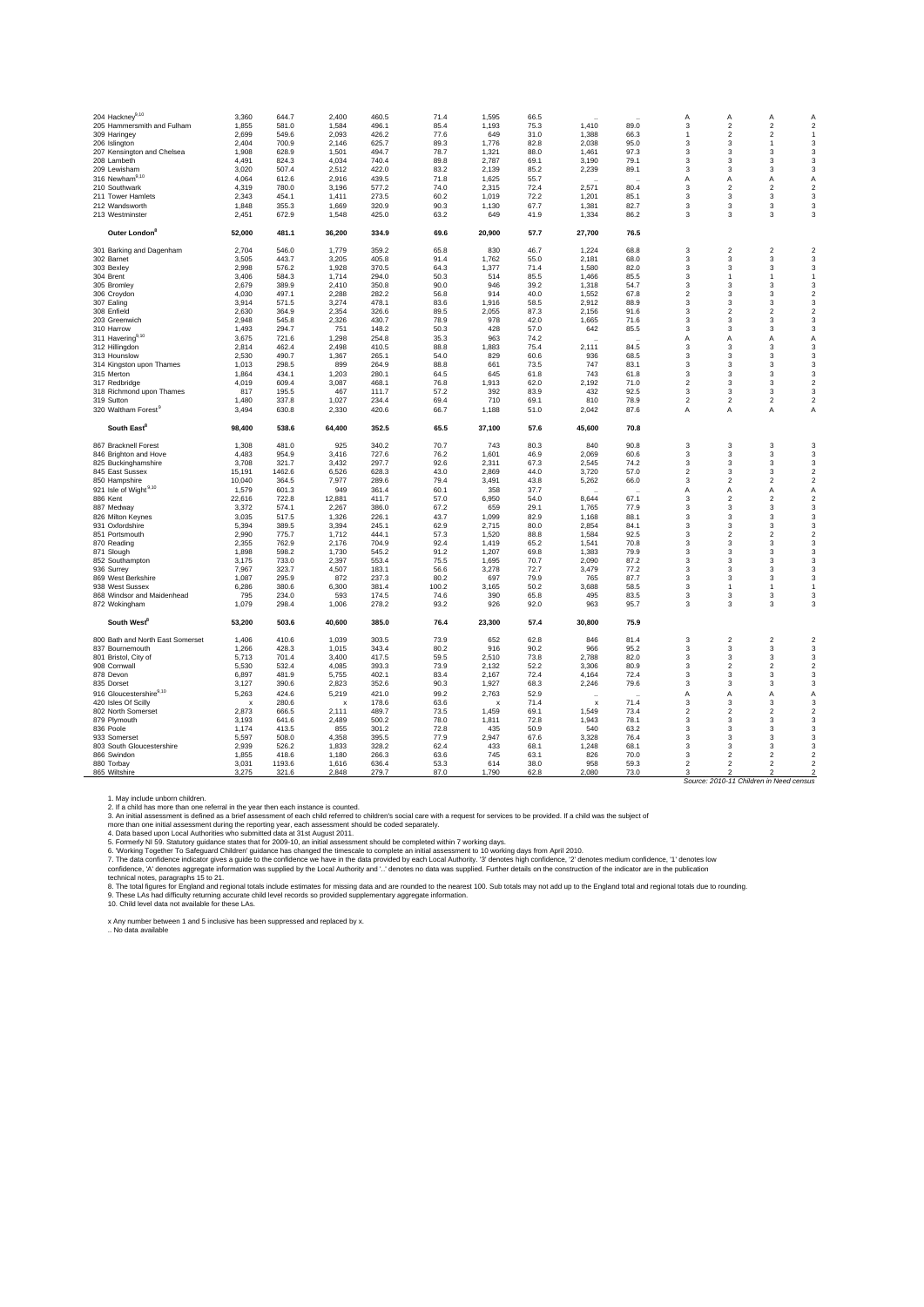# **Table 16: Numbers and percentages of core assessments completed by children's social care services Year Ending 31 March 2011<sup>1</sup> By Local Authority in England**

|                                              | Number of Core<br>Assessments<br>completed in | Number of Core<br>completed within | Percentage of<br>Assessments Core Assessments<br>completed within | Data Confidence<br>Indicator <sup>4</sup> - CAs<br>completed within | Data Confidence<br>Indicator <sup>4</sup> - CAs<br>completed within |
|----------------------------------------------|-----------------------------------------------|------------------------------------|-------------------------------------------------------------------|---------------------------------------------------------------------|---------------------------------------------------------------------|
| Local Authority                              | $2010 - 11^2$                                 | 35 working days <sup>3</sup>       | 35 working days                                                   | the year                                                            | 35 working days                                                     |
| England <sup>5</sup>                         | 185,400                                       | 139,100                            | 75.0                                                              |                                                                     |                                                                     |
| North East <sup>5</sup>                      | 9,900                                         | 7,500                              | 75.6                                                              |                                                                     |                                                                     |
| 841 Darlington                               | 257                                           | 210                                | 81.7                                                              | $\overline{c}$                                                      | $\overline{2}$                                                      |
| 840 Durham                                   | 1,367                                         | 1,251                              | 91.5                                                              | $\overline{c}$                                                      | $\overline{2}$<br>$\overline{c}$                                    |
| 390 Gateshead<br>805 Hartlepool              | 359<br>372                                    | 324<br>250                         | 90.2<br>67.2                                                      | $\overline{c}$<br>3                                                 | 3                                                                   |
|                                              | 641                                           | 582                                | 90.8                                                              | 3                                                                   |                                                                     |
| 806 Middlesbrough<br>391 Newcastle upon Tyne | 1,521                                         | 1,223                              | 80.4                                                              | $\overline{c}$                                                      | $\overline{2}$                                                      |
| 392 North Tyneside                           | 540                                           | 462                                | 85.6                                                              | 3                                                                   |                                                                     |
| 929 Northumberland                           | 1,364                                         | 794                                | 58.2                                                              | $\overline{\mathbf{c}}$                                             |                                                                     |
| 807 Redcar and Cleveland                     | 794                                           | 582                                | 73.3                                                              | $\overline{c}$                                                      |                                                                     |
| 393 South Tyneside                           | 514                                           | 457                                | 88.9                                                              | 3                                                                   |                                                                     |
| 808 Stockton-on-Tees                         | 1,348                                         | 689                                | 51.1                                                              | $\overline{c}$                                                      |                                                                     |
| 394 Sunderland                               | 861                                           | 686                                | 79.7                                                              | 3                                                                   |                                                                     |
| North West <sup>5</sup>                      | 26,600                                        | 20,700                             | 77.7                                                              |                                                                     |                                                                     |
| 889 Blackburn with Darwen                    | 1,080                                         | 828                                | 76.7                                                              | 3                                                                   |                                                                     |
| 890 Blackpool                                | 1,041                                         | 731                                | 70.2                                                              | $\overline{c}$                                                      |                                                                     |
| 350 Bolton                                   | 1,220                                         | 1,073                              | 88.0                                                              | $\overline{2}$                                                      |                                                                     |
| 351 Bury                                     | 702                                           | 389                                | 55.4                                                              | $\overline{\mathbf{c}}$                                             |                                                                     |
| 895 Cheshire East                            | 1,259                                         | 798                                | 63.4                                                              | $\overline{c}$                                                      |                                                                     |
| 896 Cheshire West and Chester                | 1,077                                         | 902                                | 83.8                                                              | 3                                                                   |                                                                     |
| 909 Cumbria                                  | 1,056                                         | 956                                | 90.5                                                              | 3                                                                   |                                                                     |
| 876 Halton                                   | 585                                           | 524                                | 89.6                                                              | $\overline{c}$                                                      |                                                                     |
| 340 Knowsley                                 | 656                                           | 479                                | 73.0                                                              | 3                                                                   |                                                                     |
| 888 Lancashire <sup>6</sup>                  | 4.217                                         | 3,231                              | 76.6                                                              | Α                                                                   |                                                                     |
| 341 Liverpool                                | 1,569                                         | 1,362                              | 86.8                                                              | 1                                                                   |                                                                     |
| 352 Manchester                               | 2,390                                         | 1,742                              | 72.9                                                              | $\overline{c}$                                                      |                                                                     |
| 353 Oldham                                   | 792                                           | 770                                | 97.2                                                              | 3                                                                   |                                                                     |
| 354 Rochdale                                 | 1,095                                         | 776                                | 70.9                                                              | $\overline{2}$                                                      |                                                                     |
| 355 Salford <sup>6</sup>                     | 958                                           | 539                                | 56.3                                                              | Α                                                                   |                                                                     |
| 343 Sefton                                   | 621                                           | 481                                | 77.5                                                              | $\overline{2}$                                                      |                                                                     |
| 342 St Helens                                | 929                                           | 778                                | 83.8                                                              | $\overline{2}$                                                      |                                                                     |
| 356 Stockport                                | 427                                           | 334                                | 78.2                                                              | 3                                                                   |                                                                     |
| 357 Tameside                                 | 1,065                                         | 989                                | 92.9                                                              | 3                                                                   |                                                                     |
| 358 Trafford                                 | 922                                           | 640                                | 69.4                                                              | $\overline{2}$                                                      |                                                                     |
| 877 Warrington                               | 941                                           | 732                                | 77.8                                                              | $\overline{2}$                                                      |                                                                     |
| 359 Wigan<br>344 Wirral                      | 914<br>1,072                                  | 813<br>800                         | 89.0<br>74.6                                                      | $\overline{2}$<br>3                                                 |                                                                     |
| Yorkshire & The Humber <sup>5</sup>          | 20,200                                        | 15,800                             | 78.4                                                              |                                                                     |                                                                     |
|                                              |                                               |                                    |                                                                   |                                                                     |                                                                     |
| 370 Barnsley                                 | 572                                           | 464                                | 81.1                                                              | 3                                                                   |                                                                     |
| 380 Bradford                                 | 2,988                                         | 2,674                              | 89.5                                                              | 3                                                                   |                                                                     |
| 381 Calderdale                               | 729                                           | 581                                | 79.7                                                              | $\overline{2}$                                                      |                                                                     |
| 371 Doncaster                                | 2,032                                         | 1,632                              | 80.3                                                              | $\overline{2}$                                                      |                                                                     |
| 811 East Riding of Yorkshire                 | 677                                           | 499                                | 73.7                                                              | 3                                                                   |                                                                     |
| 810 Kingston upon Hull, City of              | 920                                           | 715                                | 77.7                                                              | $\overline{2}$<br>3                                                 |                                                                     |
| 382 Kirklees                                 | 2,147                                         | 1,186                              | 55.2                                                              |                                                                     |                                                                     |
| 383 Leeds                                    | 2.911                                         | 2,438                              | 83.8                                                              | 3                                                                   |                                                                     |
| 812 North East Lincolnshire                  | $\boldsymbol{\mathsf{x}}$<br>772              | $\boldsymbol{\mathsf{x}}$          | 98.8                                                              | 3<br>$\overline{c}$                                                 |                                                                     |
| 813 North Lincolnshire                       |                                               | 694                                | 89.9                                                              |                                                                     |                                                                     |
| 815 North Yorkshire                          | 1,661<br>1.485                                | 1,234                              | 74.3                                                              | $\overline{\mathbf{c}}$                                             |                                                                     |
| 372 Rotherham<br>373 Sheffield               | 2,091                                         | 1,182                              | 79.6<br>73.4                                                      | 3<br>$\overline{2}$                                                 |                                                                     |
| 384 Wakefield                                | 612                                           | 1,535<br>460                       | 75.2                                                              | $\overline{\mathbf{c}}$                                             |                                                                     |
| 816 York                                     | 222                                           | 180                                | 81.1                                                              | $\overline{c}$                                                      |                                                                     |
| East Midlands <sup>5</sup>                   | 13.600                                        | 10,300                             | 75.3                                                              |                                                                     |                                                                     |
| 831 Derby                                    | 999                                           | 918                                | 91.9                                                              | 3                                                                   |                                                                     |
| 830 Derbyshire                               | 1,783                                         | 1,322                              | 74.1                                                              | $\overline{\mathbf{c}}$                                             |                                                                     |
| 856 Leicester                                | 1,874                                         | 1,578                              | 84.2                                                              | 3                                                                   |                                                                     |
| 855 Leicestershire                           | 1,122                                         | 841                                | 75.0                                                              | $\overline{c}$                                                      |                                                                     |
| 925 Lincolnshire                             | 3.186                                         | 2,201                              | 69.1                                                              | $\overline{c}$                                                      |                                                                     |
| 928 Northamptonshire                         | 1,317                                         | 1,011                              | 76.8                                                              | $\overline{2}$                                                      |                                                                     |
| 892 Nottingham                               | 1,635                                         | 1,304                              | 79.8                                                              | $\overline{\mathbf{c}}$                                             |                                                                     |
| 891 Nottinghamshire<br>857 Rutland           | 1.659<br>62                                   | 1,049<br>45                        | 63.2<br>72.6                                                      | $\overline{2}$<br>3                                                 |                                                                     |
| West Midlands <sup>5</sup>                   | 14,700                                        | 10,500                             | 71.5                                                              |                                                                     |                                                                     |
|                                              |                                               |                                    |                                                                   |                                                                     |                                                                     |
| 330 Birmingham<br>331 Coventry               | 3,550<br>1,108                                | 2,524<br>853                       | 71.1<br>77.0                                                      | $\overline{\mathbf{c}}$<br>$\overline{\mathbf{c}}$                  |                                                                     |
| 332 Dudley                                   | 844                                           | 667                                | 79.0                                                              | $\overline{c}$                                                      |                                                                     |
| 884 Herefordshire                            | 651                                           | 273                                | 41.9                                                              | 3                                                                   |                                                                     |
| 333 Sandwell                                 | 1,009                                         | 728                                | 72.2                                                              | 3                                                                   |                                                                     |
| 893 Shropshire                               | 523                                           | 286                                | 54.7                                                              | 3                                                                   |                                                                     |
| 334 Solihull                                 | 320                                           | 260                                | 81.2                                                              | 3                                                                   |                                                                     |
| 860 Staffordshire                            | 1,233                                         | 660                                | 53.5                                                              | $\overline{2}$                                                      |                                                                     |
| 861 Stoke-on-Trent                           | 1,169                                         | 1,004                              | 85.9                                                              | 3                                                                   |                                                                     |
| 894 Telford and Wrekin                       | 620                                           | 485                                | 78.2                                                              | $\overline{c}$                                                      |                                                                     |
| 335 Walsall                                  | 601                                           | 527                                | 87.7                                                              | $\overline{2}$                                                      |                                                                     |
| 937 Warwickshire                             | 859                                           | 763                                | 88.8                                                              | $\overline{2}$                                                      |                                                                     |
| 336 Wolverhampton                            | 901                                           | 797                                | 88.5                                                              | $\mathbf{1}$                                                        |                                                                     |
| 885 Worcestershire                           | 1,310                                         | 689                                | 52.6                                                              | $\overline{2}$                                                      |                                                                     |
| East of England <sup>5</sup>                 | 19,300                                        | 14,700                             | 76.5                                                              |                                                                     |                                                                     |
| 822 Bedford Borough                          | 499                                           | 422                                | 84.6                                                              | 3                                                                   |                                                                     |
| 823 Central Bedfordshire                     | 949                                           | 852                                | 89.8                                                              | 3                                                                   |                                                                     |
| 873 Cambridgeshire <sup>6</sup>              | 1,351                                         | 955                                | 70.7                                                              | Α                                                                   |                                                                     |
| 881 Essex                                    | 7,424                                         | 5,901                              | 79.5                                                              | $\overline{c}$                                                      |                                                                     |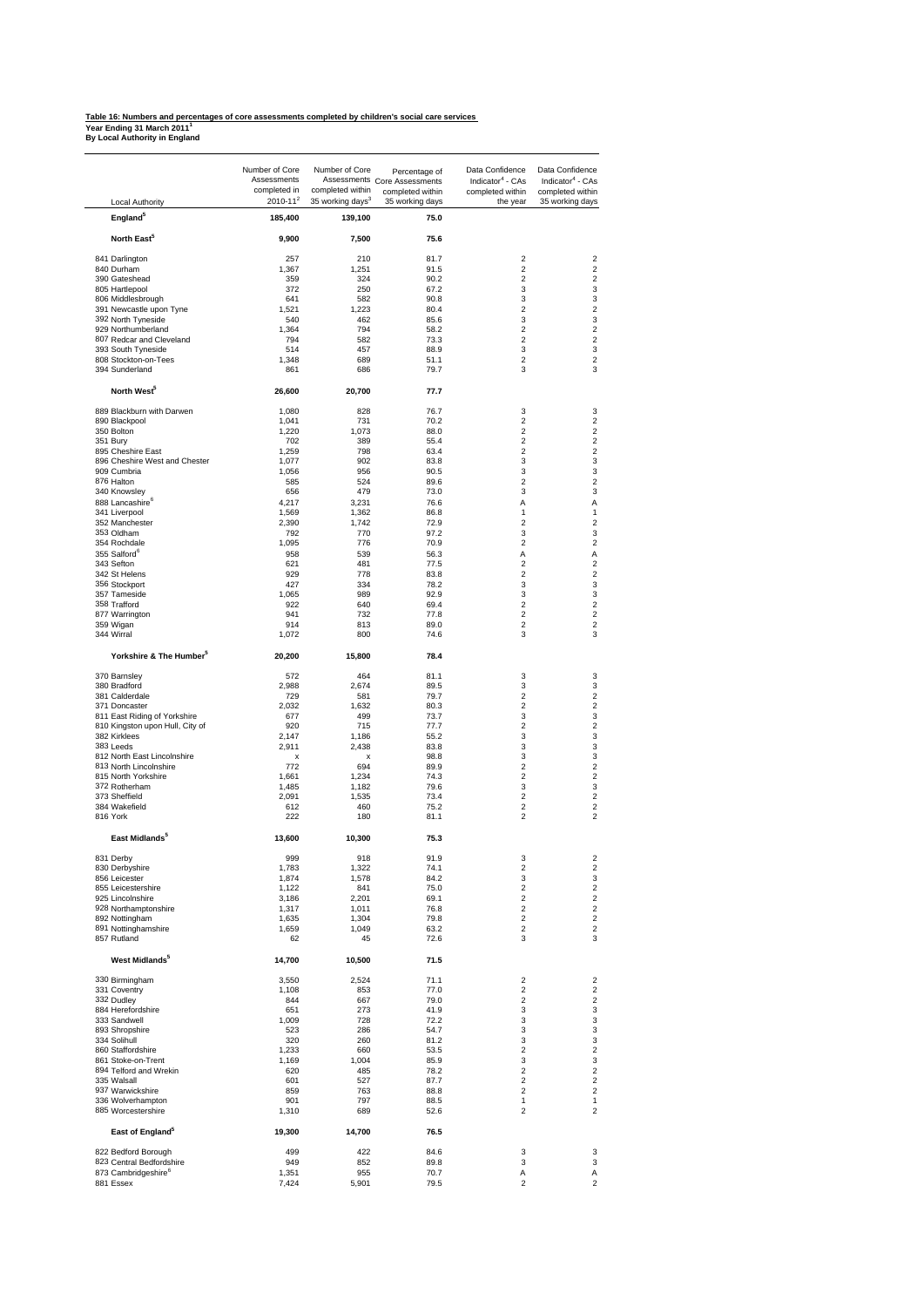| 919 Hertfordshire                             | 3,254        | 2,355        | 72.4         | 3                            | 3                                |
|-----------------------------------------------|--------------|--------------|--------------|------------------------------|----------------------------------|
| 821 Luton <sup>6</sup>                        | 1,117        | 701          | 62.8         | Α                            | Α                                |
| 926 Norfolk                                   | 705<br>487   | 421<br>349   | 59.7         | $\overline{\mathbf{c}}$      | $\overline{\mathbf{c}}$<br>3     |
| 874 Peterborough<br>882 Southend-on-Sea       | 766          | 603          | 71.7<br>78.7 | 3<br>3                       | 3                                |
| 935 Suffolk                                   | 1,830        | 1,409        | 77.0         | $\overline{\mathbf{c}}$      | $\overline{c}$                   |
| 883 Thurrock                                  | 891          | 777          | 87.2         | 3                            | 3                                |
|                                               |              |              |              |                              |                                  |
| London <sup>5</sup>                           | 34,600       | 26,700       | 77.0         |                              |                                  |
| Inner London <sup>5</sup>                     | 16,600       | 12,900       | 77.5         |                              |                                  |
|                                               |              |              |              |                              |                                  |
| 202 Camden                                    | 1,047        | 853          | 81.5         | 3                            | 3                                |
| 201 City of London                            | 23           | 23           | 100.0        | 3                            | 3                                |
| 204 Hackney <sup>6</sup>                      | 1,573        | 1,242        | 79.0         | Α                            | Α                                |
| 205 Hammersmith and Fulham                    | 770          | 649          | 84.3         | 3                            | 3                                |
| 309 Haringey                                  | 1,234        | 772          | 62.6         | $\overline{\mathbf{c}}$      | $\overline{\mathbf{c}}$          |
| 206 Islington                                 | 1,080        | 901          | 83.4         | 3                            | 3                                |
| 207 Kensington and Chelsea                    | 868          | 731          | 84.2         | 3                            | 3                                |
| 208 Lambeth                                   | 1,954        | 1,865        | 95.4         | 1                            | 1                                |
| 209 Lewisham                                  | 1,588        | 1,325        | 83.4         | 3                            | 3                                |
| 316 Newham <sup>6</sup>                       | 1,559        | 753          | 48.3         | Α                            | Α                                |
| 210 Southwark                                 | 1,375        | 1,196        | 87.0         | $\overline{\mathbf{c}}$      | $\overline{\mathbf{c}}$          |
| 211 Tower Hamlets                             | 1,631        | 1,070        | 65.6         | 3                            | 3                                |
| 212 Wandsworth<br>213 Westminster             | 1,189        | 956          | 80.4         | 3<br>3                       | 3<br>3                           |
|                                               | 713          | 529          | 74.2         |                              |                                  |
| Outer London <sup>5</sup>                     | 18,000       | 13,800       | 76.6         |                              |                                  |
|                                               |              |              |              |                              |                                  |
| 301 Barking and Dagenham                      | 441          | 279          | 63.3         | $\overline{2}$               | $\overline{\mathbf{c}}$          |
| 302 Barnet                                    | 663          | 455          | 68.6         | 3                            | 3                                |
| 303 Bexley                                    | 724          | 479          | 66.2         | 3                            | 3                                |
| 304 Brent                                     | 1,641        | 1,338        | 81.5         | 1                            | 1                                |
| 305 Bromley                                   | 1,130        | 754          | 66.7         | $\overline{\mathbf{c}}$      | 2                                |
| 306 Croydon                                   | 1,001        | 762          | 76.1         | 3                            | 3                                |
| 307 Ealing                                    | 1,763        | 1,504        | 85.3         | 3                            | 3                                |
| 308 Enfield                                   | 1,509        | 1,352        | 89.6         | 3                            | 3                                |
| 203 Greenwich                                 | 1,492        | 1,071        | 71.8         | $\overline{2}$               | $\overline{\mathbf{c}}$          |
| 310 Harrow                                    | 477          | 384          | 80.5         | 3                            | 3                                |
| 311 Havering <sup>b</sup>                     | 969          | 612          | 63.2         | A                            | A                                |
| 312 Hillingdon<br>313 Hounslow                | 871          | 748          | 85.9         | 3                            | 3                                |
|                                               | 525<br>655   | 320<br>555   | 61.0<br>84.7 | $\overline{c}$<br>3          | $\overline{\mathbf{c}}$<br>3     |
| 314 Kingston upon Thames<br>315 Merton        | 512          | 338          | 66.0         | 3                            | 3                                |
|                                               | 1,609        | 1,057        | 65.7         | 3                            | 3                                |
|                                               |              |              |              |                              |                                  |
| 317 Redbridge                                 |              |              |              |                              |                                  |
| 318 Richmond upon Thames                      | 283          | 257          | 90.8         | $\overline{c}$               | $\overline{2}$<br>$\overline{2}$ |
| 319 Sutton<br>320 Waltham Forest <sup>6</sup> | 659          | 579<br>963   | 87.9<br>86.6 | $\overline{c}$<br>Α          | A                                |
|                                               | 1,112        |              |              |                              |                                  |
| South East <sup>5</sup>                       | 31,000       | 21,800       | 70.3         |                              |                                  |
|                                               |              |              |              |                              |                                  |
| 867 Bracknell Forest                          | 345          | 272          | 78.8         | 3                            | 3                                |
| 846 Brighton and Hove                         | 1,870        | 940          | 50.3         | 1                            | 1                                |
| 825 Buckinghamshire                           | 1,346        | 857          | 63.7         | 3                            | 3                                |
| 845 East Sussex                               | 2,945        | 2,118        | 71.9         | 3                            | 3                                |
| 850 Hampshire                                 | 3,991        | 3,063        | 76.8         | 3                            | 3                                |
| 921 Isle of Wight <sup>6</sup>                | 451          | 287          | 63.6         | Α                            | A                                |
| 886 Kent                                      | 6,787        | 4,901        | 72.2         | $\overline{\mathbf{c}}$      | $\overline{\mathbf{c}}$          |
| 887 Medway                                    | 911          | 667          | 73.2         | 3                            | 3                                |
| 826 Milton Keynes                             | 662          | 482          | 72.8<br>82.4 | 3                            | 3<br>3                           |
| 931 Oxfordshire<br>851 Portsmouth             | 1,901<br>573 | 1,567<br>529 | 92.3         | 3<br>3                       | 3                                |
| 870 Reading                                   | 996          | 618          | 62.0         | $\overline{c}$               | $\overline{\mathbf{c}}$          |
| 871 Slough                                    | 426          | 285          | 66.9         | $\overline{\mathbf{c}}$      | $\overline{\mathbf{c}}$          |
| 852 Southampton                               | 1,287        | 811          | 63.0         | 3                            | $\overline{\mathbf{c}}$          |
| 936 Surrey                                    | 2,710        | 2,032        | 75.0         | 3                            | 3                                |
| 869 West Berkshire                            | 487          | 410          | 84.2         | 3                            | 3                                |
| 938 West Sussex                               | 2,594        | 1,383        | 53.3         | $\overline{\mathbf{c}}$      | $\overline{c}$                   |
| 868 Windsor and Maidenhead                    | 271          | 218          | 80.4         | $\overline{2}$               | $\overline{2}$                   |
| 872 Wokingham                                 | 400          | 335          | 83.8         | 3                            | 3                                |
| South West <sup>5</sup>                       |              |              |              |                              |                                  |
|                                               | 15,500       | 11,100       | 71.9         |                              |                                  |
| 800 Bath and North East Somerset              | 270          | 160          | 59.3         | 3                            | 3                                |
| 837 Bournemouth                               | 460          | 377          | 82.0         | 3                            | 3                                |
| 801 Bristol, City of                          | 983          | 884          | 89.9         | 3                            | 3                                |
| 908 Cornwall                                  | 1,763        | 1,389        | 78.8         | 3                            | 3                                |
| 878 Devon                                     | 2,242        | 1,530        | 68.2         | 3                            | 3                                |
| 835 Dorset                                    | 1,084        | 828          | 76.4         | 3                            | 3                                |
| 916 Gloucestershire <sup>6</sup>              | 2,234        | 1,568        | 70.2         | А                            | Α                                |
| 420 Isles Of Scilly                           | 6            | 6            | 100.0        | $\overline{\mathbf{c}}$      | $\overline{\mathbf{c}}$          |
| 802 North Somerset                            | 1,054        | 652          | 61.9         | $\overline{\mathbf{c}}$      | $\overline{c}$                   |
| 879 Plymouth                                  | 1,602        | 1,200        | 74.9         | 3                            | 3                                |
| 836 Poole                                     | 568          | 417          | 73.4         | $\overline{\mathbf{c}}$      | $\overline{\mathbf{c}}$          |
| 933 Somerset                                  | 896          | 727          | 81.1         | 3                            | 3                                |
| 803 South Gloucestershire<br>866 Swindon      | 615<br>349   | 327<br>243   | 53.2<br>69.6 | 3<br>$\overline{\mathbf{c}}$ | 3<br>$\overline{\mathbf{c}}$     |
| 880 Torbay                                    | 454          | 183          | 40.3         | 2                            | 2                                |
| 865 Wiltshire                                 | 920          | 650          | 70.6         | 2                            | $\overline{\mathbf{c}}$          |

1. Data based upon Local Authorities who submitted data at 31st August 2011.<br>2. If a child has more than one core assessment in the year then each instance is recorded.<br>3. A core assessment should be completed within 35 wo

x Any number between 1 and 5 inclusive has been suppressed and replaced by x.

.. No data available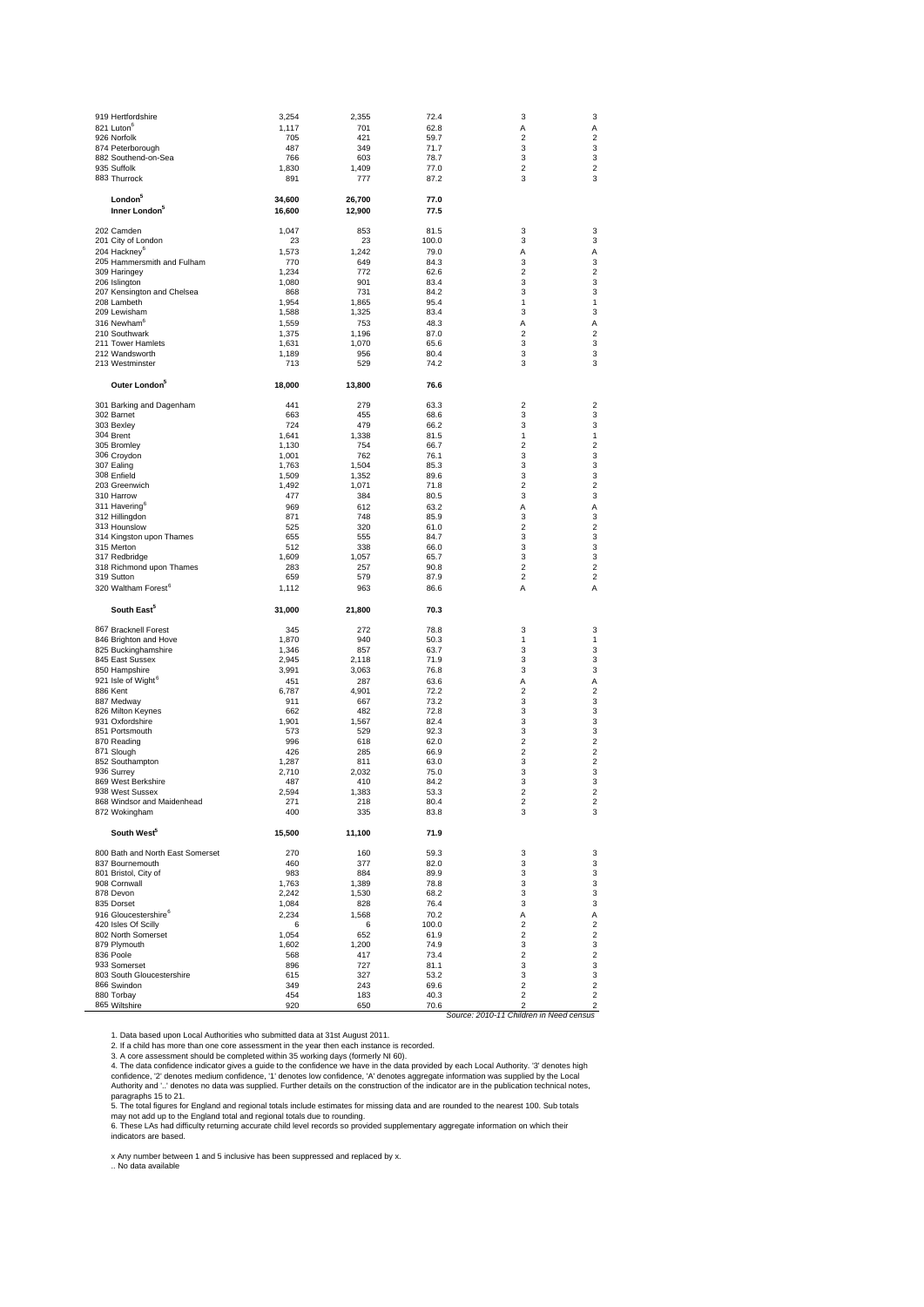#### **Table 17: Number of children who were subject to section 47<sup>1</sup> enquiries and initial child protection conferences**

**Year ending 31 March 20112 By Local Authority, England**

| Local Authority                                                 | All children who<br>were subject to<br>section 47 enquiries<br>which started in the<br>year | Children who were<br>the subject of an<br>initial stage child<br>protection<br>conference which<br>took place in the<br>year | Initial child protection<br>within 15 days of the<br>start of the section 47<br>enquiries which led to<br>a conference | Percentage of initial<br>child protection<br>conferences held conferences held within<br>15 days of the start of<br>the section 47 enquiries<br>which led to a<br>conference | Data Confidence<br>Indicator <sup>4</sup> Section<br>47 enquiries | Data Confidence<br>Indicator <sup>4</sup> Initial<br>child protection<br>conferences |
|-----------------------------------------------------------------|---------------------------------------------------------------------------------------------|------------------------------------------------------------------------------------------------------------------------------|------------------------------------------------------------------------------------------------------------------------|------------------------------------------------------------------------------------------------------------------------------------------------------------------------------|-------------------------------------------------------------------|--------------------------------------------------------------------------------------|
| England <sup>5</sup>                                            | 111,700                                                                                     | 53,000                                                                                                                       | 36,700                                                                                                                 | 69.2                                                                                                                                                                         |                                                                   |                                                                                      |
| North East <sup>5</sup>                                         | 6,500                                                                                       | 3,400                                                                                                                        | 2,400                                                                                                                  | 70.8                                                                                                                                                                         |                                                                   |                                                                                      |
| 841 Darlington                                                  | 291                                                                                         | 120                                                                                                                          | 81                                                                                                                     | 67.5                                                                                                                                                                         | 3                                                                 | $\overline{\mathbf{c}}$                                                              |
| 840 Durham                                                      | 988                                                                                         | 637                                                                                                                          | 483                                                                                                                    | 75.8                                                                                                                                                                         | $\overline{\mathbf{c}}$                                           | $\overline{\mathbf{c}}$                                                              |
| 390 Gateshead<br>805 Hartlepool                                 | 355<br>222                                                                                  | 234<br>120                                                                                                                   | 105<br>114                                                                                                             | 44.9<br>95.0                                                                                                                                                                 | 3<br>3                                                            | 3<br>3                                                                               |
| 806 Middlesbrough                                               | 398                                                                                         | 288                                                                                                                          | 237                                                                                                                    | 82.3                                                                                                                                                                         | 3                                                                 | 3                                                                                    |
| 391 Newcastle upon Tyne                                         | 854                                                                                         | 476                                                                                                                          | 411                                                                                                                    | 86.3                                                                                                                                                                         | 1                                                                 | 1                                                                                    |
| 392 North Tyneside<br>929 Northumberland                        | 283<br>595                                                                                  | 236<br>196                                                                                                                   | 223<br>131                                                                                                             | 94.5<br>66.8                                                                                                                                                                 | 3<br>3                                                            | 3<br>$\overline{\mathbf{c}}$                                                         |
| 807 Redcar and Cleveland                                        | 424                                                                                         | 167                                                                                                                          | 146                                                                                                                    | 87.4                                                                                                                                                                         | 3                                                                 | 3                                                                                    |
| 393 South Tyneside                                              | 199                                                                                         | 187                                                                                                                          | 133                                                                                                                    | 71.1                                                                                                                                                                         | 3                                                                 | 3                                                                                    |
| 808 Stockton-on-Tees<br>394 Sunderland                          | 896<br>1,018                                                                                | 299<br>445                                                                                                                   | 105<br>243                                                                                                             | 35.1<br>54.6                                                                                                                                                                 | 3<br>$\overline{\mathbf{c}}$                                      | $\overline{2}$<br>$\overline{2}$                                                     |
| North West <sup>5</sup>                                         | 13,300                                                                                      | 7,800                                                                                                                        | 5,900                                                                                                                  | 75.1                                                                                                                                                                         |                                                                   |                                                                                      |
| 889 Blackburn with Darwen<br>890 Blackpool                      | 632<br>784                                                                                  | 280<br>420                                                                                                                   | 252<br>396                                                                                                             | 90.0<br>94.3                                                                                                                                                                 | 3<br>$\overline{\mathbf{c}}$                                      | $\overline{\mathbf{c}}$<br>$\overline{\mathbf{c}}$                                   |
| 350 Bolton <sup>6</sup>                                         | 452                                                                                         |                                                                                                                              |                                                                                                                        |                                                                                                                                                                              | 3                                                                 |                                                                                      |
| 351 Bury <sup>6</sup>                                           |                                                                                             | 287                                                                                                                          | 242                                                                                                                    | 84.3                                                                                                                                                                         | $\ddot{\phantom{a}}$                                              | Α                                                                                    |
| 895 Cheshire East                                               | 564                                                                                         | 249                                                                                                                          | 145                                                                                                                    | 58.2                                                                                                                                                                         | 3                                                                 | 3                                                                                    |
| 896 Cheshire West and Chester<br>909 Cumbria                    | 374<br>666                                                                                  | 189<br>359                                                                                                                   | 123<br>310                                                                                                             | 65.1<br>86.4                                                                                                                                                                 | 3<br>3                                                            | 3<br>3                                                                               |
| 876 Halton                                                      | 174                                                                                         | 85                                                                                                                           | 80                                                                                                                     | 94.1                                                                                                                                                                         | 2                                                                 | 3                                                                                    |
| 340 Knowsley<br>888 Lancashire                                  | 330<br>2,087                                                                                | 217                                                                                                                          | 178                                                                                                                    | 82.0<br>76.2                                                                                                                                                                 | 3<br>$\overline{\mathbf{c}}$                                      | 3<br>3                                                                               |
| 341 Liverpool                                                   | 300                                                                                         | 952<br>412                                                                                                                   | 725<br>57                                                                                                              | 13.8                                                                                                                                                                         | 1                                                                 | 1                                                                                    |
| 352 Manchester                                                  | 1,297                                                                                       | 847                                                                                                                          | 466                                                                                                                    | 55.0                                                                                                                                                                         | $\overline{\mathbf{c}}$                                           | $\overline{2}$                                                                       |
| 353 Oldham<br>354 Rochdale                                      | 587<br>609                                                                                  | 307<br>313                                                                                                                   | 235<br>226                                                                                                             | 76.5<br>72.2                                                                                                                                                                 | $\overline{\mathbf{c}}$<br>3                                      | $\overline{\mathbf{c}}$<br>3                                                         |
| 355 Salford                                                     | 701                                                                                         | 435                                                                                                                          | 365                                                                                                                    | 83.9                                                                                                                                                                         | 3                                                                 | 1                                                                                    |
| 343 Sefton                                                      | 409                                                                                         | 319                                                                                                                          | 288                                                                                                                    | 90.3                                                                                                                                                                         | 3                                                                 | $\overline{\mathbf{c}}$                                                              |
| 342 St Helens<br>356 Stockport                                  | 386<br>274                                                                                  | 307<br>156                                                                                                                   | 261<br>147                                                                                                             | 85.0<br>94.2                                                                                                                                                                 | 3<br>3                                                            | 3<br>3                                                                               |
| 357 Tameside                                                    | 541                                                                                         | 256                                                                                                                          | 203                                                                                                                    | 79.3                                                                                                                                                                         | 3                                                                 | 3                                                                                    |
| 358 Trafford                                                    | 336                                                                                         | 224                                                                                                                          | 196                                                                                                                    | 87.5                                                                                                                                                                         | 3                                                                 | 3                                                                                    |
| 877 Warrington<br>359 Wigan                                     | 381<br>496                                                                                  | 194<br>277                                                                                                                   | 162<br>236                                                                                                             | 83.5<br>85.2                                                                                                                                                                 | 3<br>3                                                            | 1<br>3                                                                               |
| 344 Wirral                                                      | 528                                                                                         | 425                                                                                                                          | 368                                                                                                                    | 86.6                                                                                                                                                                         | 3                                                                 | 3                                                                                    |
| Yorkshire & The Humber <sup>5</sup>                             | 10,900                                                                                      | 5,700                                                                                                                        | 3,500                                                                                                                  | 62.2                                                                                                                                                                         |                                                                   |                                                                                      |
| 370 Barnsley<br>380 Bradford                                    | 357<br>1,498                                                                                | 229<br>453                                                                                                                   | 107<br>326                                                                                                             | 46.7<br>72.0                                                                                                                                                                 | 3<br>3                                                            | 3<br>3                                                                               |
| 381 Calderdale                                                  | 347                                                                                         | 202                                                                                                                          | 122                                                                                                                    | 60.4                                                                                                                                                                         | $\overline{\mathbf{c}}$                                           | 3                                                                                    |
| 371 Doncaster                                                   | 1,166                                                                                       | 281                                                                                                                          | 161                                                                                                                    | 57.3                                                                                                                                                                         | 2                                                                 | 1                                                                                    |
| 811 East Riding of Yorkshire<br>810 Kingston upon Hull, City of | 233<br>579                                                                                  | 238<br>302                                                                                                                   | 86<br>208                                                                                                              | 36.1<br>68.9                                                                                                                                                                 | 3<br>$\overline{\mathbf{c}}$                                      | 3<br>$\overline{2}$                                                                  |
| 382 Kirklees <sup>6</sup>                                       |                                                                                             |                                                                                                                              |                                                                                                                        |                                                                                                                                                                              | $\ddot{\phantom{a}}$                                              | $\ddotsc$                                                                            |
| 383 Leeds<br>812 North East Lincolnshire                        | 2,026<br>201                                                                                | 1,337<br>125                                                                                                                 | 442<br>115                                                                                                             | 33.1<br>92.0                                                                                                                                                                 | 3<br>3                                                            | 3<br>$\overline{2}$                                                                  |
| 813 North Lincolnshire                                          | 473                                                                                         | 98                                                                                                                           | 97                                                                                                                     | 99.0                                                                                                                                                                         | 3                                                                 | $\overline{2}$                                                                       |
| 815 North Yorkshire                                             | 777                                                                                         | 604                                                                                                                          | 483                                                                                                                    | 80.0                                                                                                                                                                         | 3                                                                 | $\overline{\mathbf{c}}$                                                              |
| 372 Rotherham<br>373 Sheffield                                  | 740<br>655                                                                                  | 468<br>387                                                                                                                   | 421<br>209                                                                                                             | 90.0<br>54.0                                                                                                                                                                 | $\overline{\mathbf{c}}$<br>$\overline{\mathbf{c}}$                | $\overline{\mathbf{c}}$<br>3                                                         |
| 384 Wakefield                                                   | 659                                                                                         | 330                                                                                                                          | 295                                                                                                                    | 89.4                                                                                                                                                                         | $\overline{\mathbf{c}}$                                           | 1                                                                                    |
| 816 York                                                        | 222                                                                                         | 157                                                                                                                          | 137                                                                                                                    | 87.3                                                                                                                                                                         | 2                                                                 | 3                                                                                    |
| East Midlands <sup>5</sup><br>831 Derby                         | 9,300<br>415                                                                                | 4,800<br>382                                                                                                                 | 3,800<br>382                                                                                                           | 79.1<br>100.0                                                                                                                                                                | 3                                                                 | 3                                                                                    |
| 830 Derbyshire                                                  | 1,514                                                                                       | 884                                                                                                                          | 522                                                                                                                    | 59.0                                                                                                                                                                         | 3                                                                 | 3                                                                                    |
| 856 Leicester                                                   | 2,023                                                                                       | 588                                                                                                                          | 445                                                                                                                    | 75.7                                                                                                                                                                         | 3                                                                 | 3                                                                                    |
| 855 Leicestershire<br>925 Lincolnshire                          | 754<br>646                                                                                  | 550<br>353                                                                                                                   | 356<br>348                                                                                                             | 64.7<br>98.6                                                                                                                                                                 | $\overline{\mathbf{c}}$<br>3                                      | $\overline{\mathbf{c}}$<br>$\overline{\mathbf{c}}$                                   |
| 928 Northamptonshire                                            | 1,140                                                                                       | 440                                                                                                                          | 339                                                                                                                    | 77.0                                                                                                                                                                         | 2                                                                 | 1                                                                                    |
| 892 Nottingham<br>891 Nottinghamshire                           | 874<br>1,906                                                                                | 517<br>1,030                                                                                                                 | 476<br>881                                                                                                             | 92.1<br>85.5                                                                                                                                                                 | $\overline{\mathbf{c}}$<br>$\overline{\mathbf{c}}$                | 3<br>$\overline{2}$                                                                  |
| 857 Rutland                                                     | 56                                                                                          | 19                                                                                                                           | 19                                                                                                                     | 100.0                                                                                                                                                                        | 3                                                                 | 1                                                                                    |
| West Midlands <sup>5</sup>                                      | 11,500                                                                                      | 6,100                                                                                                                        | 4,800                                                                                                                  | 78.2                                                                                                                                                                         |                                                                   |                                                                                      |
| 330 Birmingham                                                  | 3,487                                                                                       | 1,709                                                                                                                        | 1,306                                                                                                                  | 76.4                                                                                                                                                                         | 3                                                                 | $\overline{\mathbf{c}}$                                                              |
| 331 Coventry<br>332 Dudley                                      | 567<br>707                                                                                  | 413<br>367                                                                                                                   | 298<br>240                                                                                                             | 72.2<br>65.4                                                                                                                                                                 | 3<br>3                                                            | 3<br>3                                                                               |
| 884 Herefordshire                                               | 262                                                                                         | 124                                                                                                                          | 56                                                                                                                     | 45.2                                                                                                                                                                         | 1                                                                 | 1                                                                                    |
| 333 Sandwell                                                    | 823                                                                                         | 467                                                                                                                          | 315                                                                                                                    | 67.5                                                                                                                                                                         | $\overline{\mathbf{c}}$                                           | $\overline{2}$<br>$\mathbf{1}$                                                       |
| 893 Shropshire<br>334 Solihull                                  | 345<br>266                                                                                  | 154<br>129                                                                                                                   | 137<br>113                                                                                                             | 89.0<br>87.6                                                                                                                                                                 | $\overline{2}$<br>3                                               | 1                                                                                    |
| 860 Staffordshire                                               | 855                                                                                         | 462                                                                                                                          | 336                                                                                                                    | 72.7                                                                                                                                                                         | $\overline{\mathbf{c}}$                                           | 3                                                                                    |
| 861 Stoke-on-Trent<br>894 Telford and Wrekin                    | 640<br>520                                                                                  | 251<br>258                                                                                                                   | 235<br>233                                                                                                             | 93.6<br>90.3                                                                                                                                                                 | $\overline{\mathbf{c}}$<br>3                                      | $\overline{\mathbf{c}}$<br>3                                                         |
| 335 Walsall                                                     | 524                                                                                         | 305                                                                                                                          | 285                                                                                                                    | 93.4                                                                                                                                                                         | 3                                                                 | 3                                                                                    |
| 937 Warwickshire<br>336 Wolverhampton                           | 1,019                                                                                       | 536                                                                                                                          | 517                                                                                                                    | 96.5                                                                                                                                                                         | $\overline{\mathbf{c}}$                                           | $\overline{2}$<br>3                                                                  |
| 885 Worcestershire                                              | 605<br>845                                                                                  | 385<br>573                                                                                                                   | 294<br>432                                                                                                             | 76.4<br>75.4                                                                                                                                                                 | 3<br>1                                                            | 1                                                                                    |
| East of England <sup>6</sup>                                    | 10,700                                                                                      | 4,500                                                                                                                        | 3,200                                                                                                                  | 70.0                                                                                                                                                                         |                                                                   |                                                                                      |
| 822 Bedford Borough                                             | 396                                                                                         | 241                                                                                                                          | 212                                                                                                                    | 88.0                                                                                                                                                                         | 2                                                                 | $\overline{\mathbf{c}}$                                                              |
| 823 Central Bedfordshire                                        | 510                                                                                         | 217                                                                                                                          | 133                                                                                                                    | 61.3                                                                                                                                                                         | 3                                                                 | 3                                                                                    |
| 873 Cambridgeshire                                              | 831                                                                                         | 136                                                                                                                          | 73                                                                                                                     | 53.7                                                                                                                                                                         | 1                                                                 | 1                                                                                    |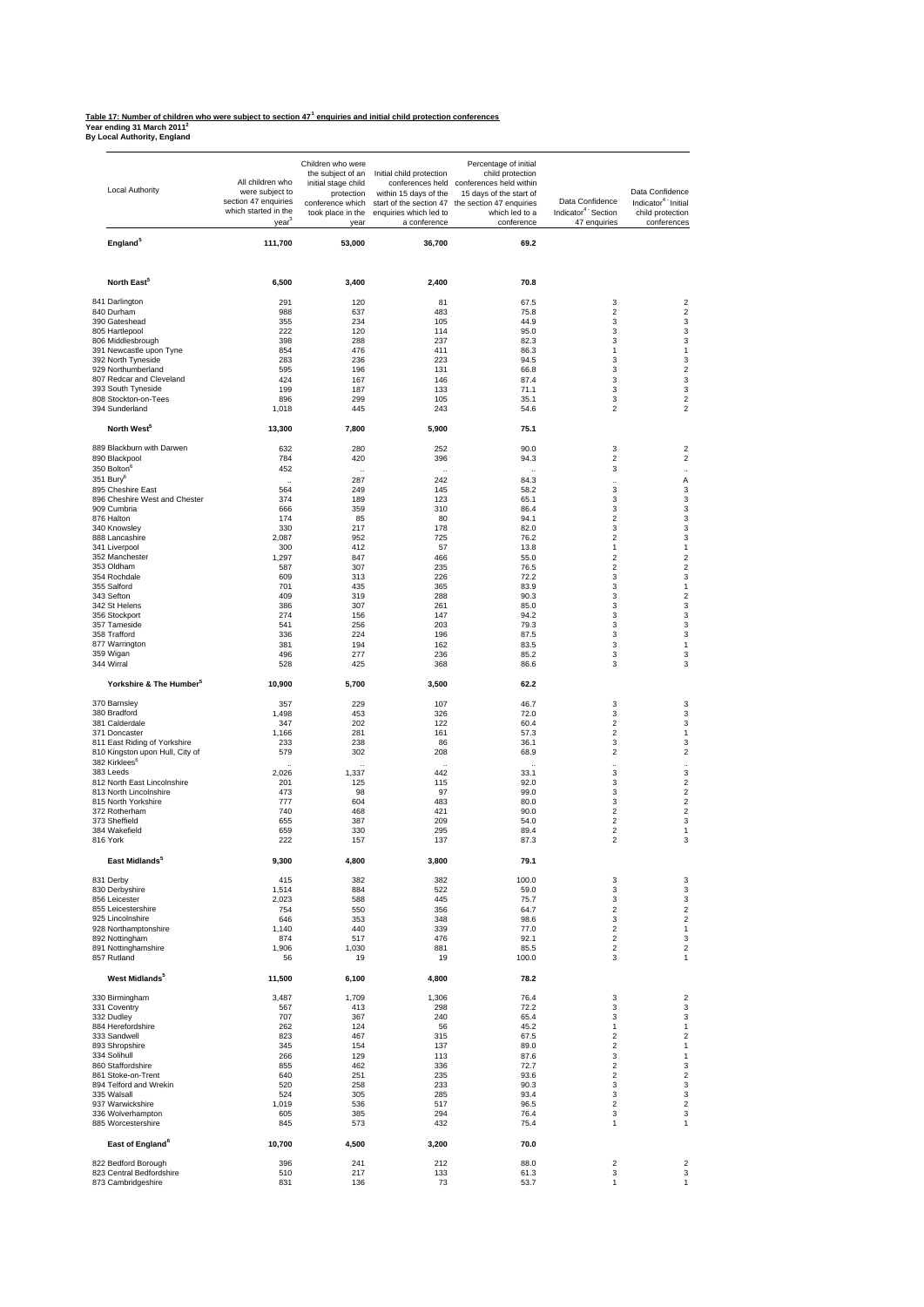|           | 881 Essex                                     | 2,821          | 1,215      | 804                       | 66.2         | $\overline{2}$               | 2                                |
|-----------|-----------------------------------------------|----------------|------------|---------------------------|--------------|------------------------------|----------------------------------|
|           | 919 Hertfordshire                             | 1,821          | 638        | 333                       | 52.2         | 3                            | 3                                |
|           | 821 Luton <sup>6</sup>                        |                |            |                           |              |                              |                                  |
|           | 926 Norfolk                                   | 1,527          | 751        | 500                       | 66.6         | $\overline{\mathbf{c}}$      | $\ddot{\phantom{a}}$<br>2        |
|           | 874 Peterborough                              | 444            | 216        | 161                       | 74.5         | 2                            | 3                                |
|           | 882 Southend-on-Sea                           | 393            | 157        | 129                       | 82.2         | 3                            | 1                                |
|           | 935 Suffolk                                   | 996            | 460        | 415                       | 90.2         | 1                            | 1                                |
|           | 883 Thurrock                                  | 442            | 244        | 235                       | 96.3         | 3                            | 3                                |
|           |                                               |                |            |                           |              |                              |                                  |
|           | London <sup>6</sup>                           | 17,100         | 7,800      | 5,100                     | 64.5         |                              |                                  |
|           | Inner London <sup>6</sup>                     |                |            |                           |              |                              |                                  |
|           | 202 Camden                                    | 580            | 327        | 279                       | 85.3         | $\overline{2}$               | 3                                |
|           | 201 City of London                            | 11             | X          | $\boldsymbol{\mathsf{x}}$ | 25.0         | 1                            | $\overline{\mathbf{c}}$          |
|           | 204 Hackney <sup>6</sup>                      | 837            | 175        | 148                       | 84.6         | Α                            | Α                                |
|           | 205 Hammersmith and Fulham                    | 237            | 190        | 27                        | 14.2         | 2                            | 2                                |
|           | 309 Haringey                                  | 804            | 396        | 61                        | 15.4         | 2                            | $\overline{\mathbf{c}}$          |
|           | 206 Islington                                 | 369            | 176        | 103                       | 58.5         | 3                            | 3                                |
|           | 207 Kensington and Chelsea                    | 326            | 110        | 108                       | 98.2         | 3                            | 3                                |
|           | 208 Lambeth                                   | 561            | 335        | 330                       | 98.5         | 3                            | 1                                |
|           | 209 Lewisham                                  | 860            | 234        | 162                       | 69.2         | 3                            | 3                                |
|           | 316 Newham <sup>6</sup>                       | 587            | 334        | 233                       | 69.8         | A                            | Α                                |
|           | 210 Southwark                                 | 939            | 325        | 88                        | 27.1         | 3                            | $\boldsymbol{2}$                 |
|           | 211 Tower Hamlets                             | 750            | 282        | 195                       | 69.1         | 2                            | 3                                |
|           | 212 Wandsworth                                | 665            | 202        | 131                       | 64.9         | 2                            | $\overline{\mathbf{c}}$          |
|           | 213 Westminster                               | 311            | 143        | 143                       | 100.0        | 3                            | 3                                |
|           | Outer London <sup>6</sup>                     |                |            |                           |              |                              |                                  |
|           | 301 Barking and Dagenham                      | 364            | 260        | 238                       | 91.5         | $\overline{\mathbf{c}}$      | 2                                |
|           | 302 Barnet                                    | 525            | 237        | 113                       | 47.7         | 3                            | 3                                |
|           | 303 Bexley                                    | 318            | 110        | 96                        | 87.3         | 3                            | 3                                |
| 304 Brent |                                               | 748            | 266        | 205                       | 77.1         | 1                            | 1                                |
|           | 305 Bromley                                   | 648            | 383        | 215                       | 56.1         | $\overline{2}$               | $\overline{\mathbf{c}}$          |
|           | 306 Croydon                                   | 533            | 301        | 214                       | 71.1         | 3                            | $\overline{\mathbf{c}}$          |
|           | 307 Ealing                                    | 806            | 588        | 544                       | 92.5         | 3                            | 2                                |
|           | 308 Enfield                                   | 639            | 283        | 241                       | 85.2         | 3                            | $\overline{\mathbf{c}}$          |
|           | 203 Greenwich                                 | 781            | 467        | 375                       | 80.3         | $\mathfrak{p}$               | $\overline{\mathbf{c}}$          |
|           | 310 Harrow                                    | 358            | 150        | 123                       | 82.0         | 1                            | 3                                |
|           | 311 Havering <sup>t</sup>                     | 346            | 133        | 120                       | 90.2         | Α                            | Α                                |
|           | 312 Hillingdon                                | 568            | 252        | 196                       | 77.8         | 3                            | 3                                |
|           | 313 Hounslow                                  | 442            | 256        | 99                        | 38.7         | 3                            | 3                                |
|           | 314 Kingston upon Thames                      | 206            | 112        | 88                        | 78.6         | 3                            | 3                                |
|           | 315 Merton<br>317 Redbridge                   | 280<br>540     | 157<br>194 | 22<br>49                  | 14.0<br>25.3 | 2<br>2                       | 3<br>3                           |
|           |                                               |                |            | 25                        | 43.9         | $\overline{\mathbf{c}}$      | 3                                |
|           |                                               |                |            |                           |              |                              |                                  |
|           | 318 Richmond upon Thames                      | 161            | 57         |                           |              |                              |                                  |
|           | 319 Sutton<br>320 Waltham Forest <sup>6</sup> | 420<br>587     | 195<br>211 | 54<br>31                  | 27.7<br>14.7 | 3<br>Α                       | 3<br>Α                           |
|           | South East <sup>6</sup>                       | 22,200         | 8,100      | 4,700                     | 58.3         |                              |                                  |
|           |                                               |                |            |                           |              |                              |                                  |
|           | 867 Bracknell Forest                          | 248            | 100        | 65                        | 65.0         | $\overline{\mathbf{c}}$      | 3                                |
|           | 846 Brighton and Hove                         | 1,554          | 554        | 362                       | 65.3         | 2                            | 3                                |
|           | 825 Buckinghamshire                           | 800            | 361        | 231                       | 64.0         | 3                            | 3                                |
|           | 845 East Sussex<br>850 Hampshire              | 2,088<br>1,907 | 464<br>925 | 160<br>549                | 34.5<br>59.4 | 3<br>3                       | 1<br>3                           |
|           | 921 Isle of Wight <sup>6</sup>                |                |            |                           |              |                              |                                  |
| 886 Kent  |                                               | 5,776          | 1,733      | 649                       | 37.4         | 2                            | $\boldsymbol{2}$                 |
|           | 887 Medway                                    | 538            | 283        | 196                       | 69.3         | 3                            | 1                                |
|           | 826 Milton Keynes                             | 393            | 87         | 68                        | 78.2         | 3                            | 3                                |
|           | 931 Oxfordshire                               | 943            | 496        | 392                       | 79.0         | 2                            | 3                                |
|           | 851 Portsmouth                                | 538            | 312        | 255                       | 81.7         | 3                            | 3                                |
|           | 870 Reading                                   | 683            | 272        | 213                       | 78.3         | 2                            | 2                                |
|           | 871 Slough                                    | 371            | 171        | 144                       | 84.2         | 3                            | 3                                |
|           | 852 Southampton                               | 1,184          | 437        | 350                       | 80.1         | 3                            | 3                                |
|           | 936 Surrey                                    | 2,194          | 666        | 171                       | 25.7         | 3                            | 3                                |
|           | 869 West Berkshire                            | 361            | 148        | 97                        | 65.5         | 2                            | 3                                |
|           | 938 West Sussex<br>868 Windsor and Maidenhead | 1,750<br>335   | 745<br>103 | 559<br>101                | 75.0<br>98.1 | $\overline{\mathbf{c}}$<br>3 | $\overline{\mathbf{c}}$<br>3     |
|           | 872 Wokingham                                 | 224            | 108        | 70                        | 64.8         | 3                            | 3                                |
|           | South West <sup>6</sup>                       | 10,200         | 4,800      | 3,400                     | 70.6         |                              |                                  |
|           |                                               |                |            |                           |              |                              |                                  |
|           | 800 Bath and North East Somerset              | 173            | 94         | 75                        | 79.8         | $\overline{\mathbf{c}}$      | 2                                |
|           | 837 Bournemouth                               | 345            | 172        | 172                       | 100.0        | 3                            | 1                                |
|           | 801 Bristol, City of                          | 904            | 453        | 216                       | 47.7         | 3                            | 3                                |
|           | 908 Cornwall                                  | 990            | 452        | 369                       | 81.6         | 2<br>3                       | 3                                |
|           | 878 Devon<br>835 Dorset                       | 2,111          | 614        | 353                       | 57.5         |                              | 3                                |
|           | 916 Gloucestershire <sup>6</sup>              | 660            | 388<br>568 | 355<br>483                | 91.5<br>85.0 | 3<br>Α                       | 3                                |
|           | 420 Isles Of Scillv                           | 1,593<br>х     | $\Omega$   | 0                         |              | 3                            | Α                                |
|           | 802 North Somerset                            | 552            | 167        | 148                       | 88.6         | 3                            | 3                                |
|           | 879 Plymouth                                  | 563            | 470        | 309                       | 65.7         | 2                            | 2                                |
|           |                                               | 253            | 98         | 57                        | 58.2         | 3                            | 1                                |
| 836 Poole | 933 Somerset                                  | 526            | 396        | 366                       | 92.4         | 3                            | 3                                |
|           | 803 South Gloucestershire                     | 233            | 227        | 210                       | 92.5         | $\overline{\mathbf{c}}$      | $\overline{\mathbf{c}}$          |
|           | 866 Swindon                                   | 212            | 165        | 64                        | 38.8         | $\overline{2}$               | $\overline{2}$                   |
|           | 880 Torbay<br>865 Wiltshire                   | 553<br>516     | 274<br>246 | 113<br>89                 | 41.2<br>36.2 | $\overline{\mathbf{c}}$<br>2 | $\overline{2}$<br>$\overline{2}$ |

1. Refers to enquiries conducted under the provisions of section 47 of the Children Act 1989.

2. Data based upon Local Authorities who submitted data at 31st August 2011.<br>3. If a child was the subject of section 47 enquiries on more than one occasion during the year, each occasion is recorded separately.

4. The data confidence indicator gives a guide to the confidence we have in the data provided by each Local Authority. '3' denotes high confidence, '2' denotes medium<br>confidence, '1' denotes low confidence, 'A' denotes agg

*Source: 2010-11 Children in Need census*

x Any number between 1 and 5 inclusive has been suppressed and replaced by x.<br>.. No data available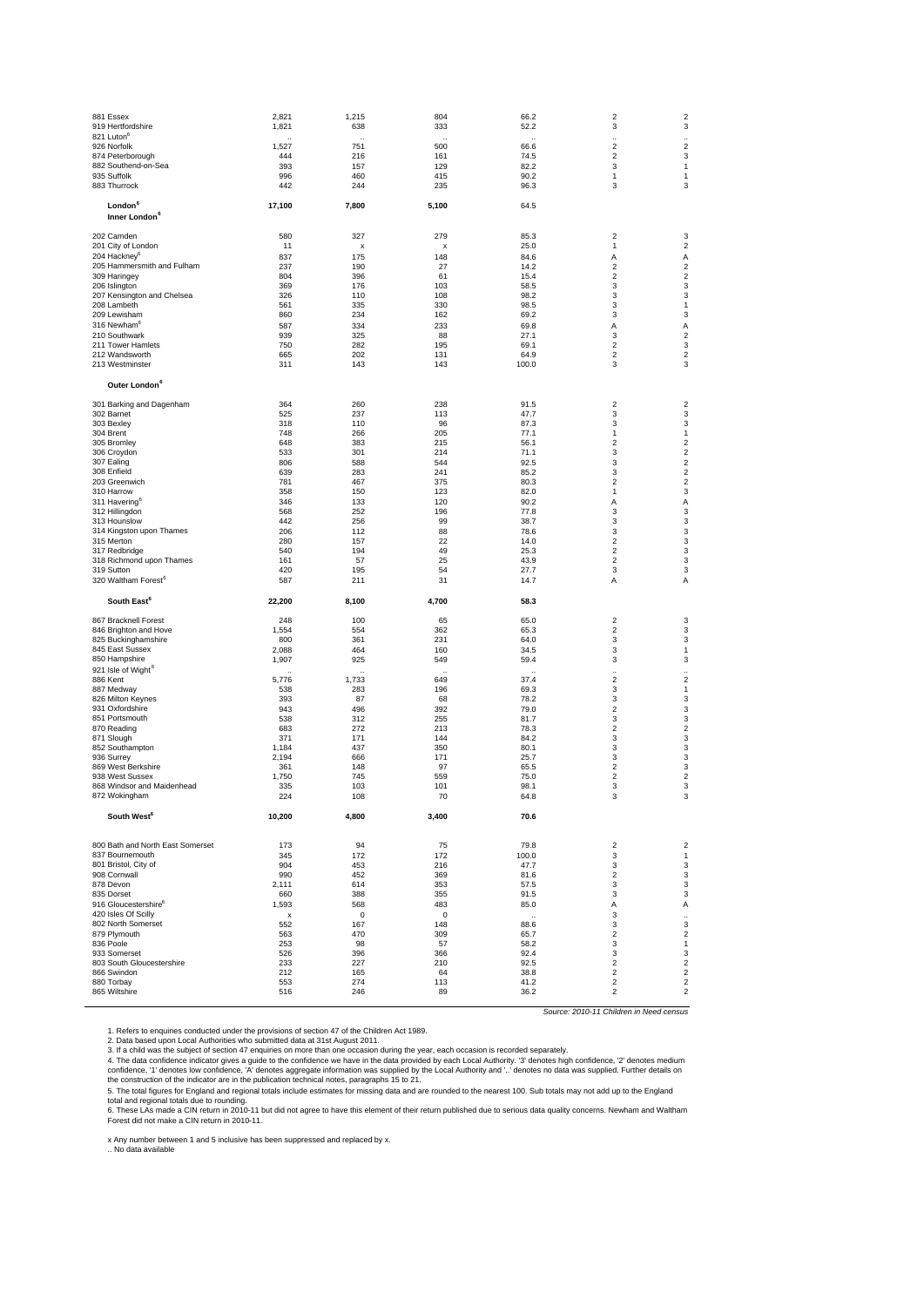<u>Table 18: Numbers<sup>1</sup> of children who were the subject of a child protection plan<sup>2</sup> throughout, starting or ending during 2010-11 and<br>By Local Authority in England</u>

|                                               | protection plan during | Children who became Children who ceased to<br>the subject of a child be the subject of a child<br>protection plan during | Children who were the were the subject of a<br>subject of a child<br>protection plan at 31 | Rate of children who<br>child protection plan<br>at 31 March per | Data<br>Confidence Data<br>Indicator $3 -$<br>CPP | Data<br>Confidence<br>Confidence Indicator <sup>3</sup> -<br>Indicator $3$ -<br>CPP at 31 |
|-----------------------------------------------|------------------------|--------------------------------------------------------------------------------------------------------------------------|--------------------------------------------------------------------------------------------|------------------------------------------------------------------|---------------------------------------------------|-------------------------------------------------------------------------------------------|
| England <sup>4</sup>                          | 2010-11<br>49,000      | 2010-11<br>45,500                                                                                                        | March 2011<br>42,700                                                                       | 10,000 children<br>38.7                                          | starting                                          | CPP ceased March                                                                          |
| North East <sup>4</sup>                       | 3,000                  | 3,300                                                                                                                    | 2,700                                                                                      | 51.0                                                             |                                                   |                                                                                           |
| 841 Darlington                                | 116                    | 89                                                                                                                       | 102                                                                                        | 46.7                                                             | 3                                                 | 3                                                                                         |
| 840 Durham                                    | 573                    | 576                                                                                                                      | 444                                                                                        | 44.0                                                             | 3                                                 | 3                                                                                         |
| 390 Gateshead                                 | 230                    | 182                                                                                                                      | 188                                                                                        | 49.0                                                             | $\overline{2}$                                    | $\overline{2}$                                                                            |
| 805 Hartlepool                                | 100                    | 121                                                                                                                      | 113                                                                                        | 55.2                                                             | 3                                                 | 3                                                                                         |
| 806 Middlesbrough                             | 254                    | 340                                                                                                                      | 254                                                                                        | 80.6                                                             | 3                                                 | $\overline{2}$                                                                            |
| 391 Newcastle upon Tyne<br>392 North Tyneside | 395<br>204             | 399                                                                                                                      | 327                                                                                        | 62.7<br>47.7                                                     | 3<br>3                                            | 3<br>3                                                                                    |
| 929 Northumberland                            | 182                    | 184<br>268                                                                                                               | 189<br>170                                                                                 | 28.3                                                             | $\boldsymbol{2}$                                  | 3                                                                                         |
| 807 Redcar and Cleveland                      | 157                    | 167                                                                                                                      | 151                                                                                        | 53.2                                                             | 3                                                 | 3                                                                                         |
| 393 South Tyneside                            | 123                    | 163                                                                                                                      | 119                                                                                        | 39.3                                                             | $\overline{2}$                                    | 3                                                                                         |
| 808 Stockton-on-Tees                          | 265                    | 335                                                                                                                      | 208                                                                                        | 49.1                                                             | 3                                                 | 3                                                                                         |
| 394 Sunderland                                | 439                    | 448                                                                                                                      | 399                                                                                        | 71.1                                                             | 3                                                 | 3                                                                                         |
| North West <sup>4</sup>                       | 7,400                  | 6,800                                                                                                                    | 6,300                                                                                      | 42.5                                                             |                                                   |                                                                                           |
| 889 Blackburn with Darwen                     | 266                    | 257                                                                                                                      | 187                                                                                        | 48.8                                                             | 3                                                 | $\overline{\mathbf{c}}$                                                                   |
| 890 Blackpool<br>350 Bolton                   | 383<br>289             | 262<br>306                                                                                                               | 313<br>359                                                                                 | 107.1<br>57.3                                                    | $\overline{c}$<br>3                               | $\overline{2}$<br>3                                                                       |
| 351 Bury                                      | 234                    | 175                                                                                                                      | 178                                                                                        | 42.4                                                             | 3                                                 | 3                                                                                         |
| 895 Cheshire East                             | 229                    | 200                                                                                                                      | 171                                                                                        | 22.9                                                             | 3                                                 | $\overline{2}$                                                                            |
| 896 Cheshire West and Chester                 | 169                    | 180                                                                                                                      | 150                                                                                        | 22.3                                                             | 3                                                 | 3                                                                                         |
| 909 Cumbria                                   | 310                    | 297                                                                                                                      | 306                                                                                        | 31.7                                                             | 3                                                 | 3                                                                                         |
| 876 Halton                                    | 82                     | 85                                                                                                                       | 78                                                                                         | 28.6                                                             | 3                                                 | 3                                                                                         |
| 340 Knowsley                                  | 198                    | 191                                                                                                                      | 165                                                                                        | 49.1                                                             | $\overline{2}$                                    | $\overline{2}$                                                                            |
| 888 Lancashire <sup>5</sup>                   | 853                    | 851                                                                                                                      | 660                                                                                        | 27.4                                                             | А                                                 | Α                                                                                         |
| 341 Liverpool                                 | 526                    | $\ddot{\phantom{a}}$                                                                                                     | 503                                                                                        | 73.3                                                             | 1                                                 | $\ddot{\phantom{a}}$                                                                      |
| 352 Manchester<br>353 Oldham                  | 837<br>294             | 729<br>363                                                                                                               | 707<br>233                                                                                 | 72.6<br>42.5                                                     | 3<br>3                                            | 3<br>$\overline{2}$                                                                       |
| 354 Rochdale                                  | 273                    | 261                                                                                                                      | 202                                                                                        | 41.0                                                             | 3                                                 | 3                                                                                         |
| 355 Salford <sup>5</sup>                      | 478                    | 362                                                                                                                      | 450                                                                                        | 95.8                                                             | 3                                                 | 3                                                                                         |
| 343 Sefton                                    | 277                    | 282                                                                                                                      | 224                                                                                        | 41.0                                                             | 3                                                 | 3                                                                                         |
| 342 St Helens                                 | 252                    | 225                                                                                                                      | 224                                                                                        | 59.5                                                             | 3                                                 | 3                                                                                         |
| 356 Stockport                                 | 147                    | 160                                                                                                                      | 149                                                                                        | 24.9                                                             | $\overline{c}$                                    | 3                                                                                         |
| 357 Tameside                                  | 214                    | 216                                                                                                                      | 190                                                                                        | 39.5                                                             | 3                                                 | 3                                                                                         |
| 358 Trafford                                  | 190                    | 229                                                                                                                      | 171                                                                                        | 35.2                                                             | 3                                                 | 3                                                                                         |
| 877 Warrington                                | 211                    | 183                                                                                                                      | 158                                                                                        | 36.7                                                             | 3                                                 | 3                                                                                         |
| 359 Wigan<br>344 Wirral                       | 262<br>393             | 301<br>327                                                                                                               | 203<br>290                                                                                 | 30.8<br>43.4                                                     | 3<br>3                                            | 3<br>3                                                                                    |
| Yorkshire & The Humber <sup>4</sup>           | 5,000                  | 4,400                                                                                                                    | 4,400                                                                                      | 40.0                                                             |                                                   |                                                                                           |
| 370 Barnsley                                  | 208                    | 214                                                                                                                      | 156                                                                                        | 32.3                                                             | $\mathbf 2$                                       | $\boldsymbol{2}$                                                                          |
| 380 Bradford<br>381 Calderdale                | 389<br>173             | 424                                                                                                                      | 369                                                                                        | 28.5<br>37.9                                                     | 3<br>3                                            | 3<br>3                                                                                    |
| 371 Doncaster                                 | 493                    | 155<br>405                                                                                                               | 173<br>393                                                                                 | 62.5                                                             | $\overline{c}$                                    | $\overline{\mathbf{c}}$                                                                   |
| 811 East Riding of Yorkshire                  | 239                    | 209                                                                                                                      | 151                                                                                        | 23.3                                                             | 3                                                 | 3                                                                                         |
| 810 Kingston upon Hull, City of               | 285                    | 277                                                                                                                      | 246                                                                                        | 46.1                                                             | 3                                                 | 3                                                                                         |
| 382 Kirklees                                  | 231                    | 265                                                                                                                      | 240                                                                                        | 25.5                                                             | $\overline{c}$                                    | 3                                                                                         |
| 383 Leeds                                     | 1,061                  | 661                                                                                                                      | 974                                                                                        | 64.0                                                             | 3                                                 | 3                                                                                         |
| 812 North East Lincolnshire                   | 116                    | 88                                                                                                                       | 121                                                                                        | 35.3                                                             | 3                                                 | 3                                                                                         |
| 813 North Lincolnshire<br>815 North Yorkshire | 90                     | 122                                                                                                                      | 84                                                                                         | 24.6                                                             | $\overline{2}$                                    | 3                                                                                         |
| 372 Rotherham                                 | 487<br>400             | 377<br>349                                                                                                               | 365<br>330                                                                                 | 30.4<br>59.4                                                     | $\boldsymbol{2}$<br>3                             | 3<br>3                                                                                    |
| 373 Sheffield                                 | 359                    | 429                                                                                                                      | 368                                                                                        | 34.7                                                             | 3                                                 | 3                                                                                         |
| 384 Wakefield                                 | 348                    | 288                                                                                                                      | 337                                                                                        | 49.8                                                             | $\overline{c}$                                    | $\overline{\mathbf{c}}$                                                                   |
| 816 York                                      | 141                    | 102                                                                                                                      | 115                                                                                        | 32.9                                                             | 3                                                 | 3                                                                                         |
| East Midlands <sup>4</sup>                    | 4,300                  | 3,800                                                                                                                    | 3,600                                                                                      | 38.3                                                             |                                                   |                                                                                           |
| 831 Derby<br>830 Derbyshire                   | 343<br>751             | 273<br>785                                                                                                               | 288<br>554                                                                                 | 54.2<br>35.4                                                     | 3<br>3                                            | 3<br>3                                                                                    |
| 856 Leicester                                 | 491                    | 392                                                                                                                      | 422                                                                                        | 59.8                                                             | 3                                                 | 3                                                                                         |
| 855 Leicestershire                            | 505                    | 395                                                                                                                      | 403                                                                                        | 30.5                                                             | $\overline{2}$                                    | 3                                                                                         |
| 925 Lincolnshire                              | 318                    | 313                                                                                                                      | 267                                                                                        | 19.2                                                             | 3                                                 | 3                                                                                         |
| 928 Northamptonshire                          | 550                    | 349                                                                                                                      | 420                                                                                        | 27.2                                                             | $\overline{\mathbf{c}}$                           | $\overline{2}$                                                                            |
| 892 Nottingham                                | 447                    | 470                                                                                                                      | 431                                                                                        | 76.5                                                             | 3                                                 | 3                                                                                         |
| 891 Nottinghamshire<br>857 Rutland            | 922<br>21              | 783<br>19                                                                                                                | 759<br>14                                                                                  | 47.9<br>15.4                                                     | 3<br>3                                            | 3<br>3                                                                                    |
| West Midlands <sup>4</sup>                    | 5,700                  | 5,400                                                                                                                    | 4,900                                                                                      | 41.2                                                             |                                                   |                                                                                           |
| 330 Birmingham                                | 1,545                  | 1,471                                                                                                                    | 1,307                                                                                      | 51.4                                                             | 3                                                 | 3                                                                                         |
| 331 Coventry                                  | 357                    | 296                                                                                                                      | 352                                                                                        | 51.6                                                             | 3                                                 | 3                                                                                         |
| 332 Dudley                                    | 299                    | 238                                                                                                                      | 233                                                                                        | 35.5                                                             | 3                                                 | 3                                                                                         |
| 884 Herefordshire<br>333 Sandwell             | 209<br>467             | 130<br>344                                                                                                               | 183<br>313                                                                                 | 52.0<br>45.0                                                     | 3<br>$\overline{2}$                               | $\overline{2}$<br>3                                                                       |
| 893 Shropshire                                | 193                    | 267                                                                                                                      | 187                                                                                        | 31.2                                                             | 3                                                 | 3                                                                                         |
| 334 Solihull                                  | 202                    | 154                                                                                                                      | 193                                                                                        | 43.0                                                             | 3                                                 | 3                                                                                         |
| 860 Staffordshire                             | 446                    | 459                                                                                                                      | 365                                                                                        | 21.7                                                             | 3                                                 | 3                                                                                         |
| 861 Stoke-on-Trent                            | 240                    | 329                                                                                                                      | 163                                                                                        | 31.5                                                             | $\overline{2}$                                    | 3                                                                                         |
| 894 Telford and Wrekin                        | 242                    | 205                                                                                                                      | 214                                                                                        | 56.8                                                             | 3                                                 | 2                                                                                         |
| 335 Walsall                                   | 275                    | 321                                                                                                                      | 233                                                                                        | 38.5                                                             | 3                                                 | 3                                                                                         |
| 937 Warwickshire                              | 459                    | 486                                                                                                                      | 478                                                                                        | 43.0                                                             | 3                                                 | $\overline{2}$                                                                            |
| 336 Wolverhampton<br>885 Worcestershire       | 339<br>468             | 305<br>406                                                                                                               | 277<br>422                                                                                 | 52.5<br>36.7                                                     | 3<br>3                                            | 3<br>3                                                                                    |
| East of England <sup>4</sup>                  | 4,700                  | 4,300                                                                                                                    | 4,000                                                                                      | 42.6                                                             |                                                   |                                                                                           |
| 822 Bedford Borough                           | 225                    | 173                                                                                                                      | 165                                                                                        | 46.3                                                             | 3                                                 | 3                                                                                         |
| 823 Central Bedfordshire                      | 208                    | 199                                                                                                                      | 178                                                                                        | 31.6                                                             | 3                                                 | 3                                                                                         |
| 873 Cambridgeshire                            | 322                    | 341                                                                                                                      | 332                                                                                        | 26.2                                                             | 3                                                 | 3                                                                                         |
| 881 Essex                                     | 1,110                  | 956                                                                                                                      | 903                                                                                        | 30.2                                                             | 3                                                 | 3                                                                                         |